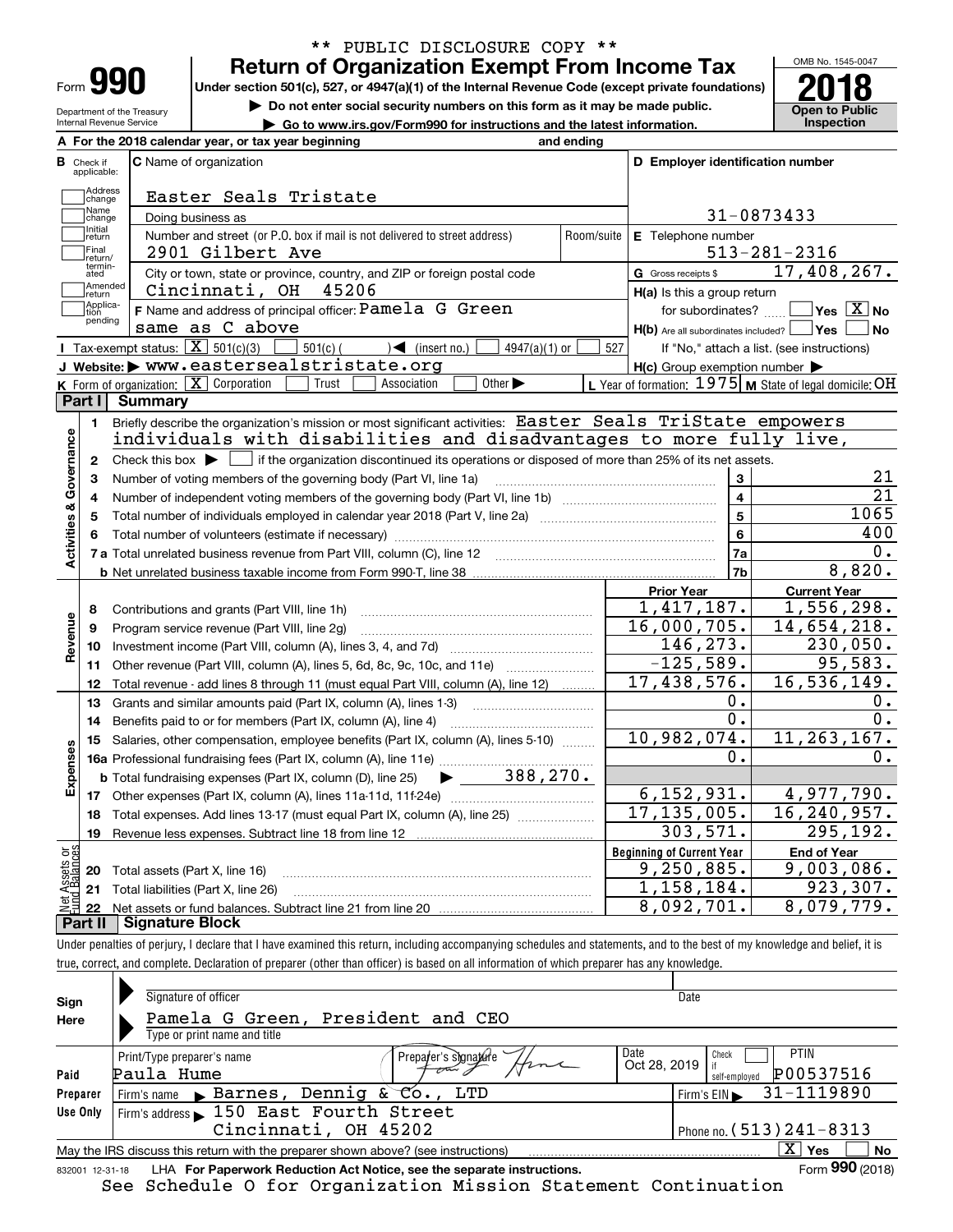| $\mathbf{2}$<br>3<br>4<br>(Code:<br>4a<br>4b<br>(Code: | disadvantages to more fully live, learn, work and play in our<br>communities.<br>Did the organization undertake any significant program services during the year which were not listed on the<br>prior Form 990 or 990-EZ?<br>If "Yes," describe these new services on Schedule O.<br>Did the organization cease conducting, or make significant changes in how it conducts, any program services?<br>If "Yes," describe these changes on Schedule O.<br>Describe the organization's program service accomplishments for each of its three largest program services, as measured by expenses.<br>Section 501(c)(3) and 501(c)(4) organizations are required to report the amount of grants and allocations to others, the total expenses, and<br>revenue, if any, for each program service reported.<br>8, 399, 148. including grants of \$<br>) (Expenses \$<br>) (Revenue \$<br>Disability Services - Easter Seals TriState provides services to youth<br>and adults with disabilities so that they can more fully live, learn,<br>work, and play in our community. Adults with developmental disabilities<br>can access a wide range of vocational services including center-based<br>employment, employer site-based employment, community employment, and<br>adult day services. Transition age youth participate in work experience<br>leading to competitive employment positions. Easterseals also operates<br>programs serving farmers with disabilities and facilitating the<br>movement of persons living in nursing homes back into the community. |
|--------------------------------------------------------|----------------------------------------------------------------------------------------------------------------------------------------------------------------------------------------------------------------------------------------------------------------------------------------------------------------------------------------------------------------------------------------------------------------------------------------------------------------------------------------------------------------------------------------------------------------------------------------------------------------------------------------------------------------------------------------------------------------------------------------------------------------------------------------------------------------------------------------------------------------------------------------------------------------------------------------------------------------------------------------------------------------------------------------------------------------------------------------------------------------------------------------------------------------------------------------------------------------------------------------------------------------------------------------------------------------------------------------------------------------------------------------------------------------------------------------------------------------------------------------------------------------------------------------------------------------|
|                                                        | $]$ Yes $[\overline{\mathrm{X}}]$ No<br>$\Box$ Yes $\boxed{\text{X}}$ No<br>9,208,697.                                                                                                                                                                                                                                                                                                                                                                                                                                                                                                                                                                                                                                                                                                                                                                                                                                                                                                                                                                                                                                                                                                                                                                                                                                                                                                                                                                                                                                                                         |
|                                                        |                                                                                                                                                                                                                                                                                                                                                                                                                                                                                                                                                                                                                                                                                                                                                                                                                                                                                                                                                                                                                                                                                                                                                                                                                                                                                                                                                                                                                                                                                                                                                                |
|                                                        |                                                                                                                                                                                                                                                                                                                                                                                                                                                                                                                                                                                                                                                                                                                                                                                                                                                                                                                                                                                                                                                                                                                                                                                                                                                                                                                                                                                                                                                                                                                                                                |
|                                                        |                                                                                                                                                                                                                                                                                                                                                                                                                                                                                                                                                                                                                                                                                                                                                                                                                                                                                                                                                                                                                                                                                                                                                                                                                                                                                                                                                                                                                                                                                                                                                                |
|                                                        |                                                                                                                                                                                                                                                                                                                                                                                                                                                                                                                                                                                                                                                                                                                                                                                                                                                                                                                                                                                                                                                                                                                                                                                                                                                                                                                                                                                                                                                                                                                                                                |
|                                                        |                                                                                                                                                                                                                                                                                                                                                                                                                                                                                                                                                                                                                                                                                                                                                                                                                                                                                                                                                                                                                                                                                                                                                                                                                                                                                                                                                                                                                                                                                                                                                                |
|                                                        | 3,010,573. including grants of \$<br>3,298,170.<br>) (Expenses \$<br>) (Revenue \$<br>Disadvantaged Services Students with disabilities attending area high<br>schools can enroll in programs facilitated by Easter Seals TriState<br>including Project Search which assist with the transition from school<br>to work. Youth who have dropped out of high school or are at-risk can<br>enroll in WIOA Youth or YouthBuild to work towards a GED while training<br>for employment in construction or other fields. Low-income youth are<br>offered summer work experience to develop skills and explore career<br>options. WorkLink is a collaborative program to help families receiving<br>public assistance transition from welfare to work.                                                                                                                                                                                                                                                                                                                                                                                                                                                                                                                                                                                                                                                                                                                                                                                                                |
| 4c<br>(Code:                                           | 1,755,273. including grants of \$<br>$\overline{1, 753, 789.}$<br>(Expenses \$<br>) (Revenue \$<br>Social Enterprise- Building Value is Easter Seals TriState's retail and<br>deconstruction service that salvages reusable building materials for<br>sale to the public. It provides on-the-job training for workers with<br>disadvantages and disabilities in the areas of retail and construction.<br>Easter Seals TriState's Production and Logistics provides employment to<br>individuals with employment barriers such as a criminal record, lack of<br>education, or chronic un-/under-employment.                                                                                                                                                                                                                                                                                                                                                                                                                                                                                                                                                                                                                                                                                                                                                                                                                                                                                                                                                     |
|                                                        | 4d Other program services (Describe in Schedule O.)                                                                                                                                                                                                                                                                                                                                                                                                                                                                                                                                                                                                                                                                                                                                                                                                                                                                                                                                                                                                                                                                                                                                                                                                                                                                                                                                                                                                                                                                                                            |
|                                                        | 393,562.<br>$438,597.$ including grants of \$<br>(Expenses \$<br>Revenue \$<br>13,603,591.                                                                                                                                                                                                                                                                                                                                                                                                                                                                                                                                                                                                                                                                                                                                                                                                                                                                                                                                                                                                                                                                                                                                                                                                                                                                                                                                                                                                                                                                     |
|                                                        | Total program service expenses<br>Form 990 (2018)                                                                                                                                                                                                                                                                                                                                                                                                                                                                                                                                                                                                                                                                                                                                                                                                                                                                                                                                                                                                                                                                                                                                                                                                                                                                                                                                                                                                                                                                                                              |
| 832002 12-31-18                                        | 2<br>21191024 758989 08081.T<br>08081.T1<br>2018.04030 EASTER SEALS TRISTATE                                                                                                                                                                                                                                                                                                                                                                                                                                                                                                                                                                                                                                                                                                                                                                                                                                                                                                                                                                                                                                                                                                                                                                                                                                                                                                                                                                                                                                                                                   |

Form 990 (2018) Page **2Part III Statement of Program Service Accomplishments** Easter Seals Tristate 31-0873433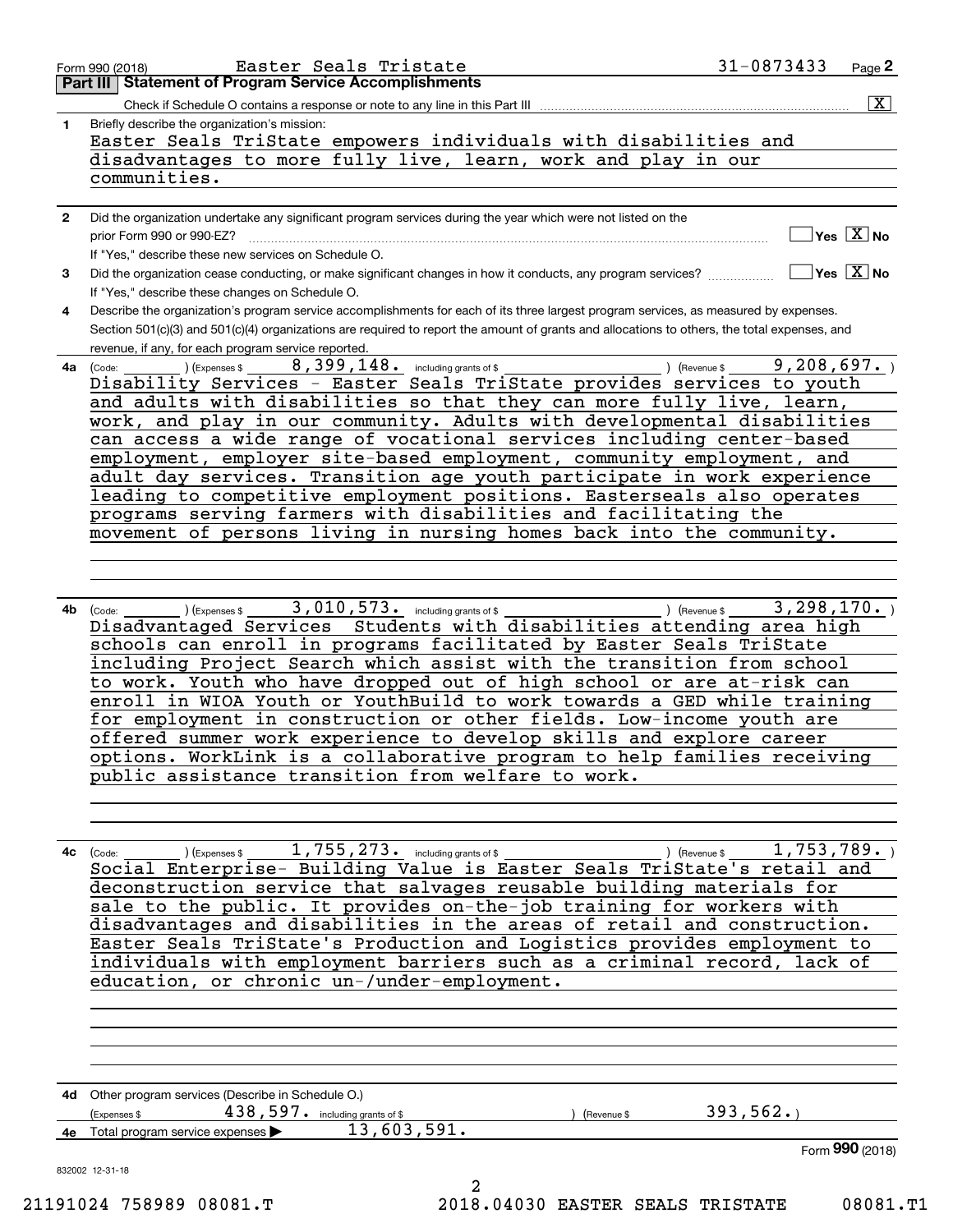|     |                                                                                                                                                                                                                                                            |                 | Yes | No              |
|-----|------------------------------------------------------------------------------------------------------------------------------------------------------------------------------------------------------------------------------------------------------------|-----------------|-----|-----------------|
| 1.  | Is the organization described in section $501(c)(3)$ or $4947(a)(1)$ (other than a private foundation)?                                                                                                                                                    |                 |     |                 |
|     |                                                                                                                                                                                                                                                            | 1               | х   |                 |
| 2   |                                                                                                                                                                                                                                                            | $\mathbf{2}$    | Χ   |                 |
| 3   | Did the organization engage in direct or indirect political campaign activities on behalf of or in opposition to candidates for                                                                                                                            |                 |     |                 |
|     |                                                                                                                                                                                                                                                            | 3               |     | X.              |
| 4   | Section 501(c)(3) organizations. Did the organization engage in lobbying activities, or have a section 501(h) election in effect                                                                                                                           |                 |     |                 |
|     |                                                                                                                                                                                                                                                            | 4               |     | х               |
| 5   | Is the organization a section 501(c)(4), 501(c)(5), or 501(c)(6) organization that receives membership dues, assessments, or                                                                                                                               |                 |     |                 |
|     |                                                                                                                                                                                                                                                            | 5               |     | х               |
| 6   | Did the organization maintain any donor advised funds or any similar funds or accounts for which donors have the right to                                                                                                                                  |                 |     |                 |
|     | provide advice on the distribution or investment of amounts in such funds or accounts? If "Yes," complete Schedule D, Part I                                                                                                                               | 6               |     | X.              |
| 7   | Did the organization receive or hold a conservation easement, including easements to preserve open space,                                                                                                                                                  |                 |     | х               |
|     |                                                                                                                                                                                                                                                            | 7               |     |                 |
| 8   | Did the organization maintain collections of works of art, historical treasures, or other similar assets? If "Yes," complete                                                                                                                               |                 |     | x               |
|     |                                                                                                                                                                                                                                                            | 8               |     |                 |
| 9   | Did the organization report an amount in Part X, line 21, for escrow or custodial account liability, serve as a custodian for<br>amounts not listed in Part X; or provide credit counseling, debt management, credit repair, or debt negotiation services? |                 |     |                 |
|     |                                                                                                                                                                                                                                                            | 9               |     | х               |
| 10  | If "Yes," complete Schedule D, Part IV<br>Did the organization, directly or through a related organization, hold assets in temporarily restricted endowments, permanent                                                                                    |                 |     |                 |
|     |                                                                                                                                                                                                                                                            | 10              |     | x.              |
| 11  | If the organization's answer to any of the following questions is "Yes," then complete Schedule D, Parts VI, VII, VIII, IX, or X                                                                                                                           |                 |     |                 |
|     | as applicable.                                                                                                                                                                                                                                             |                 |     |                 |
|     | a Did the organization report an amount for land, buildings, and equipment in Part X, line 10? If "Yes," complete Schedule D,                                                                                                                              |                 |     |                 |
|     |                                                                                                                                                                                                                                                            | 11a             | х   |                 |
|     | <b>b</b> Did the organization report an amount for investments - other securities in Part X, line 12 that is 5% or more of its total                                                                                                                       |                 |     |                 |
|     |                                                                                                                                                                                                                                                            | 11 <sub>b</sub> |     | X.              |
|     | c Did the organization report an amount for investments - program related in Part X, line 13 that is 5% or more of its total                                                                                                                               |                 |     |                 |
|     |                                                                                                                                                                                                                                                            | 11c             |     | X.              |
|     | d Did the organization report an amount for other assets in Part X, line 15 that is 5% or more of its total assets reported in                                                                                                                             |                 |     |                 |
|     |                                                                                                                                                                                                                                                            | 11d             |     | x               |
| е   | Did the organization report an amount for other liabilities in Part X, line 25? If "Yes," complete Schedule D, Part X                                                                                                                                      | 11e             |     | x               |
| f   | Did the organization's separate or consolidated financial statements for the tax year include a footnote that addresses                                                                                                                                    |                 |     |                 |
|     | the organization's liability for uncertain tax positions under FIN 48 (ASC 740)? If "Yes," complete Schedule D, Part X                                                                                                                                     | 11f             | X   |                 |
|     | 12a Did the organization obtain separate, independent audited financial statements for the tax year? If "Yes," complete                                                                                                                                    |                 |     |                 |
|     | Schedule D, Parts XI and XII                                                                                                                                                                                                                               | 12a             |     | x               |
|     | <b>b</b> Was the organization included in consolidated, independent audited financial statements for the tax year?                                                                                                                                         |                 |     |                 |
|     | If "Yes," and if the organization answered "No" to line 12a, then completing Schedule D, Parts XI and XII is optional                                                                                                                                      | 12 <sub>b</sub> | х   |                 |
| 13  | Is the organization a school described in section 170(b)(1)(A)(ii)? If "Yes," complete Schedule E                                                                                                                                                          | 13              |     | х               |
| 14a | Did the organization maintain an office, employees, or agents outside of the United States?                                                                                                                                                                | 14a             |     | x               |
|     | <b>b</b> Did the organization have aggregate revenues or expenses of more than \$10,000 from grantmaking, fundraising, business,                                                                                                                           |                 |     |                 |
|     | investment, and program service activities outside the United States, or aggregate foreign investments valued at \$100,000                                                                                                                                 |                 |     |                 |
|     |                                                                                                                                                                                                                                                            | 14b             |     | X.              |
| 15  | Did the organization report on Part IX, column (A), line 3, more than \$5,000 of grants or other assistance to or for any                                                                                                                                  |                 |     |                 |
|     |                                                                                                                                                                                                                                                            | 15              |     | X.              |
| 16  | Did the organization report on Part IX, column (A), line 3, more than \$5,000 of aggregate grants or other assistance to                                                                                                                                   |                 |     |                 |
|     |                                                                                                                                                                                                                                                            | 16              |     | x               |
| 17  | Did the organization report a total of more than \$15,000 of expenses for professional fundraising services on Part IX,                                                                                                                                    |                 |     | X.              |
|     |                                                                                                                                                                                                                                                            | 17              |     |                 |
| 18  | Did the organization report more than \$15,000 total of fundraising event gross income and contributions on Part VIII, lines                                                                                                                               | 18              | X   |                 |
| 19  | Did the organization report more than \$15,000 of gross income from gaming activities on Part VIII, line 9a? If "Yes."                                                                                                                                     |                 |     |                 |
|     |                                                                                                                                                                                                                                                            | 19              |     | X.              |
|     |                                                                                                                                                                                                                                                            | 20a             |     | x               |
|     | b If "Yes" to line 20a, did the organization attach a copy of its audited financial statements to this return?                                                                                                                                             | 20 <sub>b</sub> |     |                 |
| 21  | Did the organization report more than \$5,000 of grants or other assistance to any domestic organization or                                                                                                                                                |                 |     |                 |
|     |                                                                                                                                                                                                                                                            | 21              |     | X.              |
|     | 332003 12-31-18                                                                                                                                                                                                                                            |                 |     | Form 990 (2018) |

832003 12-31-18

3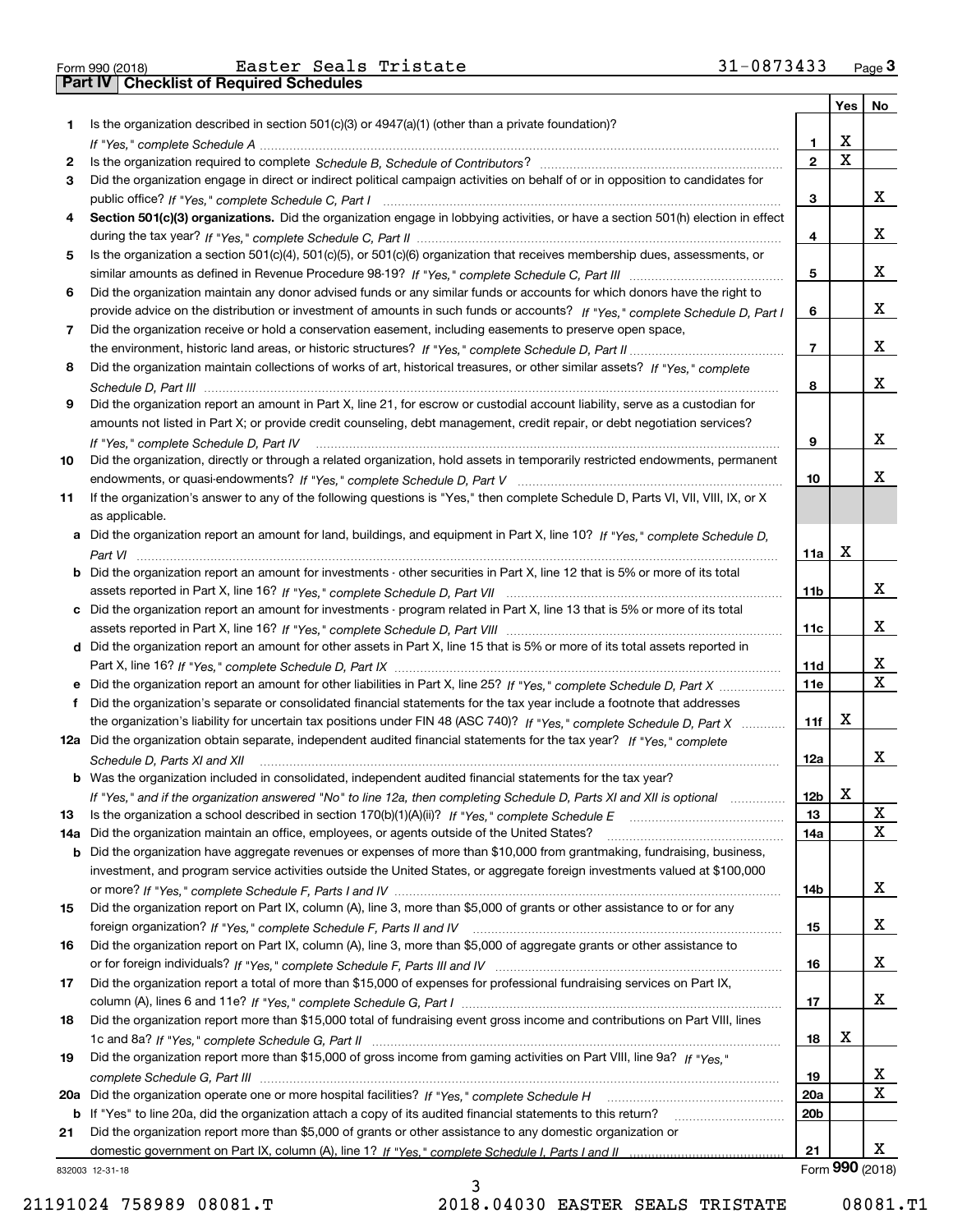*(continued)*

|               | 832004 12-31-18<br>4                                                                                                              |                 |            |                 |  |  |  |  |
|---------------|-----------------------------------------------------------------------------------------------------------------------------------|-----------------|------------|-----------------|--|--|--|--|
|               |                                                                                                                                   | 1c              |            | Form 990 (2018) |  |  |  |  |
|               | (gambling) winnings to prize winners?                                                                                             |                 | х          |                 |  |  |  |  |
|               | c Did the organization comply with backup withholding rules for reportable payments to vendors and reportable gaming              |                 |            |                 |  |  |  |  |
|               | 0<br>1b                                                                                                                           |                 |            |                 |  |  |  |  |
|               | 171<br><b>1a</b> Enter the number reported in Box 3 of Form 1096. Enter -0- if not applicable <i>manumumumum</i><br>1a            |                 |            |                 |  |  |  |  |
|               |                                                                                                                                   |                 | <b>Yes</b> | No              |  |  |  |  |
|               | Check if Schedule O contains a response or note to any line in this Part V                                                        |                 |            |                 |  |  |  |  |
| <b>Part V</b> | <b>Statements Regarding Other IRS Filings and Tax Compliance</b>                                                                  |                 |            |                 |  |  |  |  |
|               | Note. All Form 990 filers are required to complete Schedule O                                                                     | 38              | х          |                 |  |  |  |  |
| 38            | Did the organization complete Schedule O and provide explanations in Schedule O for Part VI, lines 11b and 19?                    |                 |            |                 |  |  |  |  |
|               | and that is treated as a partnership for federal income tax purposes? If "Yes," complete Schedule R, Part VI                      | 37              |            | x               |  |  |  |  |
| 37            | Did the organization conduct more than 5% of its activities through an entity that is not a related organization                  |                 |            |                 |  |  |  |  |
|               |                                                                                                                                   | 36              |            | x               |  |  |  |  |
| 36            | Section 501(c)(3) organizations. Did the organization make any transfers to an exempt non-charitable related organization?        |                 |            |                 |  |  |  |  |
|               |                                                                                                                                   | 35 <sub>b</sub> |            |                 |  |  |  |  |
|               | b If "Yes" to line 35a, did the organization receive any payment from or engage in any transaction with a controlled entity       |                 |            |                 |  |  |  |  |
|               | 35a Did the organization have a controlled entity within the meaning of section 512(b)(13)?                                       | 35a             |            | X               |  |  |  |  |
|               |                                                                                                                                   | 34              |            | х               |  |  |  |  |
| 34            | Was the organization related to any tax-exempt or taxable entity? If "Yes," complete Schedule R, Part II, III, or IV, and         |                 |            |                 |  |  |  |  |
|               |                                                                                                                                   | 33              | х          |                 |  |  |  |  |
| 33            | Did the organization own 100% of an entity disregarded as separate from the organization under Regulations                        |                 |            |                 |  |  |  |  |
|               |                                                                                                                                   | 32              |            | x               |  |  |  |  |
| 32            | Did the organization sell, exchange, dispose of, or transfer more than 25% of its net assets? If "Yes," complete                  |                 |            |                 |  |  |  |  |
|               |                                                                                                                                   | 31              |            | х               |  |  |  |  |
| 31            | Did the organization liquidate, terminate, or dissolve and cease operations?                                                      |                 |            |                 |  |  |  |  |
|               |                                                                                                                                   | 30              |            | x               |  |  |  |  |
| 30            | Did the organization receive contributions of art, historical treasures, or other similar assets, or qualified conservation       |                 |            |                 |  |  |  |  |
| 29            |                                                                                                                                   | 29              |            | $\mathbf x$     |  |  |  |  |
|               |                                                                                                                                   | 28c             |            | x               |  |  |  |  |
|               | c An entity of which a current or former officer, director, trustee, or key employee (or a family member thereof) was an officer, |                 |            |                 |  |  |  |  |
|               | b A family member of a current or former officer, director, trustee, or key employee? If "Yes," complete Schedule L, Part IV      | 28 <sub>b</sub> |            | $\mathbf X$     |  |  |  |  |
|               |                                                                                                                                   | 28a             |            | х               |  |  |  |  |
|               | instructions for applicable filing thresholds, conditions, and exceptions):                                                       |                 |            |                 |  |  |  |  |
| 28            | Was the organization a party to a business transaction with one of the following parties (see Schedule L, Part IV                 |                 |            |                 |  |  |  |  |
|               |                                                                                                                                   | 27              |            | х               |  |  |  |  |
|               | contributor or employee thereof, a grant selection committee member, or to a 35% controlled entity or family member               |                 |            |                 |  |  |  |  |
| 27            | Did the organization provide a grant or other assistance to an officer, director, trustee, key employee, substantial              |                 |            |                 |  |  |  |  |
|               | complete Schedule L, Part II manufactured and complete Schedule L, Part II manufactured and complete Schedule L, Part II          | 26              |            | х               |  |  |  |  |
|               | former officers, directors, trustees, key employees, highest compensated employees, or disqualified persons? If "Yes."            |                 |            |                 |  |  |  |  |
| 26            | Did the organization report any amount on Part X, line 5, 6, or 22 for receivables from or payables to any current or             |                 |            |                 |  |  |  |  |
|               | Schedule L. Part I                                                                                                                | 25 <sub>b</sub> |            | х               |  |  |  |  |
|               | that the transaction has not been reported on any of the organization's prior Forms 990 or 990-EZ? If "Yes," complete             |                 |            |                 |  |  |  |  |
|               | b Is the organization aware that it engaged in an excess benefit transaction with a disqualified person in a prior year, and      |                 |            |                 |  |  |  |  |
|               |                                                                                                                                   | 25a             |            | х               |  |  |  |  |
|               | 25a Section 501(c)(3), 501(c)(4), and 501(c)(29) organizations. Did the organization engage in an excess benefit                  |                 |            |                 |  |  |  |  |
|               |                                                                                                                                   | 24d             |            |                 |  |  |  |  |
|               |                                                                                                                                   | 24c             |            |                 |  |  |  |  |
|               | c Did the organization maintain an escrow account other than a refunding escrow at any time during the year to defease            |                 |            |                 |  |  |  |  |
|               | b Did the organization invest any proceeds of tax-exempt bonds beyond a temporary period exception?                               | 24b             |            |                 |  |  |  |  |
|               |                                                                                                                                   | 24a             |            | x               |  |  |  |  |
|               | last day of the year, that was issued after December 31, 2002? If "Yes," answer lines 24b through 24d and complete                |                 |            |                 |  |  |  |  |
|               | 24a Did the organization have a tax-exempt bond issue with an outstanding principal amount of more than \$100,000 as of the       |                 |            |                 |  |  |  |  |
|               |                                                                                                                                   | 23              | x          |                 |  |  |  |  |
|               | and former officers, directors, trustees, key employees, and highest compensated employees? If "Yes," complete                    |                 |            |                 |  |  |  |  |
| 23            | Did the organization answer "Yes" to Part VII, Section A, line 3, 4, or 5 about compensation of the organization's current        |                 |            |                 |  |  |  |  |
|               |                                                                                                                                   | 22              |            | x               |  |  |  |  |
| 22            | Did the organization report more than \$5,000 of grants or other assistance to or for domestic individuals on                     |                 | Yes $ $    | No.             |  |  |  |  |
|               |                                                                                                                                   |                 |            |                 |  |  |  |  |

21191024 758989 08081.T 2018.04030 EASTER SEALS TRISTATE 08081.T1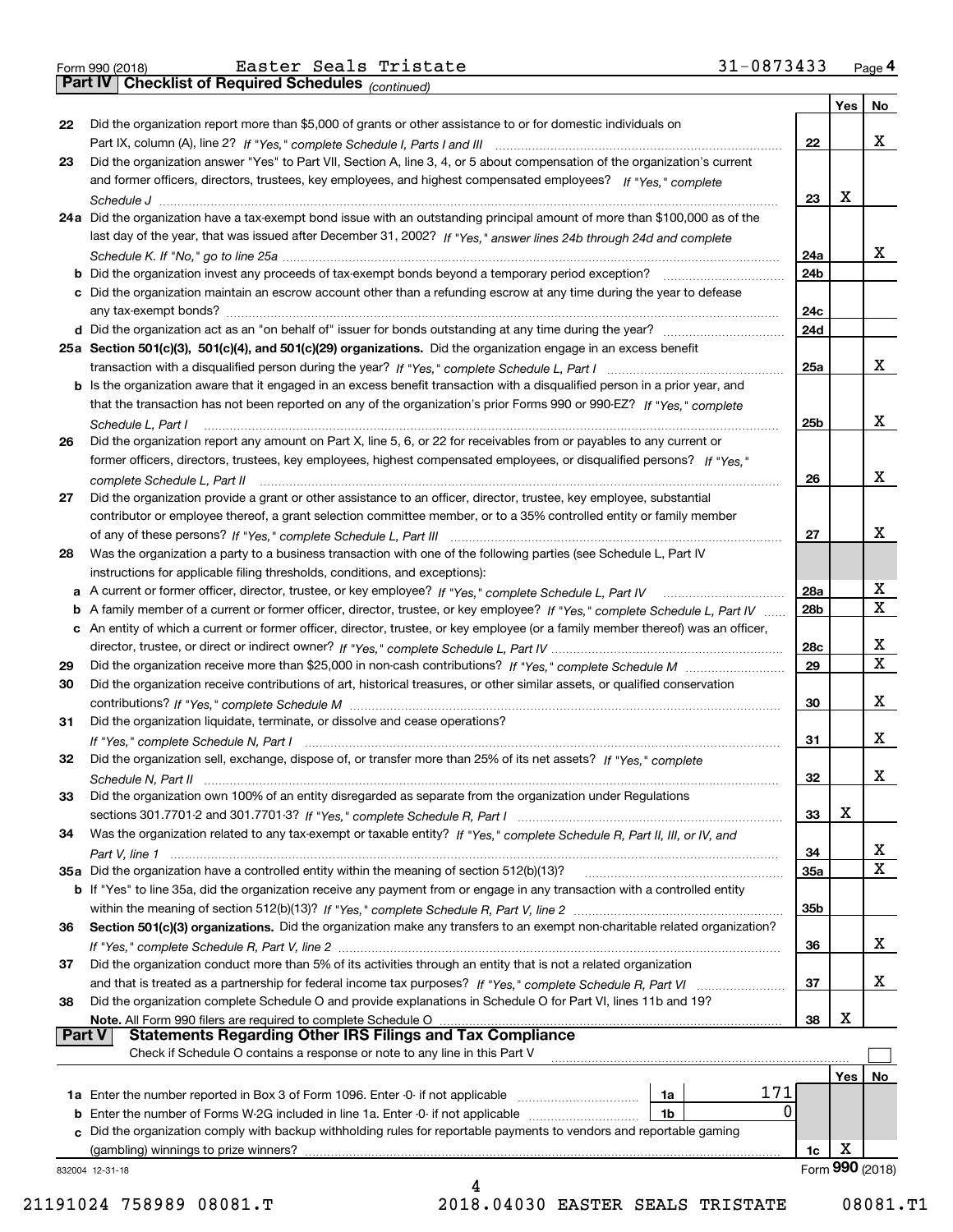|        | 31-0873433<br>Easter Seals Tristate<br>Form 990 (2018)                                                                                          |                |                             | Page $5$ |  |  |  |  |
|--------|-------------------------------------------------------------------------------------------------------------------------------------------------|----------------|-----------------------------|----------|--|--|--|--|
| Part V | Statements Regarding Other IRS Filings and Tax Compliance (continued)                                                                           |                |                             |          |  |  |  |  |
|        |                                                                                                                                                 |                | Yes                         | No       |  |  |  |  |
|        | 2a Enter the number of employees reported on Form W-3, Transmittal of Wage and Tax Statements,                                                  |                |                             |          |  |  |  |  |
|        | 1065<br>filed for the calendar year ending with or within the year covered by this return<br>2a                                                 |                |                             |          |  |  |  |  |
|        |                                                                                                                                                 | 2 <sub>b</sub> | X                           |          |  |  |  |  |
|        | Note. If the sum of lines 1a and 2a is greater than 250, you may be required to $e$ -file (see instructions) <i>marrouum</i> manu-              |                |                             |          |  |  |  |  |
|        | 3a Did the organization have unrelated business gross income of \$1,000 or more during the year?                                                | 3a             |                             | x        |  |  |  |  |
|        |                                                                                                                                                 | 3 <sub>b</sub> |                             |          |  |  |  |  |
|        | 4a At any time during the calendar year, did the organization have an interest in, or a signature or other authority over, a                    |                |                             |          |  |  |  |  |
|        | financial account in a foreign country (such as a bank account, securities account, or other financial account)?                                | 4a             |                             | x        |  |  |  |  |
|        | <b>b</b> If "Yes," enter the name of the foreign country: $\blacktriangleright$                                                                 |                |                             |          |  |  |  |  |
|        | See instructions for filing requirements for FinCEN Form 114, Report of Foreign Bank and Financial Accounts (FBAR).                             |                |                             |          |  |  |  |  |
|        | 5a Was the organization a party to a prohibited tax shelter transaction at any time during the tax year?                                        | 5a             |                             | х        |  |  |  |  |
|        |                                                                                                                                                 | 5 <sub>b</sub> |                             | х        |  |  |  |  |
| с      |                                                                                                                                                 | 5 <sub>c</sub> |                             |          |  |  |  |  |
|        | 6a Does the organization have annual gross receipts that are normally greater than \$100,000, and did the organization solicit                  |                |                             |          |  |  |  |  |
|        | any contributions that were not tax deductible as charitable contributions?                                                                     | 6a             |                             | x        |  |  |  |  |
|        | <b>b</b> If "Yes," did the organization include with every solicitation an express statement that such contributions or gifts                   |                |                             |          |  |  |  |  |
|        | were not tax deductible?                                                                                                                        | 6b             |                             |          |  |  |  |  |
| 7      | Organizations that may receive deductible contributions under section 170(c).                                                                   |                |                             |          |  |  |  |  |
| а      | Did the organization receive a payment in excess of \$75 made partly as a contribution and partly for goods and services provided to the payor? | 7a             |                             | x        |  |  |  |  |
| b      | If "Yes," did the organization notify the donor of the value of the goods or services provided?                                                 | 7b             |                             |          |  |  |  |  |
|        | c Did the organization sell, exchange, or otherwise dispose of tangible personal property for which it was required                             |                |                             |          |  |  |  |  |
|        | to file Form 8282?                                                                                                                              | 7c             |                             | x        |  |  |  |  |
|        | 7d                                                                                                                                              |                |                             |          |  |  |  |  |
|        | Did the organization receive any funds, directly or indirectly, to pay premiums on a personal benefit contract?                                 | 7e             |                             | х        |  |  |  |  |
| е      | Did the organization, during the year, pay premiums, directly or indirectly, on a personal benefit contract?                                    | 7f             |                             | X        |  |  |  |  |
| Ť      |                                                                                                                                                 | 7g             |                             |          |  |  |  |  |
|        | If the organization received a contribution of qualified intellectual property, did the organization file Form 8899 as required?<br>g           |                |                             |          |  |  |  |  |
|        | If the organization received a contribution of cars, boats, airplanes, or other vehicles, did the organization file a Form 1098-C?<br>h         |                |                             |          |  |  |  |  |
| 8      | Sponsoring organizations maintaining donor advised funds. Did a donor advised fund maintained by the                                            |                |                             |          |  |  |  |  |
|        | sponsoring organization have excess business holdings at any time during the year?                                                              | 8              |                             |          |  |  |  |  |
| 9      | Sponsoring organizations maintaining donor advised funds.                                                                                       |                |                             |          |  |  |  |  |
| а      | Did the sponsoring organization make any taxable distributions under section 4966?                                                              | 9а             |                             |          |  |  |  |  |
| b      | Did the sponsoring organization make a distribution to a donor, donor advisor, or related person?                                               | 9b             |                             |          |  |  |  |  |
| 10     | Section 501(c)(7) organizations. Enter:                                                                                                         |                |                             |          |  |  |  |  |
|        | 10a                                                                                                                                             |                |                             |          |  |  |  |  |
|        | <b>b</b> Gross receipts, included on Form 990, Part VIII, line 12, for public use of club facilities <i>manument</i><br>10b                     |                |                             |          |  |  |  |  |
| 11     | Section 501(c)(12) organizations. Enter:                                                                                                        |                |                             |          |  |  |  |  |
| а      | 11a                                                                                                                                             |                |                             |          |  |  |  |  |
| b      | Gross income from other sources (Do not net amounts due or paid to other sources against                                                        |                |                             |          |  |  |  |  |
|        | amounts due or received from them.)<br>11b                                                                                                      |                |                             |          |  |  |  |  |
|        | 12a Section 4947(a)(1) non-exempt charitable trusts. Is the organization filing Form 990 in lieu of Form 1041?                                  | 12a            |                             |          |  |  |  |  |
| b      | If "Yes," enter the amount of tax-exempt interest received or accrued during the year<br>12b                                                    |                |                             |          |  |  |  |  |
| 13     | Section 501(c)(29) qualified nonprofit health insurance issuers.                                                                                |                |                             |          |  |  |  |  |
| а      | Is the organization licensed to issue qualified health plans in more than one state?                                                            | 13а            |                             |          |  |  |  |  |
|        | <b>Note.</b> See the instructions for additional information the organization must report on Schedule O.                                        |                |                             |          |  |  |  |  |
|        | <b>b</b> Enter the amount of reserves the organization is required to maintain by the states in which the                                       |                |                             |          |  |  |  |  |
|        | 13b                                                                                                                                             |                |                             |          |  |  |  |  |
|        | 13 <sub>c</sub>                                                                                                                                 |                |                             |          |  |  |  |  |
| 14a    | Did the organization receive any payments for indoor tanning services during the tax year?                                                      | 14a            |                             | x        |  |  |  |  |
| b      |                                                                                                                                                 | 14b            |                             |          |  |  |  |  |
| 15     | Is the organization subject to the section 4960 tax on payment(s) of more than \$1,000,000 in remuneration or                                   |                |                             |          |  |  |  |  |
|        |                                                                                                                                                 | 15             |                             | x        |  |  |  |  |
|        | If "Yes," see instructions and file Form 4720, Schedule N.                                                                                      |                |                             |          |  |  |  |  |
| 16     | Is the organization an educational institution subject to the section 4968 excise tax on net investment income?<br>.                            | 16             |                             | x        |  |  |  |  |
|        | If "Yes," complete Form 4720, Schedule O.                                                                                                       |                | $F_{\text{arm}}$ 990 (2019) |          |  |  |  |  |
|        |                                                                                                                                                 |                |                             |          |  |  |  |  |

Form (2018) **990**

832005 12-31-18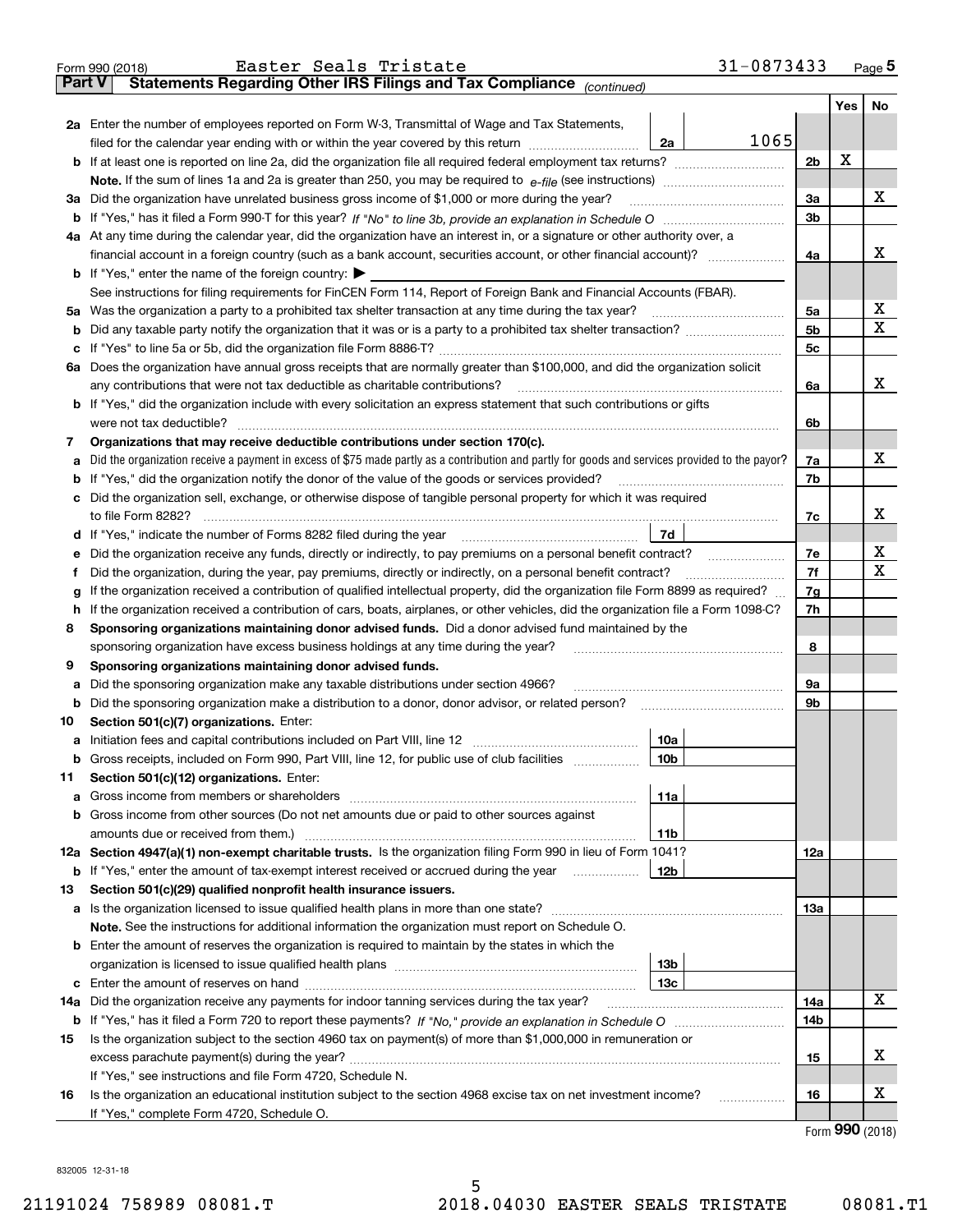| Form 990 (2018 |  |  |
|----------------|--|--|
|                |  |  |

Easter Seals Tristate 31-0873433

*For each "Yes" response to lines 2 through 7b below, and for a "No" response to line 8a, 8b, or 10b below, describe the circumstances, processes, or changes in Schedule O. See instructions.* Form 990 (2018) **Easter Seals Tristate 1990 (2018)** Page **6**<br>**Part VI Governance, Management, and Disclosure** For each "Yes" response to lines 2 through 7b below, and for a "No" response

|                 |                                                                                                                                                                                                                                |    |  |    |                        | Yes   No        |                                                    |  |  |  |  |  |
|-----------------|--------------------------------------------------------------------------------------------------------------------------------------------------------------------------------------------------------------------------------|----|--|----|------------------------|-----------------|----------------------------------------------------|--|--|--|--|--|
|                 | <b>1a</b> Enter the number of voting members of the governing body at the end of the tax year                                                                                                                                  | 1a |  | 21 |                        |                 |                                                    |  |  |  |  |  |
|                 | If there are material differences in voting rights among members of the governing body, or if the governing                                                                                                                    |    |  |    |                        |                 |                                                    |  |  |  |  |  |
|                 | body delegated broad authority to an executive committee or similar committee, explain in Schedule O.                                                                                                                          |    |  |    |                        |                 |                                                    |  |  |  |  |  |
| b               | Enter the number of voting members included in line 1a, above, who are independent                                                                                                                                             | 1b |  | 21 |                        |                 |                                                    |  |  |  |  |  |
| 2               | Did any officer, director, trustee, or key employee have a family relationship or a business relationship with any other                                                                                                       |    |  |    |                        |                 |                                                    |  |  |  |  |  |
|                 | officer, director, trustee, or key employee?                                                                                                                                                                                   |    |  |    | $\mathbf{2}$           |                 | X                                                  |  |  |  |  |  |
| 3               | Did the organization delegate control over management duties customarily performed by or under the direct supervision                                                                                                          |    |  |    |                        |                 |                                                    |  |  |  |  |  |
|                 |                                                                                                                                                                                                                                |    |  |    | 3                      |                 | $\mathbf{X}$                                       |  |  |  |  |  |
| 4               | Did the organization make any significant changes to its governing documents since the prior Form 990 was filed?                                                                                                               |    |  |    | 4                      |                 | $\overline{\textbf{x}}$<br>$\overline{\mathbf{x}}$ |  |  |  |  |  |
| 5               |                                                                                                                                                                                                                                |    |  |    |                        |                 |                                                    |  |  |  |  |  |
| 6               | Did the organization have members or stockholders?                                                                                                                                                                             |    |  |    |                        |                 |                                                    |  |  |  |  |  |
| 7a              | Did the organization have members, stockholders, or other persons who had the power to elect or appoint one or                                                                                                                 |    |  |    |                        |                 |                                                    |  |  |  |  |  |
|                 |                                                                                                                                                                                                                                |    |  |    | 7a                     |                 | X                                                  |  |  |  |  |  |
|                 | <b>b</b> Are any governance decisions of the organization reserved to (or subject to approval by) members, stockholders, or                                                                                                    |    |  |    |                        |                 |                                                    |  |  |  |  |  |
|                 | persons other than the governing body?                                                                                                                                                                                         |    |  |    | 7b                     |                 | X                                                  |  |  |  |  |  |
| 8               | Did the organization contemporaneously document the meetings held or written actions undertaken during the year by the following:                                                                                              |    |  |    |                        |                 |                                                    |  |  |  |  |  |
| a               |                                                                                                                                                                                                                                |    |  |    | 8а                     | X               |                                                    |  |  |  |  |  |
|                 |                                                                                                                                                                                                                                |    |  |    | 8b                     | X               |                                                    |  |  |  |  |  |
| 9               | Is there any officer, director, trustee, or key employee listed in Part VII, Section A, who cannot be reached at the                                                                                                           |    |  |    |                        |                 |                                                    |  |  |  |  |  |
|                 |                                                                                                                                                                                                                                |    |  |    | 9                      |                 | X                                                  |  |  |  |  |  |
|                 | Section B. Policies <sub>(This</sub> Section B requests information about policies not required by the Internal Revenue Code.)                                                                                                 |    |  |    |                        |                 |                                                    |  |  |  |  |  |
|                 |                                                                                                                                                                                                                                |    |  |    |                        | Yes             | No                                                 |  |  |  |  |  |
|                 |                                                                                                                                                                                                                                |    |  |    | 10a                    |                 | X                                                  |  |  |  |  |  |
|                 | <b>b</b> If "Yes," did the organization have written policies and procedures governing the activities of such chapters, affiliates,                                                                                            |    |  |    |                        |                 |                                                    |  |  |  |  |  |
|                 |                                                                                                                                                                                                                                |    |  |    | 10 <sub>b</sub>        |                 |                                                    |  |  |  |  |  |
|                 |                                                                                                                                                                                                                                |    |  |    | 11a                    | X               |                                                    |  |  |  |  |  |
|                 | 11a Has the organization provided a complete copy of this Form 990 to all members of its governing body before filing the form?                                                                                                |    |  |    |                        |                 |                                                    |  |  |  |  |  |
|                 | <b>b</b> Describe in Schedule O the process, if any, used by the organization to review this Form 990.                                                                                                                         |    |  |    |                        | X               |                                                    |  |  |  |  |  |
|                 |                                                                                                                                                                                                                                |    |  |    | 12a<br>12 <sub>b</sub> | X               |                                                    |  |  |  |  |  |
| b               |                                                                                                                                                                                                                                |    |  |    |                        |                 |                                                    |  |  |  |  |  |
|                 | c Did the organization regularly and consistently monitor and enforce compliance with the policy? If "Yes," describe                                                                                                           |    |  |    |                        |                 |                                                    |  |  |  |  |  |
|                 | in Schedule O how this was done measured and the control of the control of the state of the control of the control of the control of the control of the control of the control of the control of the control of the control of |    |  |    | 12c                    | X               |                                                    |  |  |  |  |  |
| 13              |                                                                                                                                                                                                                                |    |  |    | 13                     | $\mathbf x$     |                                                    |  |  |  |  |  |
| 14              |                                                                                                                                                                                                                                |    |  |    | 14                     | X               |                                                    |  |  |  |  |  |
| 15              | Did the process for determining compensation of the following persons include a review and approval by independent                                                                                                             |    |  |    |                        |                 |                                                    |  |  |  |  |  |
|                 | persons, comparability data, and contemporaneous substantiation of the deliberation and decision?                                                                                                                              |    |  |    |                        |                 |                                                    |  |  |  |  |  |
|                 | a The organization's CEO, Executive Director, or top management official manufactured content of the organization's CEO, Executive Director, or top management official                                                        |    |  |    | 15a                    | х               |                                                    |  |  |  |  |  |
|                 |                                                                                                                                                                                                                                |    |  |    | 15 <sub>b</sub>        | X               |                                                    |  |  |  |  |  |
|                 | If "Yes" to line 15a or 15b, describe the process in Schedule O (see instructions).                                                                                                                                            |    |  |    |                        |                 |                                                    |  |  |  |  |  |
|                 | 16a Did the organization invest in, contribute assets to, or participate in a joint venture or similar arrangement with a                                                                                                      |    |  |    |                        |                 |                                                    |  |  |  |  |  |
|                 | taxable entity during the year?                                                                                                                                                                                                |    |  |    | 16a                    |                 | X                                                  |  |  |  |  |  |
|                 | b If "Yes," did the organization follow a written policy or procedure requiring the organization to evaluate its participation                                                                                                 |    |  |    |                        |                 |                                                    |  |  |  |  |  |
|                 | in joint venture arrangements under applicable federal tax law, and take steps to safequard the organization's                                                                                                                 |    |  |    |                        |                 |                                                    |  |  |  |  |  |
|                 | exempt status with respect to such arrangements?                                                                                                                                                                               |    |  |    | 16b                    |                 |                                                    |  |  |  |  |  |
|                 | <b>Section C. Disclosure</b>                                                                                                                                                                                                   |    |  |    |                        |                 |                                                    |  |  |  |  |  |
| 17              | List the states with which a copy of this Form 990 is required to be filed $\blacktriangleright$ OH                                                                                                                            |    |  |    |                        |                 |                                                    |  |  |  |  |  |
| 18              | Section 6104 requires an organization to make its Forms 1023 (1024 or 1024 A if applicable), 990, and 990-T (Section 501(c)(3)s only) available                                                                                |    |  |    |                        |                 |                                                    |  |  |  |  |  |
|                 | for public inspection. Indicate how you made these available. Check all that apply.                                                                                                                                            |    |  |    |                        |                 |                                                    |  |  |  |  |  |
|                 | $X$ Upon request<br>$\boxed{\mathbf{X}}$ Other (explain in Schedule O)<br>$X$ Own website<br>Another's website                                                                                                                 |    |  |    |                        |                 |                                                    |  |  |  |  |  |
| 19              | Describe in Schedule O whether (and if so, how) the organization made its governing documents, conflict of interest policy, and financial                                                                                      |    |  |    |                        |                 |                                                    |  |  |  |  |  |
|                 | statements available to the public during the tax year.                                                                                                                                                                        |    |  |    |                        |                 |                                                    |  |  |  |  |  |
| 20              | State the name, address, and telephone number of the person who possesses the organization's books and records                                                                                                                 |    |  |    |                        |                 |                                                    |  |  |  |  |  |
|                 | Pamela Green - 513-281-2316                                                                                                                                                                                                    |    |  |    |                        |                 |                                                    |  |  |  |  |  |
|                 | 45206<br>2901 Gilbert Ave, Cincinnati,<br>OH                                                                                                                                                                                   |    |  |    |                        |                 |                                                    |  |  |  |  |  |
| 832006 12-31-18 |                                                                                                                                                                                                                                |    |  |    |                        | Form 990 (2018) |                                                    |  |  |  |  |  |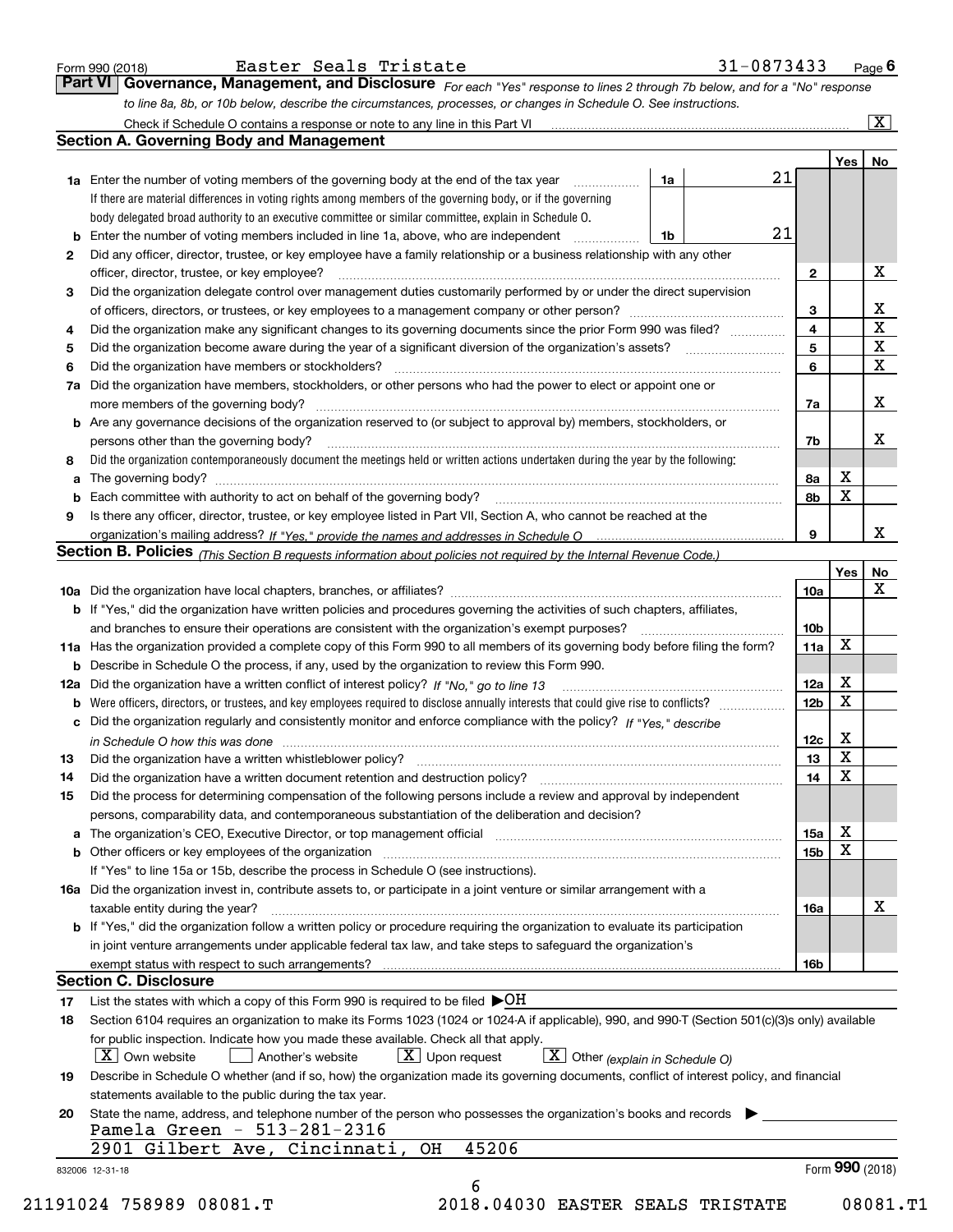$\mathcal{L}^{\text{max}}$ 

## **7Part VII Compensation of Officers, Directors, Trustees, Key Employees, Highest Compensated Employees, and Independent Contractors**

Check if Schedule O contains a response or note to any line in this Part VII

**Section A. Officers, Directors, Trustees, Key Employees, and Highest Compensated Employees**

**1a**  Complete this table for all persons required to be listed. Report compensation for the calendar year ending with or within the organization's tax year.

**•** List all of the organization's current officers, directors, trustees (whether individuals or organizations), regardless of amount of compensation. Enter -0- in columns  $(D)$ ,  $(E)$ , and  $(F)$  if no compensation was paid.

● List all of the organization's **current** key employees, if any. See instructions for definition of "key employee."

**•** List the organization's five current highest compensated employees (other than an officer, director, trustee, or key employee) who received reportable compensation (Box 5 of Form W-2 and/or Box 7 of Form 1099-MISC) of more than \$100,000 from the organization and any related organizations.

 $\bullet$  List all of the organization's **former** officers, key employees, and highest compensated employees who received more than \$100,000 of reportable compensation from the organization and any related organizations.

**•** List all of the organization's former directors or trustees that received, in the capacity as a former director or trustee of the organization, more than \$10,000 of reportable compensation from the organization and any related organizations.

List persons in the following order: individual trustees or directors; institutional trustees; officers; key employees; highest compensated employees; and former such persons.

Check this box if neither the organization nor any related organization compensated any current officer, director, or trustee.  $\mathcal{L}^{\text{max}}$ 

| (A)                             | (B)                      |                                         |                       |                                                                  | (C)          |                                  |        | (D)             | (E)             | (F)                         |
|---------------------------------|--------------------------|-----------------------------------------|-----------------------|------------------------------------------------------------------|--------------|----------------------------------|--------|-----------------|-----------------|-----------------------------|
| Name and Title                  | Average                  | Position<br>(do not check more than one |                       |                                                                  |              |                                  |        | Reportable      | Reportable      | Estimated                   |
|                                 | hours per                |                                         |                       | box, unless person is both an<br>officer and a director/trustee) |              |                                  |        | compensation    | compensation    | amount of                   |
|                                 | week                     |                                         |                       |                                                                  |              |                                  |        | from            | from related    | other                       |
|                                 | (list any                |                                         |                       |                                                                  |              |                                  |        | the             | organizations   | compensation                |
|                                 | hours for                |                                         |                       |                                                                  |              |                                  |        | organization    | (W-2/1099-MISC) | from the                    |
|                                 | related<br>organizations |                                         |                       |                                                                  |              |                                  |        | (W-2/1099-MISC) |                 | organization<br>and related |
|                                 | below                    |                                         |                       |                                                                  |              |                                  |        |                 |                 | organizations               |
|                                 | line)                    | Individual trustee or director          | Institutional trustee | Officer                                                          | Key employee | Highest compensated<br> employee | Former |                 |                 |                             |
| Joseph Alter<br>(1)             | 1.00                     |                                         |                       |                                                                  |              |                                  |        |                 |                 |                             |
| Director                        |                          | X                                       |                       |                                                                  |              |                                  |        | 0.              | 0.              | 0.                          |
| (2) Kathy Kelly- End 9/2018     | 1.00                     |                                         |                       |                                                                  |              |                                  |        |                 |                 |                             |
| Director                        |                          | X                                       |                       |                                                                  |              |                                  |        | 0.              | $\mathbf 0$ .   | 0.                          |
| Nick Rosian - End 9/2018<br>(3) | 1.00                     |                                         |                       |                                                                  |              |                                  |        |                 |                 |                             |
| Director                        |                          | X                                       |                       |                                                                  |              |                                  |        | 0.              | $\mathbf 0$ .   | $\mathbf 0$ .               |
| Jan Armstrong Cobb<br>(4)       | 1.00                     |                                         |                       |                                                                  |              |                                  |        |                 |                 |                             |
| Director                        |                          | X                                       |                       |                                                                  |              |                                  |        | 0.              | $\mathbf 0$ .   | $\mathbf 0$ .               |
| (5) Brian Szames                | 1.00                     |                                         |                       |                                                                  |              |                                  |        |                 |                 |                             |
| Director                        |                          | X                                       |                       |                                                                  |              |                                  |        | 0.              | $\mathbf 0$ .   | $\mathbf 0$ .               |
| (6) Piyush Zaveri               | 1.00                     |                                         |                       |                                                                  |              |                                  |        |                 |                 |                             |
| Director                        |                          | X                                       |                       |                                                                  |              |                                  |        | 0.              | $\mathbf 0$ .   | $\mathbf 0$ .               |
| (7) Kathy McMullen              | 1.00                     |                                         |                       |                                                                  |              |                                  |        |                 |                 |                             |
| Director                        |                          | X                                       |                       |                                                                  |              |                                  |        | 0.              | $\mathbf 0$ .   | $\mathbf 0$ .               |
| John Brownlee<br>(8)            | 1.00                     |                                         |                       |                                                                  |              |                                  |        |                 |                 |                             |
| Director                        |                          | X                                       |                       |                                                                  |              |                                  |        | 0.              | $\mathbf 0$ .   | $\mathbf 0$ .               |
| (9) Gary Dent                   | 1.00                     |                                         |                       |                                                                  |              |                                  |        |                 |                 |                             |
| Director                        |                          | X                                       |                       |                                                                  |              |                                  |        | 0.              | $\mathbf 0$ .   | $\mathbf 0$ .               |
| (10) Mike Habel                 | 1.00                     |                                         |                       |                                                                  |              |                                  |        |                 |                 |                             |
| Director                        |                          | X                                       |                       |                                                                  |              |                                  |        | 0.              | $\mathbf 0$ .   | $\mathbf 0$ .               |
| (11) Jenny Powell               | 1.00                     |                                         |                       |                                                                  |              |                                  |        |                 |                 |                             |
| Director                        |                          | X                                       |                       |                                                                  |              |                                  |        | 0.              | $\mathbf 0$ .   | $0$ .                       |
| (12) Pam Weber                  | 1.00                     |                                         |                       |                                                                  |              |                                  |        |                 |                 |                             |
| Director                        |                          | X                                       |                       |                                                                  |              |                                  |        | 0.              | $\mathbf 0$ .   | 0.                          |
| (13) Jody Brant                 | 1.00                     |                                         |                       |                                                                  |              |                                  |        |                 |                 |                             |
| Director                        |                          | $\mathbf X$                             |                       |                                                                  |              |                                  |        | 0.              | 0.              | 0.                          |
| (14) Craig Todd                 | 1.00                     |                                         |                       |                                                                  |              |                                  |        |                 |                 |                             |
| Director                        |                          | X                                       |                       |                                                                  |              |                                  |        | 0.              | $\mathbf 0$ .   | 0.                          |
| (15) Greg Hammond               | 1.00                     |                                         |                       |                                                                  |              |                                  |        |                 |                 |                             |
| Director                        |                          | x                                       |                       |                                                                  |              |                                  |        | $\mathbf 0$ .   | $\mathbf 0$ .   | 0.                          |
| (16) Jim Salters                | 1.00                     |                                         |                       |                                                                  |              |                                  |        |                 |                 |                             |
| Director                        |                          | x                                       |                       |                                                                  |              |                                  |        | 0.              | $\mathbf 0$ .   | $\mathbf{0}$ .              |
| (17) Barbara Scull              | 1.00                     |                                         |                       |                                                                  |              |                                  |        |                 |                 |                             |
| Director                        |                          | x                                       |                       |                                                                  |              |                                  |        | $\mathbf 0$ .   | $\mathbf 0$ .   | 0.                          |
| 832007 12-31-18                 |                          |                                         |                       |                                                                  |              |                                  |        |                 |                 | Form 990 (2018)             |

832007 12-31-18

21191024 758989 08081.T 2018.04030 EASTER SEALS TRISTATE 08081.T1

7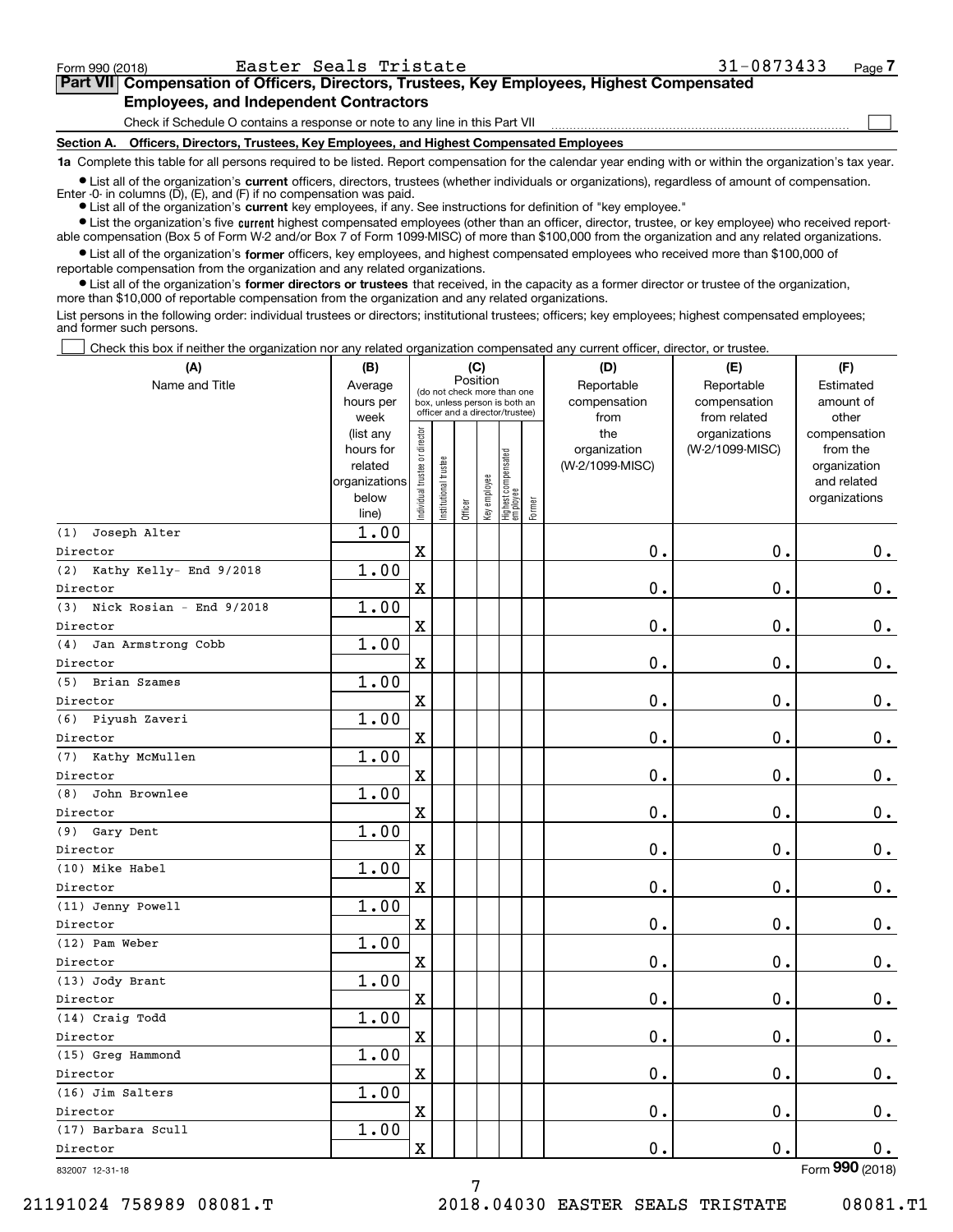| Form 990 (2018 |  |  |
|----------------|--|--|
|                |  |  |

|              | Part VII Section A. Officers, Directors, Trustees, Key Employees, and Highest Compensated Employees (continued)                      |                        |                                |                                 |             |              |                                   |        |                         |                  |                             |
|--------------|--------------------------------------------------------------------------------------------------------------------------------------|------------------------|--------------------------------|---------------------------------|-------------|--------------|-----------------------------------|--------|-------------------------|------------------|-----------------------------|
|              | (A)                                                                                                                                  | (B)                    |                                |                                 |             | (C)          |                                   |        | (D)                     | (E)              | (F)                         |
|              | Name and title                                                                                                                       | Average                |                                | (do not check more than one     |             | Position     |                                   |        | Reportable              | Reportable       | Estimated                   |
|              |                                                                                                                                      | hours per              |                                | box, unless person is both an   |             |              |                                   |        | compensation            | compensation     | amount of                   |
|              |                                                                                                                                      | week                   |                                | officer and a director/trustee) |             |              |                                   |        | from                    | from related     | other                       |
|              |                                                                                                                                      | (list any<br>hours for |                                |                                 |             |              |                                   |        | the                     | organizations    | compensation                |
|              |                                                                                                                                      | related                |                                |                                 |             |              |                                   |        | organization            | (W-2/1099-MISC)  | from the                    |
|              |                                                                                                                                      | organizations          |                                |                                 |             |              |                                   |        | (W-2/1099-MISC)         |                  | organization<br>and related |
|              |                                                                                                                                      | below                  |                                |                                 |             |              |                                   |        |                         |                  | organizations               |
|              |                                                                                                                                      | line)                  | Individual trustee or director | Institutional trustee           | Officer     | key employee | Highest compensated<br>  employee | Former |                         |                  |                             |
|              | (18) Jessica Rappaport                                                                                                               | 1.00                   |                                |                                 |             |              |                                   |        |                         |                  |                             |
| Director     |                                                                                                                                      |                        | X                              |                                 |             |              |                                   |        | $\mathbf 0$ .           | 0.               | 0.                          |
|              | (19) Stan Williams- Start 9/2018                                                                                                     | 1.00                   |                                |                                 |             |              |                                   |        |                         |                  |                             |
| Director     |                                                                                                                                      |                        | X                              |                                 |             |              |                                   |        | $\mathbf 0$ .           | $0$ .            | 0.                          |
|              | (20) Bobby Oestreicher                                                                                                               | 1.00                   |                                |                                 |             |              |                                   |        |                         |                  |                             |
| Director     |                                                                                                                                      |                        | X                              |                                 |             |              |                                   |        | $\mathbf 0$ .           | 0.               | 0.                          |
|              | (21) Colleen Lindholz- Start 9/2018                                                                                                  | 1.00                   |                                |                                 |             |              |                                   |        |                         |                  |                             |
| Director     |                                                                                                                                      |                        | X                              |                                 |             |              |                                   |        | $\mathbf 0$ .           | 0.               | 0.                          |
|              | (22) Paul Heldman                                                                                                                    | 1.00                   |                                |                                 |             |              |                                   |        |                         |                  |                             |
| Secretary    |                                                                                                                                      |                        | X                              |                                 | X           |              |                                   |        | $\mathbf 0$ .           | 0.               | 0.                          |
|              | (23) James Neyer                                                                                                                     | 1.00                   |                                |                                 |             |              |                                   |        |                         |                  |                             |
| Treasurer    |                                                                                                                                      |                        | X                              |                                 | X           |              |                                   |        | $\mathbf 0$ .           | $\mathbf 0$ .    | 0.                          |
|              | (24) Robin Martin- End 9/2018                                                                                                        | 1.00                   |                                |                                 |             |              |                                   |        |                         |                  |                             |
| Vice Chair   |                                                                                                                                      |                        | X                              |                                 | X           |              |                                   |        | $\mathbf 0$ .           | $\mathbf 0$ .    | 0.                          |
|              | (25) Dov Rosenberg                                                                                                                   | 1.00                   |                                |                                 |             |              |                                   |        |                         |                  |                             |
| Chair        |                                                                                                                                      |                        | X                              |                                 | X           |              |                                   |        | $\mathbf 0$ .           | $\mathbf 0$ .    | 0.                          |
|              | (26) Pam Green                                                                                                                       | 40.00                  |                                |                                 |             |              |                                   |        |                         |                  |                             |
|              | President & CEO                                                                                                                      |                        |                                |                                 | $\mathbf X$ |              |                                   |        | 162,645.                | 0.               | <u>12,707.</u>              |
|              | 1b Sub-total                                                                                                                         |                        |                                |                                 |             |              |                                   |        | 162,645.                | $\overline{0}$ . | 12,707.                     |
|              | c Total from continuation sheets to Part VII, Section A [11] [12] Total from continuation sheets to Part VII, Section A              |                        |                                |                                 |             |              |                                   |        | 459,172.                | 0.               | 69,614.                     |
|              |                                                                                                                                      |                        |                                |                                 |             |              |                                   |        | 621,817.                | $\overline{0}$ . | 82,321.                     |
| $\mathbf{2}$ | Total number of individuals (including but not limited to those listed above) who received more than \$100,000 of reportable         |                        |                                |                                 |             |              |                                   |        |                         |                  |                             |
|              | compensation from the organization $\blacktriangleright$                                                                             |                        |                                |                                 |             |              |                                   |        |                         |                  | 5                           |
|              |                                                                                                                                      |                        |                                |                                 |             |              |                                   |        |                         |                  | No<br><b>Yes</b>            |
| 3            | Did the organization list any former officer, director, or trustee, key employee, or highest compensated employee on                 |                        |                                |                                 |             |              |                                   |        |                         |                  |                             |
|              | line 1a? If "Yes," complete Schedule J for such individual                                                                           |                        |                                |                                 |             |              |                                   |        |                         |                  | х<br>3                      |
| 4            | For any individual listed on line 1a, is the sum of reportable compensation and other compensation from the organization             |                        |                                |                                 |             |              |                                   |        |                         |                  |                             |
|              |                                                                                                                                      |                        |                                |                                 |             |              |                                   |        |                         |                  | X<br>4                      |
| 5            | Did any person listed on line 1a receive or accrue compensation from any unrelated organization or individual for services           |                        |                                |                                 |             |              |                                   |        |                         |                  |                             |
|              |                                                                                                                                      |                        |                                |                                 |             |              |                                   |        |                         |                  | x<br>5                      |
|              | <b>Section B. Independent Contractors</b>                                                                                            |                        |                                |                                 |             |              |                                   |        |                         |                  |                             |
| 1            | Complete this table for your five highest compensated independent contractors that received more than \$100,000 of compensation from |                        |                                |                                 |             |              |                                   |        |                         |                  |                             |
|              | the organization. Report compensation for the calendar year ending with or within the organization's tax year.                       |                        |                                |                                 |             |              |                                   |        |                         |                  |                             |
|              | (A)                                                                                                                                  |                        |                                |                                 |             |              |                                   |        | (B)                     |                  | (C)                         |
|              | Name and business address                                                                                                            |                        |                                | <b>NONE</b>                     |             |              |                                   |        | Description of services |                  | Compensation                |
|              |                                                                                                                                      |                        |                                |                                 |             |              |                                   |        |                         |                  |                             |
|              |                                                                                                                                      |                        |                                |                                 |             |              |                                   |        |                         |                  |                             |
|              |                                                                                                                                      |                        |                                |                                 |             |              |                                   |        |                         |                  |                             |
|              |                                                                                                                                      |                        |                                |                                 |             |              |                                   |        |                         |                  |                             |
|              |                                                                                                                                      |                        |                                |                                 |             |              |                                   |        |                         |                  |                             |
|              |                                                                                                                                      |                        |                                |                                 |             |              |                                   |        |                         |                  |                             |
|              |                                                                                                                                      |                        |                                |                                 |             |              |                                   |        |                         |                  |                             |
|              |                                                                                                                                      |                        |                                |                                 |             |              |                                   |        |                         |                  |                             |
|              |                                                                                                                                      |                        |                                |                                 |             |              |                                   |        |                         |                  |                             |
| 2            | Total number of independent contractors (including but not limited to those listed above) who received more than                     |                        |                                |                                 |             |              |                                   |        |                         |                  |                             |
|              | \$100,000 of compensation from the organization                                                                                      |                        |                                |                                 |             | 0            |                                   |        |                         |                  |                             |
|              | See Part VII Section A Continuation sheets                                                                                           |                        |                                |                                 |             |              |                                   |        |                         |                  | $F_{\text{orm}}$ 990 (2018) |

832008 12-31-18 See Part VII, Section A Continuation sheets Form (2018) **990**

8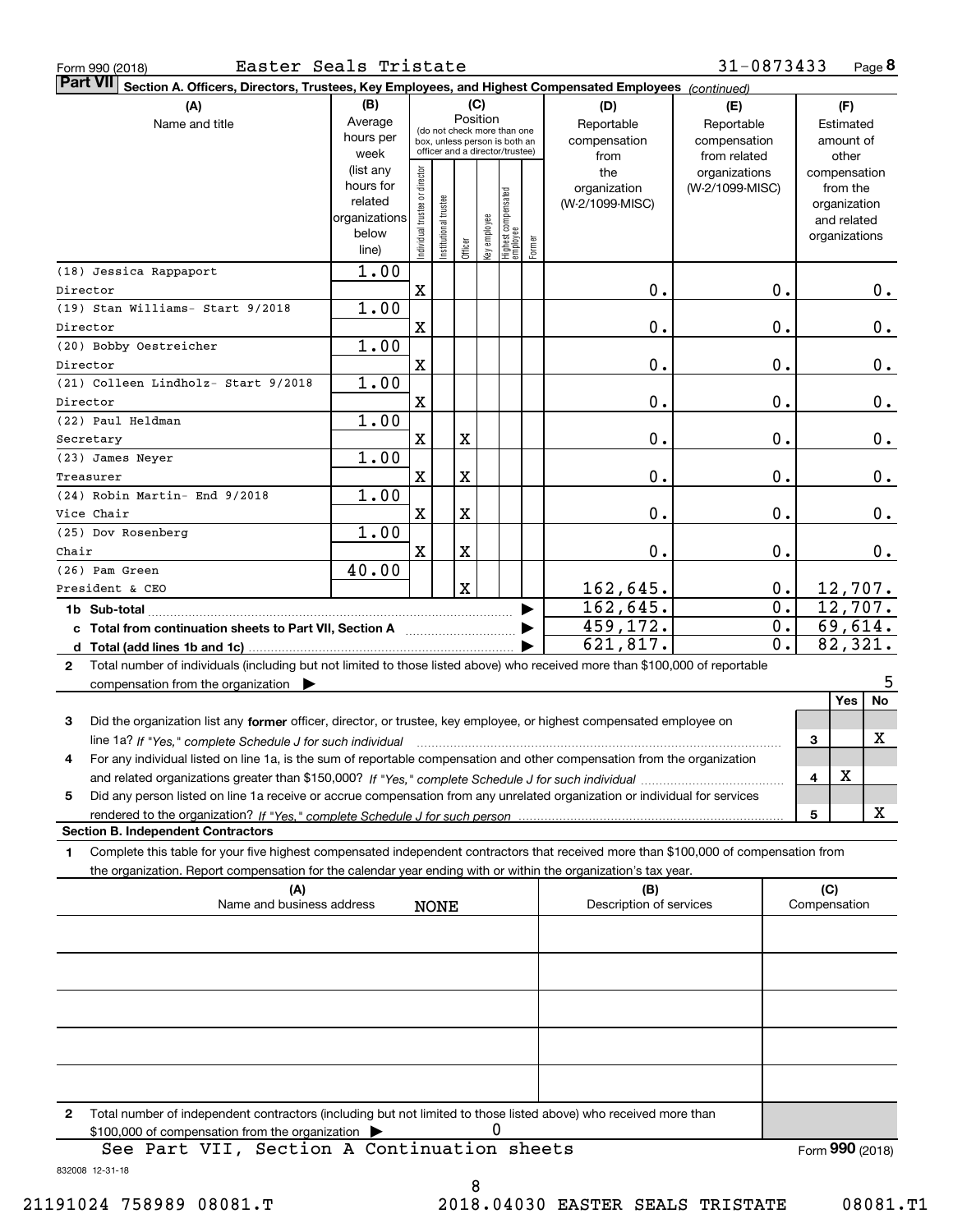|                                                           |                  | Form 990 (2018)                                                                                                      | Easter Seals Tristate |                                |                           |                                                 | 31-0873433                              | Page 9                                                             |
|-----------------------------------------------------------|------------------|----------------------------------------------------------------------------------------------------------------------|-----------------------|--------------------------------|---------------------------|-------------------------------------------------|-----------------------------------------|--------------------------------------------------------------------|
|                                                           | <b>Part VIII</b> | <b>Statement of Revenue</b>                                                                                          |                       |                                |                           |                                                 |                                         |                                                                    |
|                                                           |                  | Check if Schedule O contains a response or note to any line in this Part VIII                                        |                       |                                | (A)<br>Total revenue      | (B)<br>Related or<br>exempt function<br>revenue | (C)<br>Unrelated<br>business<br>revenue | (D)<br>Revenue excluded<br>from tax under<br>sections<br>512 - 514 |
| Contributions, Gifts, Grants<br>and Other Similar Amounts |                  | 1 a Federated campaigns                                                                                              | 1a                    | 220,800.                       |                           |                                                 |                                         |                                                                    |
|                                                           |                  | <b>b</b> Membership dues <i></i>                                                                                     | 1 <sub>b</sub>        |                                |                           |                                                 |                                         |                                                                    |
|                                                           |                  | c Fundraising events                                                                                                 | 1 <sub>c</sub>        | 387,244.                       |                           |                                                 |                                         |                                                                    |
|                                                           |                  | d Related organizations                                                                                              | 1 <sub>d</sub>        |                                |                           |                                                 |                                         |                                                                    |
|                                                           |                  | e Government grants (contributions)                                                                                  | 1e                    |                                |                           |                                                 |                                         |                                                                    |
|                                                           |                  | f All other contributions, gifts, grants, and                                                                        |                       |                                |                           |                                                 |                                         |                                                                    |
|                                                           |                  | similar amounts not included above                                                                                   | l 1f                  | 948,254.                       |                           |                                                 |                                         |                                                                    |
|                                                           |                  | <b>g</b> Noncash contributions included in lines 1a-1f: \$                                                           |                       |                                |                           |                                                 |                                         |                                                                    |
|                                                           |                  |                                                                                                                      |                       |                                | 1,556,298.                |                                                 |                                         |                                                                    |
|                                                           |                  | 2 a Disability & Disadvantage Service                                                                                |                       | <b>Business Code</b><br>900099 |                           |                                                 |                                         |                                                                    |
|                                                           |                  | Production                                                                                                           |                       | 900099                         | 12,386,413.<br>1,265,638. | 12,386,413.                                     |                                         |                                                                    |
|                                                           | b                | Retail and Deconstruction                                                                                            |                       | 900099                         | 957, 357.                 | 1,265,638.<br>957,357.                          |                                         |                                                                    |
| Program Service<br>Revenue                                |                  | Other Program Income                                                                                                 | 900099                | 44,810.                        | 44,810.                   |                                                 |                                         |                                                                    |
|                                                           | е                |                                                                                                                      |                       |                                |                           |                                                 |                                         |                                                                    |
|                                                           |                  | f All other program service revenue                                                                                  |                       |                                |                           |                                                 |                                         |                                                                    |
|                                                           |                  |                                                                                                                      |                       |                                | 14,654,218.               |                                                 |                                         |                                                                    |
|                                                           | З                | Investment income (including dividends, interest, and                                                                |                       |                                |                           |                                                 |                                         |                                                                    |
|                                                           |                  |                                                                                                                      |                       | ▶                              | 74,659.                   |                                                 |                                         | 74,659.                                                            |
|                                                           | 4                | Income from investment of tax-exempt bond proceeds                                                                   |                       |                                |                           |                                                 |                                         |                                                                    |
|                                                           | 5                |                                                                                                                      |                       |                                |                           |                                                 |                                         |                                                                    |
|                                                           |                  |                                                                                                                      | (i) Real              | (ii) Personal                  |                           |                                                 |                                         |                                                                    |
|                                                           |                  | <b>6 a</b> Gross rents                                                                                               |                       |                                |                           |                                                 |                                         |                                                                    |
|                                                           |                  | <b>b</b> Less: rental expenses                                                                                       |                       |                                |                           |                                                 |                                         |                                                                    |
|                                                           |                  | c Rental income or (loss)                                                                                            |                       |                                |                           |                                                 |                                         |                                                                    |
|                                                           |                  | <b>d</b> Net rental income or (loss)                                                                                 |                       |                                |                           |                                                 |                                         |                                                                    |
|                                                           |                  | 7 a Gross amount from sales of                                                                                       | (i) Securities        | (ii) Other                     |                           |                                                 |                                         |                                                                    |
|                                                           |                  | assets other than inventory                                                                                          | 765,684.              | 116,746.                       |                           |                                                 |                                         |                                                                    |
|                                                           |                  | <b>b</b> Less: cost or other basis                                                                                   | 707,888.              |                                |                           |                                                 |                                         |                                                                    |
|                                                           |                  | and sales expenses                                                                                                   | 57,796.               | 19,151.<br>97,595.             |                           |                                                 |                                         |                                                                    |
|                                                           |                  | <b>c</b> Gain or (loss)                                                                                              |                       |                                | 155,391.                  |                                                 |                                         | 155,391.                                                           |
|                                                           |                  | 8 a Gross income from fundraising events (not                                                                        |                       |                                |                           |                                                 |                                         |                                                                    |
| <b>Other Revenue</b>                                      |                  | including $\frac{244}{100}$ and $\frac{387}{244}$ of                                                                 |                       |                                |                           |                                                 |                                         |                                                                    |
|                                                           |                  | contributions reported on line 1c). See                                                                              |                       |                                |                           |                                                 |                                         |                                                                    |
|                                                           |                  |                                                                                                                      |                       | 51,410.                        |                           |                                                 |                                         |                                                                    |
|                                                           |                  | <b>b</b> Less: direct expenses <i>manually contained</i>                                                             |                       | 145,079.                       |                           |                                                 |                                         |                                                                    |
|                                                           |                  | c Net income or (loss) from fundraising events                                                                       |                       | ▶                              | $-93,669.$                |                                                 |                                         | $-93,669.$                                                         |
|                                                           |                  | 9 a Gross income from gaming activities. See                                                                         |                       |                                |                           |                                                 |                                         |                                                                    |
|                                                           |                  |                                                                                                                      |                       |                                |                           |                                                 |                                         |                                                                    |
|                                                           |                  | <b>b</b> Less: direct expenses <b>contained b</b>                                                                    |                       |                                |                           |                                                 |                                         |                                                                    |
|                                                           |                  |                                                                                                                      |                       |                                |                           |                                                 |                                         |                                                                    |
|                                                           |                  | 10 a Gross sales of inventory, less returns                                                                          |                       |                                |                           |                                                 |                                         |                                                                    |
|                                                           |                  |                                                                                                                      |                       |                                |                           |                                                 |                                         |                                                                    |
|                                                           |                  |                                                                                                                      |                       |                                |                           |                                                 |                                         |                                                                    |
|                                                           |                  | c Net income or (loss) from sales of inventory                                                                       |                       |                                |                           |                                                 |                                         |                                                                    |
|                                                           |                  | Miscellaneous Revenue<br>11 a Worker's Compensation Refund                                                           |                       | <b>Business Code</b><br>900099 | 189,252.                  |                                                 |                                         | 189,252.                                                           |
|                                                           |                  |                                                                                                                      |                       |                                |                           |                                                 |                                         |                                                                    |
|                                                           | b<br>c           | <u> 1980 - Jan Samuel Barbara, martin a shekara 1980 - Shekara 1980 - Shekara 1980 - Shekara 1980 - Shekara 1980</u> |                       |                                |                           |                                                 |                                         |                                                                    |
|                                                           |                  |                                                                                                                      |                       |                                |                           |                                                 |                                         |                                                                    |
|                                                           |                  |                                                                                                                      |                       |                                | 189,252.                  |                                                 |                                         |                                                                    |
|                                                           | 12               |                                                                                                                      |                       |                                | 16,536,149.               | 14,654,218.                                     | 0.                                      | 325,633.                                                           |
|                                                           | 832009 12-31-18  |                                                                                                                      |                       |                                |                           |                                                 |                                         | Form 990 (2018)                                                    |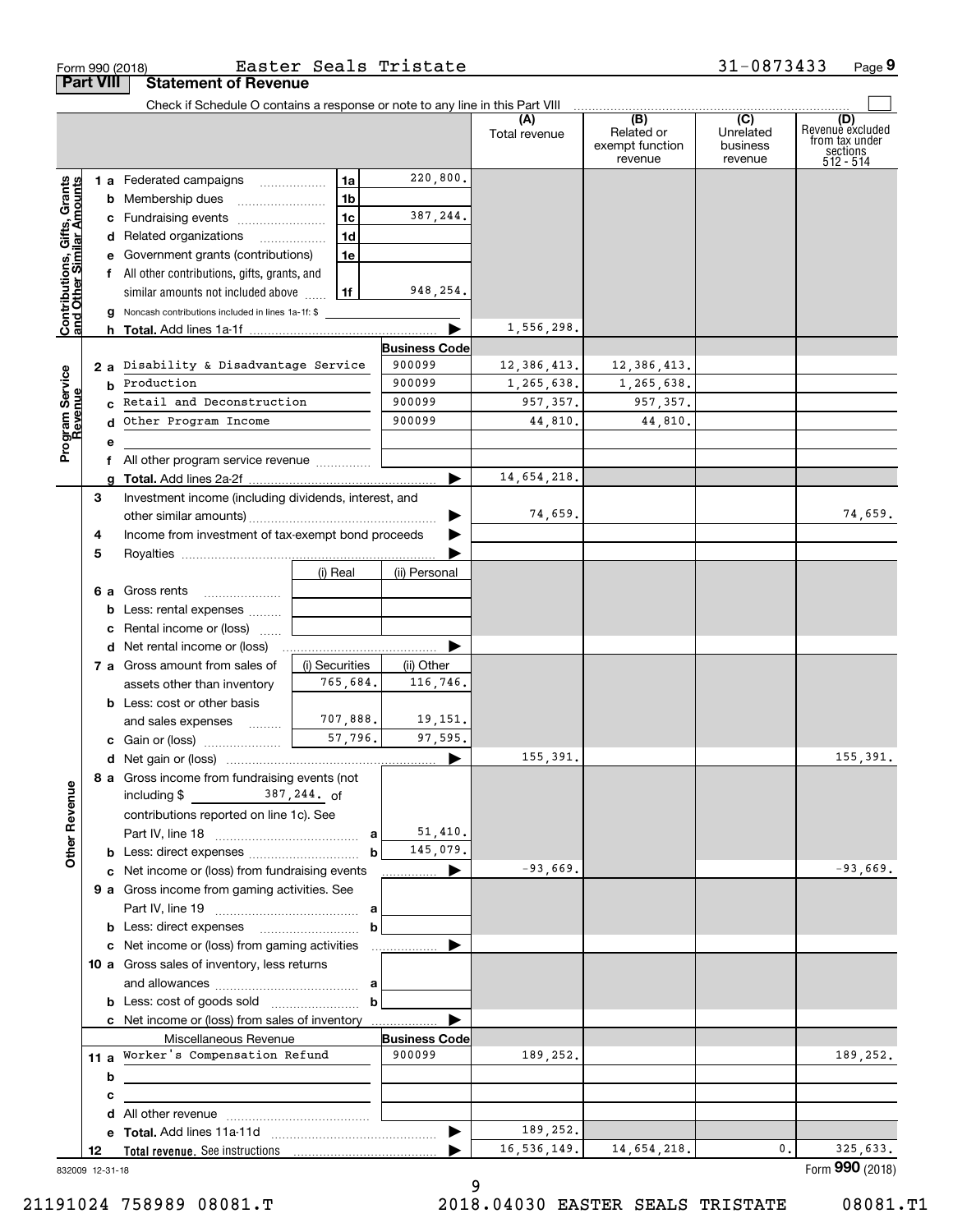|              | Check if Schedule O contains a response or note to any line in this Part IX                                                                                                                                 |                             |                                    |                                           |                                |
|--------------|-------------------------------------------------------------------------------------------------------------------------------------------------------------------------------------------------------------|-----------------------------|------------------------------------|-------------------------------------------|--------------------------------|
|              | Do not include amounts reported on lines 6b,<br>7b, 8b, 9b, and 10b of Part VIII.                                                                                                                           | Total expenses              | (B)<br>Program service<br>expenses | (C)<br>Management and<br>general expenses | (D)<br>Fundraising<br>expenses |
| $\mathbf 1$  | Grants and other assistance to domestic organizations                                                                                                                                                       |                             |                                    |                                           |                                |
|              | and domestic governments. See Part IV, line 21                                                                                                                                                              |                             |                                    |                                           |                                |
| $\mathbf{2}$ | Grants and other assistance to domestic                                                                                                                                                                     |                             |                                    |                                           |                                |
|              | individuals. See Part IV, line 22                                                                                                                                                                           |                             |                                    |                                           |                                |
| 3            | Grants and other assistance to foreign                                                                                                                                                                      |                             |                                    |                                           |                                |
|              | organizations, foreign governments, and foreign                                                                                                                                                             |                             |                                    |                                           |                                |
|              | individuals. See Part IV, lines 15 and 16                                                                                                                                                                   |                             |                                    |                                           |                                |
| 4            | Benefits paid to or for members                                                                                                                                                                             |                             |                                    |                                           |                                |
| 5            | Compensation of current officers, directors,                                                                                                                                                                |                             |                                    |                                           |                                |
|              | trustees, and key employees                                                                                                                                                                                 | 441,075.                    |                                    | 441,075.                                  |                                |
| 6            | Compensation not included above, to disqualified                                                                                                                                                            |                             |                                    |                                           |                                |
|              | persons (as defined under section 4958(f)(1)) and                                                                                                                                                           |                             |                                    |                                           |                                |
|              | persons described in section 4958(c)(3)(B)                                                                                                                                                                  |                             |                                    |                                           |                                |
| 7            |                                                                                                                                                                                                             | 8,531,736.                  | 7,535,302.                         | 783,784.                                  | 212,650.                       |
| 8            | Pension plan accruals and contributions (include                                                                                                                                                            |                             |                                    |                                           |                                |
|              | section 401(k) and 403(b) employer contributions)                                                                                                                                                           | $\frac{172,699}{435,729}$ . | <u>151,978.</u><br>399,538.        | $\frac{16,613.}{25,393.}$                 | $\frac{4,108}{10,798}$         |
| 9            | Other employee benefits                                                                                                                                                                                     |                             |                                    |                                           |                                |
| 10           |                                                                                                                                                                                                             | 1,681,928.                  | 1,433,126.                         | 204,062.                                  | 44,740.                        |
| 11           | Fees for services (non-employees):                                                                                                                                                                          |                             |                                    |                                           |                                |
| a            |                                                                                                                                                                                                             |                             |                                    |                                           |                                |
| b            |                                                                                                                                                                                                             | 20,542.<br>136,078.         | $\frac{8,109}{53,716}$             | 10,311.<br>68, 305.                       | 2,122.<br>14,057.              |
| c            |                                                                                                                                                                                                             |                             |                                    |                                           |                                |
| d            |                                                                                                                                                                                                             |                             |                                    |                                           |                                |
| е            | Professional fundraising services. See Part IV, line 17                                                                                                                                                     | 4,456.                      | 1,759.                             | 2,237.                                    | 460.                           |
| f            | Investment management fees<br>Other. (If line 11g amount exceeds 10% of line 25,                                                                                                                            |                             |                                    |                                           |                                |
| g            | column (A) amount, list line 11g expenses on Sch O.)                                                                                                                                                        | 312,882.                    | 133,837.                           | <u>170,186.</u>                           | 8,859.                         |
| 12           |                                                                                                                                                                                                             | 13,933.                     | 5,368.                             | 6,375.                                    | 2,190.                         |
| 13           |                                                                                                                                                                                                             | 383,078.                    | 337,822.                           | 34,426.                                   | 10,830.                        |
| 14           |                                                                                                                                                                                                             | 231, 207.                   | 91,268.                            | 116,055.                                  | 23,884.                        |
| 15           |                                                                                                                                                                                                             |                             |                                    |                                           |                                |
| 16           |                                                                                                                                                                                                             | 778,405.                    | 730,846.                           | <u>47,559.</u>                            |                                |
| 17           | Travel                                                                                                                                                                                                      | 225,663.                    | 171,684.                           | 17,753.                                   | 36, 226.                       |
| 18           | Payments of travel or entertainment expenses                                                                                                                                                                |                             |                                    |                                           |                                |
|              | for any federal, state, or local public officials                                                                                                                                                           |                             |                                    |                                           |                                |
| 19           | Conferences, conventions, and meetings                                                                                                                                                                      | 61,847.                     | 53,465.                            | 5,529.                                    | 2,853.                         |
| 20           | Interest                                                                                                                                                                                                    | 3, 264.                     | 1,258.                             | $\overline{1,493}$ .                      | 513.                           |
| 21           |                                                                                                                                                                                                             |                             |                                    |                                           |                                |
| 22           | Depreciation, depletion, and amortization                                                                                                                                                                   | 311,426.                    | 227,776.                           | 82,819.                                   | 831.                           |
| 23           | Insurance                                                                                                                                                                                                   | 139,831.                    | 53,836.                            | 85,957.                                   | 38.                            |
| 24           | Other expenses. Itemize expenses not covered<br>above. (List miscellaneous expenses in line 24e. If line<br>24e amount exceeds 10% of line 25, column (A)<br>amount, list line 24e expenses on Schedule O.) |                             |                                    |                                           |                                |
| a            | Individuals Served                                                                                                                                                                                          | 1,732,762.                  | 1,730,341.                         | 78.                                       | 2,343.                         |
| b            | Equipment and vehicles                                                                                                                                                                                      | 355,457.                    | 339,658.                           | 15,536.                                   | 263.                           |
|              | Miscellaneous                                                                                                                                                                                               | 147,374.                    | 65,373.                            | 73,725.                                   | 8,276.                         |
| d            | Staff Recruitment                                                                                                                                                                                           | 61, 185.                    | 20,391.                            | 39,825.                                   | 969.                           |
|              | e All other expenses                                                                                                                                                                                        | 58,400.                     | 57, 140.                           |                                           | 1,260.                         |
| 25           | Total functional expenses. Add lines 1 through 24e                                                                                                                                                          | 16, 240, 957.               | 13,603,591.                        | 2,249,096.                                | 388,270.                       |
| 26           | Joint costs. Complete this line only if the organization                                                                                                                                                    |                             |                                    |                                           |                                |
|              | reported in column (B) joint costs from a combined                                                                                                                                                          |                             |                                    |                                           |                                |
|              | educational campaign and fundraising solicitation.                                                                                                                                                          |                             |                                    |                                           |                                |
|              | Check here $\blacktriangleright$<br>if following SOP 98-2 (ASC 958-720)                                                                                                                                     |                             |                                    |                                           |                                |

10

832010 12-31-18

## Form 990 (2018) Easter Seals Tristate 31-0873433 <sub>Page</sub> **Part IX Statement of Functional Expenses**

*Section 501(c)(3) and 501(c)(4) organizations must complete all columns. All other organizations must complete column (A).*

**10**

Form (2018) **990**

21191024 758989 08081.T 2018.04030 EASTER SEALS TRISTATE 08081.T1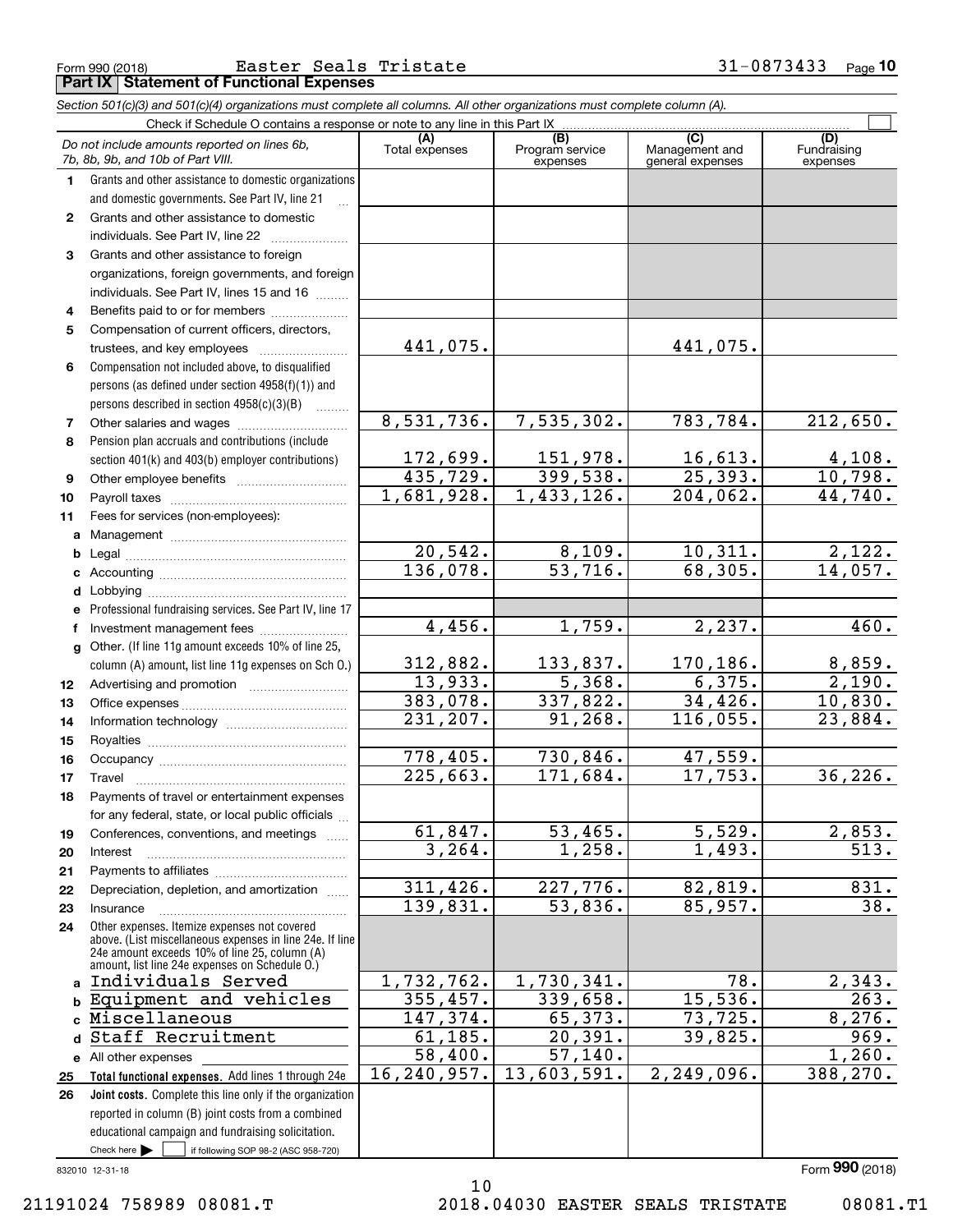Form 990 (2018) **Easter Seals Tristate** 3 l-U8 / 34 33 Page **Part X Balance Sheet** <u>Seals Tristate</u>

**11**

|                             |    |                                                                                                                                                                                                                                | (A)<br>Beginning of year |                         | (B)<br>End of year       |
|-----------------------------|----|--------------------------------------------------------------------------------------------------------------------------------------------------------------------------------------------------------------------------------|--------------------------|-------------------------|--------------------------|
|                             | 1  |                                                                                                                                                                                                                                | 912, 235.                | $\mathbf{1}$            | 1,172,200.               |
| Assets                      | 2  |                                                                                                                                                                                                                                | 61,653.                  | $\mathbf{2}$            | 94, 784.                 |
|                             | 3  |                                                                                                                                                                                                                                | $\overline{289,902}$ .   | $\mathbf{3}$            | $\overline{280,929}$ .   |
|                             | 4  |                                                                                                                                                                                                                                | 1,993,603.               | $\overline{\mathbf{4}}$ | $\overline{2,001,638}$ . |
|                             | 5  | Loans and other receivables from current and former officers, directors,                                                                                                                                                       |                          |                         |                          |
|                             |    | trustees, key employees, and highest compensated employees. Complete                                                                                                                                                           |                          |                         |                          |
|                             |    | Part II of Schedule L                                                                                                                                                                                                          |                          | 5                       |                          |
|                             | 6  | Loans and other receivables from other disqualified persons (as defined under                                                                                                                                                  |                          |                         |                          |
|                             |    | section 4958(f)(1)), persons described in section 4958(c)(3)(B), and contributing                                                                                                                                              |                          |                         |                          |
|                             |    | employers and sponsoring organizations of section 501(c)(9) voluntary                                                                                                                                                          |                          |                         |                          |
|                             |    | employees' beneficiary organizations (see instr). Complete Part II of Sch L                                                                                                                                                    | 6                        |                         |                          |
|                             | 7  |                                                                                                                                                                                                                                |                          | $\overline{7}$          |                          |
|                             | 8  |                                                                                                                                                                                                                                |                          | 8                       |                          |
|                             | 9  | Prepaid expenses and deferred charges [11] [11] [11] [12] [12] [12] [12] [13] [13] [13] [13] [13] [13] [13] [1                                                                                                                 | 298,140.                 | $\boldsymbol{9}$        | 267,894.                 |
|                             |    | 10a Land, buildings, and equipment: cost or other                                                                                                                                                                              |                          |                         |                          |
|                             |    |                                                                                                                                                                                                                                |                          |                         |                          |
|                             |    | $\overline{\phantom{a}}$ 10b<br><b>b</b> Less: accumulated depreciation                                                                                                                                                        | 3,044,500.               | 10 <sub>c</sub>         | <u>2,736,055.</u>        |
|                             | 11 |                                                                                                                                                                                                                                | 2,605,389.               | 11                      | 2,403,959.               |
|                             | 12 |                                                                                                                                                                                                                                |                          | 12                      |                          |
|                             | 13 |                                                                                                                                                                                                                                |                          | 13                      |                          |
|                             | 14 |                                                                                                                                                                                                                                |                          | 14                      |                          |
|                             | 15 |                                                                                                                                                                                                                                | 45,463.                  | 15                      | 45,627.                  |
|                             | 16 |                                                                                                                                                                                                                                | 9,250,885.               | 16                      | 9,003,086.               |
|                             | 17 |                                                                                                                                                                                                                                | 825, 619.                | 17                      | 849,701.                 |
|                             | 18 |                                                                                                                                                                                                                                |                          | 18                      |                          |
|                             | 19 | Deferred revenue information and contact the contract of the contract of the contract of the contract of the contract of the contract of the contract of the contract of the contract of the contract of the contract of the c | 53,098.                  | 19                      | 49,806.                  |
|                             | 20 |                                                                                                                                                                                                                                |                          | 20                      |                          |
|                             | 21 | Escrow or custodial account liability. Complete Part IV of Schedule D                                                                                                                                                          |                          | 21                      |                          |
|                             | 22 | Loans and other payables to current and former officers, directors, trustees,                                                                                                                                                  |                          |                         |                          |
|                             |    | key employees, highest compensated employees, and disqualified persons.                                                                                                                                                        |                          |                         |                          |
| Liabilities                 |    | Complete Part II of Schedule L                                                                                                                                                                                                 |                          | 22                      |                          |
|                             | 23 | Secured mortgages and notes payable to unrelated third parties                                                                                                                                                                 | 279,467.                 | 23                      | 23,800.                  |
|                             | 24 |                                                                                                                                                                                                                                |                          | 24                      |                          |
|                             | 25 | Other liabilities (including federal income tax, payables to related third                                                                                                                                                     |                          |                         |                          |
|                             |    | parties, and other liabilities not included on lines 17-24). Complete Part X of                                                                                                                                                |                          | 25                      |                          |
|                             | 26 | Schedule D<br>Total liabilities. Add lines 17 through 25                                                                                                                                                                       | 1,158,184.               | 26                      | 923,307.                 |
|                             |    | Organizations that follow SFAS 117 (ASC 958), check here $\blacktriangleright \begin{array}{ c } \hline X & \text{and} \end{array}$                                                                                            |                          |                         |                          |
|                             |    | complete lines 27 through 29, and lines 33 and 34.                                                                                                                                                                             |                          |                         |                          |
|                             | 27 |                                                                                                                                                                                                                                | 7,744,225.               | 27                      | 7,460,542.               |
|                             | 28 |                                                                                                                                                                                                                                | 348, 476.                | 28                      | 619,237.                 |
|                             | 29 | Permanently restricted net assets                                                                                                                                                                                              |                          | 29                      |                          |
|                             |    | Organizations that do not follow SFAS 117 (ASC 958), check here ▶ │                                                                                                                                                            |                          |                         |                          |
| Net Assets or Fund Balances |    | and complete lines 30 through 34.                                                                                                                                                                                              |                          |                         |                          |
|                             | 30 |                                                                                                                                                                                                                                |                          | 30                      |                          |
|                             | 31 | Paid-in or capital surplus, or land, building, or equipment fund                                                                                                                                                               |                          | 31                      |                          |
|                             | 32 | Retained earnings, endowment, accumulated income, or other funds<br>1.1.1.1.1.1.1.1.1.1                                                                                                                                        |                          | 32                      |                          |
|                             | 33 |                                                                                                                                                                                                                                | 8,092,701.               | 33                      | 8,079,779.               |
|                             | 34 |                                                                                                                                                                                                                                | 9,250,885.               | 34                      | 9,003,086.               |

Form (2018) **990**

 $\overline{a}$ 

 $\overline{\phantom{a}}$ 

|            | Easter |
|------------|--------|
| anaa Bhaat |        |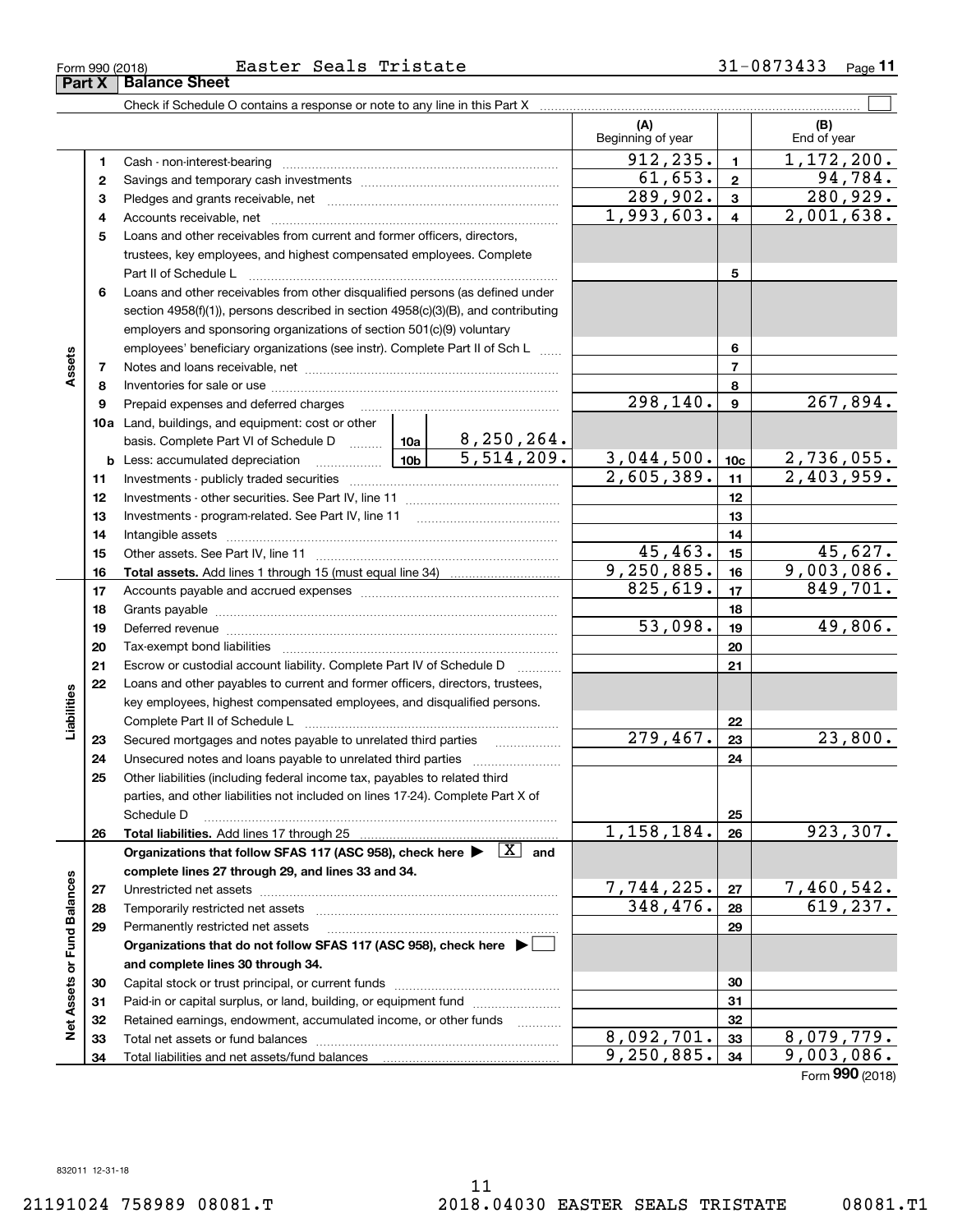| Part XI<br><b>Reconciliation of Net Assets</b><br>Check if Schedule O contains a response or note to any line in this Part XI                                                                                                                                                                                                                                                                                                                                                                                 |                     |
|---------------------------------------------------------------------------------------------------------------------------------------------------------------------------------------------------------------------------------------------------------------------------------------------------------------------------------------------------------------------------------------------------------------------------------------------------------------------------------------------------------------|---------------------|
|                                                                                                                                                                                                                                                                                                                                                                                                                                                                                                               |                     |
|                                                                                                                                                                                                                                                                                                                                                                                                                                                                                                               |                     |
|                                                                                                                                                                                                                                                                                                                                                                                                                                                                                                               |                     |
| 16,536,149.<br>1<br>1                                                                                                                                                                                                                                                                                                                                                                                                                                                                                         |                     |
| 16, 240, 957.<br>$\mathbf{2}$<br>Total expenses (must equal Part IX, column (A), line 25)<br>2                                                                                                                                                                                                                                                                                                                                                                                                                |                     |
| $\overline{295,192}$ .<br>3<br>Revenue less expenses. Subtract line 2 from line 1<br>3                                                                                                                                                                                                                                                                                                                                                                                                                        |                     |
| 8,092,701.<br>4<br>Net assets or fund balances at beginning of year (must equal Part X, line 33, column (A)) manured manu-<br>4                                                                                                                                                                                                                                                                                                                                                                               |                     |
| $-308, 114.$<br>5<br>Net unrealized gains (losses) on investments<br>5                                                                                                                                                                                                                                                                                                                                                                                                                                        |                     |
| 6<br>Donated services and use of facilities<br>6<br>$\mathcal{L} = \{ \mathcal{L}^{\mathcal{L}}_{\mathcal{L}} \mathcal{L}^{\mathcal{L}}_{\mathcal{L}} \mathcal{L}^{\mathcal{L}}_{\mathcal{L}} \mathcal{L}^{\mathcal{L}}_{\mathcal{L}} \mathcal{L}^{\mathcal{L}}_{\mathcal{L}} \mathcal{L}^{\mathcal{L}}_{\mathcal{L}} \mathcal{L}^{\mathcal{L}}_{\mathcal{L}} \mathcal{L}^{\mathcal{L}}_{\mathcal{L}} \mathcal{L}^{\mathcal{L}}_{\mathcal{L}} \mathcal{L}^{\mathcal{L}}_{\mathcal{L}} \mathcal{L}^{\mathcal{$ |                     |
| $\overline{7}$<br>Investment expenses<br>7                                                                                                                                                                                                                                                                                                                                                                                                                                                                    |                     |
| 8<br>8<br>Prior period adjustments                                                                                                                                                                                                                                                                                                                                                                                                                                                                            |                     |
| 9<br>Other changes in net assets or fund balances (explain in Schedule O)<br>9                                                                                                                                                                                                                                                                                                                                                                                                                                | $\overline{0}$ .    |
| Net assets or fund balances at end of year. Combine lines 3 through 9 (must equal Part X, line 33,<br>10                                                                                                                                                                                                                                                                                                                                                                                                      |                     |
| 8,079,779.<br>10<br>column (B))                                                                                                                                                                                                                                                                                                                                                                                                                                                                               |                     |
| <b>Part XII</b> Financial Statements and Reporting                                                                                                                                                                                                                                                                                                                                                                                                                                                            |                     |
|                                                                                                                                                                                                                                                                                                                                                                                                                                                                                                               | $\lfloor x \rfloor$ |
| Yes                                                                                                                                                                                                                                                                                                                                                                                                                                                                                                           | <b>No</b>           |
| $\boxed{\mathbf{X}}$ Accrual<br>Accounting method used to prepare the Form 990: <u>[</u> Cash<br>Other<br>1                                                                                                                                                                                                                                                                                                                                                                                                   |                     |
| If the organization changed its method of accounting from a prior year or checked "Other," explain in Schedule O.                                                                                                                                                                                                                                                                                                                                                                                             |                     |
| 2a Were the organization's financial statements compiled or reviewed by an independent accountant?<br>2a                                                                                                                                                                                                                                                                                                                                                                                                      | х                   |
| If "Yes," check a box below to indicate whether the financial statements for the year were compiled or reviewed on a                                                                                                                                                                                                                                                                                                                                                                                          |                     |
| separate basis, consolidated basis, or both:                                                                                                                                                                                                                                                                                                                                                                                                                                                                  |                     |
| Separate basis<br><b>Consolidated basis</b><br>Both consolidated and separate basis                                                                                                                                                                                                                                                                                                                                                                                                                           |                     |
| х<br><b>b</b> Were the organization's financial statements audited by an independent accountant?<br>2 <sub>b</sub>                                                                                                                                                                                                                                                                                                                                                                                            |                     |
| If "Yes," check a box below to indicate whether the financial statements for the year were audited on a separate basis,                                                                                                                                                                                                                                                                                                                                                                                       |                     |
| consolidated basis, or both:                                                                                                                                                                                                                                                                                                                                                                                                                                                                                  |                     |
| $\mid$ $\rm X \mid$ Consolidated basis<br>Separate basis<br>Both consolidated and separate basis                                                                                                                                                                                                                                                                                                                                                                                                              |                     |
| c If "Yes" to line 2a or 2b, does the organization have a committee that assumes responsibility for oversight of the audit,                                                                                                                                                                                                                                                                                                                                                                                   |                     |
| Х<br>2c                                                                                                                                                                                                                                                                                                                                                                                                                                                                                                       |                     |
| If the organization changed either its oversight process or selection process during the tax year, explain in Schedule O.                                                                                                                                                                                                                                                                                                                                                                                     |                     |
| 3a As a result of a federal award, was the organization required to undergo an audit or audits as set forth in the Single Audit                                                                                                                                                                                                                                                                                                                                                                               |                     |
| x<br>3a<br>Act and OMB Circular A-133?                                                                                                                                                                                                                                                                                                                                                                                                                                                                        |                     |
| b If "Yes," did the organization undergo the required audit or audits? If the organization did not undergo the required audit                                                                                                                                                                                                                                                                                                                                                                                 |                     |
| X<br>3 <sub>b</sub><br>or audits, explain why in Schedule O and describe any steps taken to undergo such audits<br><b>non</b>                                                                                                                                                                                                                                                                                                                                                                                 |                     |

Form (2018) **990**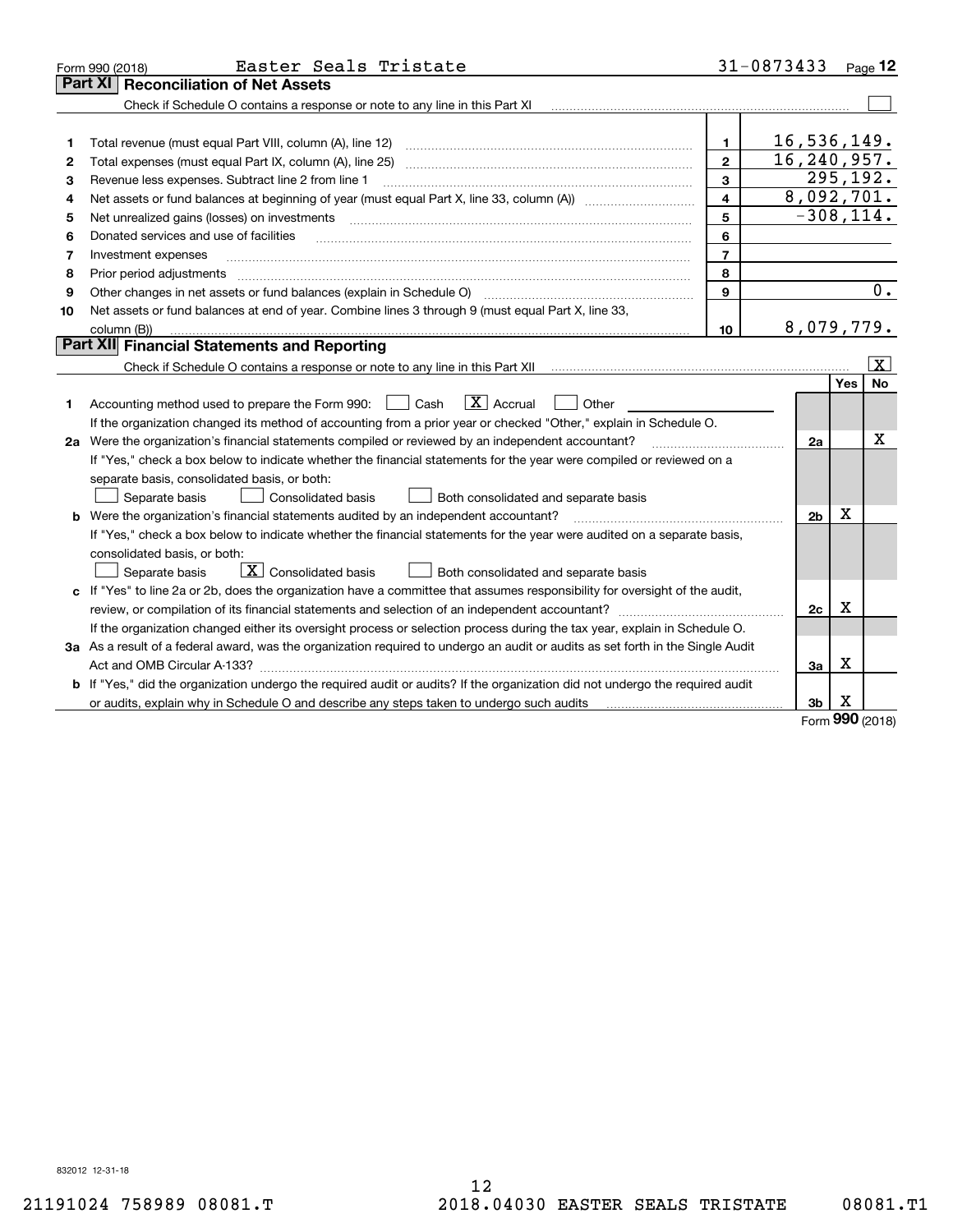| <b>SCHEDULE A</b> |
|-------------------|
|-------------------|

Department of the Treasury Internal Revenue Service

**(Form 990 or 990-EZ)**

# **Public Charity Status and Public Support**

**Complete if the organization is a section 501(c)(3) organization or a section 4947(a)(1) nonexempt charitable trust. | Attach to Form 990 or Form 990-EZ.**   $\blacktriangleright$  Go to

| www.irs.gov/Form990 for instructions and the latest information. |  |
|------------------------------------------------------------------|--|
|------------------------------------------------------------------|--|

| OMB No. 1545-0047                   |
|-------------------------------------|
| 2018                                |
| <b>Open to Public</b><br>Inspection |

|  |  |  | Name of the organization |
|--|--|--|--------------------------|
|--|--|--|--------------------------|

|                |                     | Name of the organization                                                                                                                      |                       |                            |     |                                 |                            |  | <b>Employer identification number</b> |  |  |
|----------------|---------------------|-----------------------------------------------------------------------------------------------------------------------------------------------|-----------------------|----------------------------|-----|---------------------------------|----------------------------|--|---------------------------------------|--|--|
|                |                     |                                                                                                                                               | Easter Seals Tristate |                            |     |                                 |                            |  | 31-0873433                            |  |  |
| Part I         |                     | Reason for Public Charity Status (All organizations must complete this part.) See instructions.                                               |                       |                            |     |                                 |                            |  |                                       |  |  |
|                |                     | The organization is not a private foundation because it is: (For lines 1 through 12, check only one box.)                                     |                       |                            |     |                                 |                            |  |                                       |  |  |
| 1              |                     | A church, convention of churches, or association of churches described in section 170(b)(1)(A)(i).                                            |                       |                            |     |                                 |                            |  |                                       |  |  |
| 2              |                     | A school described in section 170(b)(1)(A)(ii). (Attach Schedule E (Form 990 or 990-EZ).)                                                     |                       |                            |     |                                 |                            |  |                                       |  |  |
| з              |                     | A hospital or a cooperative hospital service organization described in section 170(b)(1)(A)(iii).                                             |                       |                            |     |                                 |                            |  |                                       |  |  |
| 4              |                     | A medical research organization operated in conjunction with a hospital described in section 170(b)(1)(A)(iii). Enter the hospital's name,    |                       |                            |     |                                 |                            |  |                                       |  |  |
|                |                     | city, and state:                                                                                                                              |                       |                            |     |                                 |                            |  |                                       |  |  |
| 5              |                     | An organization operated for the benefit of a college or university owned or operated by a governmental unit described in                     |                       |                            |     |                                 |                            |  |                                       |  |  |
|                |                     | section 170(b)(1)(A)(iv). (Complete Part II.)                                                                                                 |                       |                            |     |                                 |                            |  |                                       |  |  |
| 6              |                     | A federal, state, or local government or governmental unit described in section 170(b)(1)(A)(v).                                              |                       |                            |     |                                 |                            |  |                                       |  |  |
| $\overline{7}$ | $\lfloor x \rfloor$ | An organization that normally receives a substantial part of its support from a governmental unit or from the general public described in     |                       |                            |     |                                 |                            |  |                                       |  |  |
|                |                     | section 170(b)(1)(A)(vi). (Complete Part II.)                                                                                                 |                       |                            |     |                                 |                            |  |                                       |  |  |
| 8              |                     | A community trust described in section 170(b)(1)(A)(vi). (Complete Part II.)                                                                  |                       |                            |     |                                 |                            |  |                                       |  |  |
| 9              |                     | An agricultural research organization described in section 170(b)(1)(A)(ix) operated in conjunction with a land-grant college                 |                       |                            |     |                                 |                            |  |                                       |  |  |
|                |                     | or university or a non-land-grant college of agriculture (see instructions). Enter the name, city, and state of the college or                |                       |                            |     |                                 |                            |  |                                       |  |  |
|                |                     | university:                                                                                                                                   |                       |                            |     |                                 |                            |  |                                       |  |  |
| 10             |                     | An organization that normally receives: (1) more than 33 1/3% of its support from contributions, membership fees, and gross receipts from     |                       |                            |     |                                 |                            |  |                                       |  |  |
|                |                     | activities related to its exempt functions - subject to certain exceptions, and (2) no more than 33 1/3% of its support from gross investment |                       |                            |     |                                 |                            |  |                                       |  |  |
|                |                     | income and unrelated business taxable income (less section 511 tax) from businesses acquired by the organization after June 30, 1975.         |                       |                            |     |                                 |                            |  |                                       |  |  |
|                |                     | See section 509(a)(2). (Complete Part III.)                                                                                                   |                       |                            |     |                                 |                            |  |                                       |  |  |
| 11             |                     | An organization organized and operated exclusively to test for public safety. See section 509(a)(4).                                          |                       |                            |     |                                 |                            |  |                                       |  |  |
| 12             |                     | An organization organized and operated exclusively for the benefit of, to perform the functions of, or to carry out the purposes of one or    |                       |                            |     |                                 |                            |  |                                       |  |  |
|                |                     | more publicly supported organizations described in section 509(a)(1) or section 509(a)(2). See section 509(a)(3). Check the box in            |                       |                            |     |                                 |                            |  |                                       |  |  |
|                |                     | lines 12a through 12d that describes the type of supporting organization and complete lines 12e, 12f, and 12g.                                |                       |                            |     |                                 |                            |  |                                       |  |  |
| a              |                     | Type I. A supporting organization operated, supervised, or controlled by its supported organization(s), typically by giving                   |                       |                            |     |                                 |                            |  |                                       |  |  |
|                |                     | the supported organization(s) the power to regularly appoint or elect a majority of the directors or trustees of the supporting               |                       |                            |     |                                 |                            |  |                                       |  |  |
|                |                     | organization. You must complete Part IV, Sections A and B.                                                                                    |                       |                            |     |                                 |                            |  |                                       |  |  |
| b              |                     | Type II. A supporting organization supervised or controlled in connection with its supported organization(s), by having                       |                       |                            |     |                                 |                            |  |                                       |  |  |
|                |                     | control or management of the supporting organization vested in the same persons that control or manage the supported                          |                       |                            |     |                                 |                            |  |                                       |  |  |
|                |                     | organization(s). You must complete Part IV, Sections A and C.                                                                                 |                       |                            |     |                                 |                            |  |                                       |  |  |
| с              |                     | Type III functionally integrated. A supporting organization operated in connection with, and functionally integrated with,                    |                       |                            |     |                                 |                            |  |                                       |  |  |
|                |                     | its supported organization(s) (see instructions). You must complete Part IV, Sections A, D, and E.                                            |                       |                            |     |                                 |                            |  |                                       |  |  |
| d              |                     | Type III non-functionally integrated. A supporting organization operated in connection with its supported organization(s)                     |                       |                            |     |                                 |                            |  |                                       |  |  |
|                |                     | that is not functionally integrated. The organization generally must satisfy a distribution requirement and an attentiveness                  |                       |                            |     |                                 |                            |  |                                       |  |  |
|                |                     | requirement (see instructions). You must complete Part IV, Sections A and D, and Part V.                                                      |                       |                            |     |                                 |                            |  |                                       |  |  |
| е              |                     | Check this box if the organization received a written determination from the IRS that it is a Type I, Type II, Type III                       |                       |                            |     |                                 |                            |  |                                       |  |  |
|                |                     | functionally integrated, or Type III non-functionally integrated supporting organization.                                                     |                       |                            |     |                                 |                            |  |                                       |  |  |
|                |                     | f Enter the number of supported organizations                                                                                                 |                       |                            |     |                                 |                            |  |                                       |  |  |
|                |                     | g Provide the following information about the supported organization(s).<br>(i) Name of supported                                             | (ii) EIN              | (iii) Type of organization |     | (iv) Is the organization listed | (v) Amount of monetary     |  | (vi) Amount of other                  |  |  |
|                |                     | organization                                                                                                                                  |                       | (described on lines 1-10   |     | in your governing document?     | support (see instructions) |  | support (see instructions)            |  |  |
|                |                     |                                                                                                                                               |                       | above (see instructions))  | Yes | No                              |                            |  |                                       |  |  |
|                |                     |                                                                                                                                               |                       |                            |     |                                 |                            |  |                                       |  |  |
|                |                     |                                                                                                                                               |                       |                            |     |                                 |                            |  |                                       |  |  |
|                |                     |                                                                                                                                               |                       |                            |     |                                 |                            |  |                                       |  |  |
|                |                     |                                                                                                                                               |                       |                            |     |                                 |                            |  |                                       |  |  |
|                |                     |                                                                                                                                               |                       |                            |     |                                 |                            |  |                                       |  |  |
|                |                     |                                                                                                                                               |                       |                            |     |                                 |                            |  |                                       |  |  |
|                |                     |                                                                                                                                               |                       |                            |     |                                 |                            |  |                                       |  |  |
|                |                     |                                                                                                                                               |                       |                            |     |                                 |                            |  |                                       |  |  |
|                |                     |                                                                                                                                               |                       |                            |     |                                 |                            |  |                                       |  |  |
| Total          |                     |                                                                                                                                               |                       |                            |     |                                 |                            |  |                                       |  |  |

LHA For Paperwork Reduction Act Notice, see the Instructions for Form 990 or 990-EZ. 832021 10-11-18 Schedule A (Form 990 or 990-EZ) 2018 13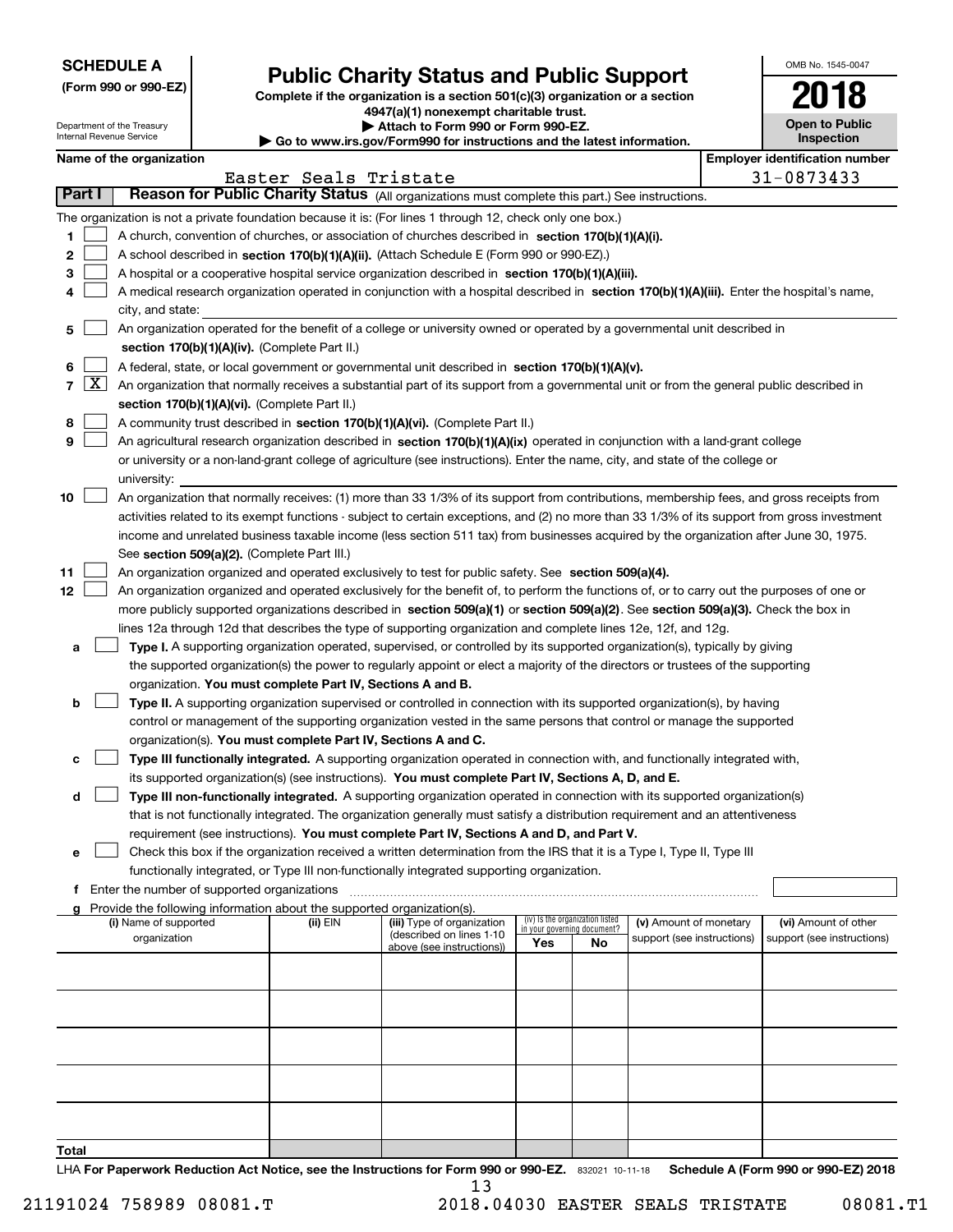### Schedule A (Form 990 or 990-EZ)2018  ${\tt Easter}$   ${\tt Seals}$   ${\tt Tristate}$   ${\tt 31-0873433}$   ${\tt Page}$

31-0873433 Page 2

(Complete only if you checked the box on line 5, 7, or 8 of Part I or if the organization failed to qualify under Part III. If the organization fails to qualify under the tests listed below, please complete Part III.) **Part II Support Schedule for Organizations Described in Sections 170(b)(1)(A)(iv) and 170(b)(1)(A)(vi)**

| <b>Section A. Public Support</b>                                                                                                               |          |            |                       |            |                                      |                                         |
|------------------------------------------------------------------------------------------------------------------------------------------------|----------|------------|-----------------------|------------|--------------------------------------|-----------------------------------------|
| Calendar year (or fiscal year beginning in)                                                                                                    | (a) 2014 | $(b)$ 2015 | $(c)$ 2016            | $(d)$ 2017 | (e) 2018                             | (f) Total                               |
| 1 Gifts, grants, contributions, and                                                                                                            |          |            |                       |            |                                      |                                         |
| membership fees received. (Do not                                                                                                              |          |            |                       |            |                                      |                                         |
| include any "unusual grants.")                                                                                                                 | 1573949. | 1411311.   | 985,522.              | 1417187.   | 1556298.                             | 6944267.                                |
| 2 Tax revenues levied for the organ-                                                                                                           |          |            |                       |            |                                      |                                         |
| ization's benefit and either paid to                                                                                                           |          |            |                       |            |                                      |                                         |
| or expended on its behalf                                                                                                                      |          |            |                       |            |                                      |                                         |
| 3 The value of services or facilities                                                                                                          |          |            |                       |            |                                      |                                         |
| furnished by a governmental unit to                                                                                                            |          |            |                       |            |                                      |                                         |
| the organization without charge                                                                                                                |          |            |                       |            |                                      |                                         |
| 4 Total. Add lines 1 through 3                                                                                                                 | 1573949. | 1411311.   | 985,522.              | 1417187.   | 1556298.                             | 6944267.                                |
| 5 The portion of total contributions                                                                                                           |          |            |                       |            |                                      |                                         |
| by each person (other than a                                                                                                                   |          |            |                       |            |                                      |                                         |
| governmental unit or publicly                                                                                                                  |          |            |                       |            |                                      |                                         |
| supported organization) included                                                                                                               |          |            |                       |            |                                      |                                         |
| on line 1 that exceeds 2% of the                                                                                                               |          |            |                       |            |                                      |                                         |
| amount shown on line 11,                                                                                                                       |          |            |                       |            |                                      |                                         |
| column (f)                                                                                                                                     |          |            |                       |            |                                      | 1123302.                                |
| 6 Public support. Subtract line 5 from line 4.                                                                                                 |          |            |                       |            |                                      | 5820965.                                |
| <b>Section B. Total Support</b>                                                                                                                |          |            |                       |            |                                      |                                         |
| Calendar year (or fiscal year beginning in)                                                                                                    | (a) 2014 | $(b)$ 2015 | $(c)$ 2016            | $(d)$ 2017 | (e) 2018                             | (f) Total                               |
| <b>7</b> Amounts from line 4                                                                                                                   | 1573949. | 1411311.   | $\overline{985,}522.$ | 1417187.   | 1556298.                             | 6944267.                                |
| 8 Gross income from interest,                                                                                                                  |          |            |                       |            |                                      |                                         |
| dividends, payments received on                                                                                                                |          |            |                       |            |                                      |                                         |
| securities loans, rents, royalties,                                                                                                            |          |            |                       |            |                                      |                                         |
| and income from similar sources                                                                                                                | 39,365.  | 60,850.    | 58,853.               | 66,940.    | 74,659.                              | 300,667.                                |
| 9 Net income from unrelated business                                                                                                           |          |            |                       |            |                                      |                                         |
| activities, whether or not the                                                                                                                 |          |            |                       |            |                                      |                                         |
| business is regularly carried on                                                                                                               |          |            |                       |            |                                      |                                         |
| <b>10</b> Other income. Do not include gain                                                                                                    |          |            |                       |            |                                      |                                         |
| or loss from the sale of capital                                                                                                               |          |            |                       |            |                                      |                                         |
| assets (Explain in Part VI.)                                                                                                                   | 122,609. | 39,089.    | 10,403.               |            |                                      | 172, 101.                               |
| 11 Total support. Add lines 7 through 10                                                                                                       |          |            |                       |            |                                      | 7417035.                                |
| 12 Gross receipts from related activities, etc. (see instructions)                                                                             |          |            |                       |            | 12                                   | 76,966,481.                             |
| 13 First five years. If the Form 990 is for the organization's first, second, third, fourth, or fifth tax year as a section 501(c)(3)          |          |            |                       |            |                                      |                                         |
| organization, check this box and stop here                                                                                                     |          |            |                       |            |                                      |                                         |
| Section C. Computation of Public Support Percentage                                                                                            |          |            |                       |            |                                      |                                         |
| 14 Public support percentage for 2018 (line 6, column (f) divided by line 11, column (f) <i>manumeronoming</i>                                 |          |            |                       |            | 14                                   | 78.48<br>$\frac{9}{6}$                  |
|                                                                                                                                                |          |            |                       |            | 15                                   | 74.94<br>%                              |
| 16a 33 1/3% support test - 2018. If the organization did not check the box on line 13, and line 14 is 33 1/3% or more, check this box and      |          |            |                       |            |                                      |                                         |
| stop here. The organization qualifies as a publicly supported organization                                                                     |          |            |                       |            |                                      | $\blacktriangleright$ $\vert$ X $\vert$ |
| b 33 1/3% support test - 2017. If the organization did not check a box on line 13 or 16a, and line 15 is 33 1/3% or more, check this box       |          |            |                       |            |                                      |                                         |
| and stop here. The organization qualifies as a publicly supported organization                                                                 |          |            |                       |            |                                      |                                         |
| 17a 10% -facts-and-circumstances test - 2018. If the organization did not check a box on line 13, 16a, or 16b, and line 14 is 10% or more,     |          |            |                       |            |                                      |                                         |
| and if the organization meets the "facts-and-circumstances" test, check this box and stop here. Explain in Part VI how the organization        |          |            |                       |            |                                      |                                         |
| meets the "facts-and-circumstances" test. The organization qualifies as a publicly supported organization                                      |          |            |                       |            |                                      |                                         |
| <b>b 10% -facts-and-circumstances test - 2017.</b> If the organization did not check a box on line 13, 16a, 16b, or 17a, and line 15 is 10% or |          |            |                       |            |                                      |                                         |
| more, and if the organization meets the "facts-and-circumstances" test, check this box and stop here. Explain in Part VI how the               |          |            |                       |            |                                      |                                         |
| organization meets the "facts-and-circumstances" test. The organization qualifies as a publicly supported organization                         |          |            |                       |            |                                      |                                         |
| 18 Private foundation. If the organization did not check a box on line 13, 16a, 16b, 17a, or 17b, check this box and see instructions          |          |            |                       |            |                                      |                                         |
|                                                                                                                                                |          |            |                       |            | Schedule A (Form 990 or 990-F7) 2018 |                                         |

**Schedule A (Form 990 or 990-EZ) 2018**

832022 10-11-18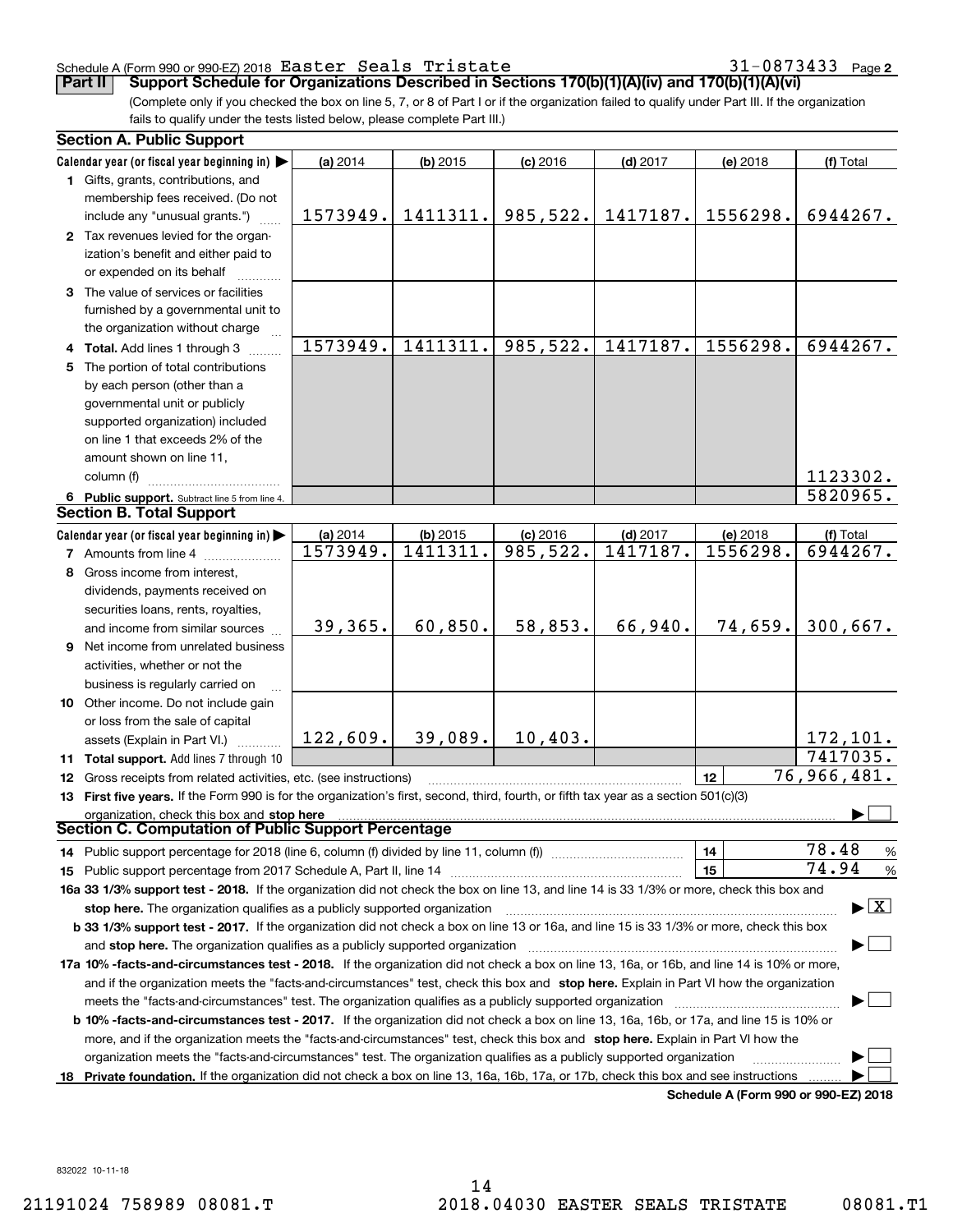| Schedule A (Form 990 or 990-EZ) 2018 $\,$ Easter $\,$ Sea $1\mathrm{s}\,$ Tristate $\,$ |  |  | $31 - 0873433$ Page 3 |  |
|-----------------------------------------------------------------------------------------|--|--|-----------------------|--|
|                                                                                         |  |  |                       |  |

(Complete only if you checked the box on line 10 of Part I or if the organization failed to qualify under Part II. If the organization fails to qualify under the tests listed below, please complete Part II.)

|    | <b>Section A. Public Support</b>                                                                                                                                                                                                    |            |            |                 |            |          |                                      |
|----|-------------------------------------------------------------------------------------------------------------------------------------------------------------------------------------------------------------------------------------|------------|------------|-----------------|------------|----------|--------------------------------------|
|    | Calendar year (or fiscal year beginning in) $\blacktriangleright$                                                                                                                                                                   | (a) $2014$ | $(b)$ 2015 | <b>(c)</b> 2016 | $(d)$ 2017 | (e) 2018 | (f) Total                            |
|    | 1 Gifts, grants, contributions, and                                                                                                                                                                                                 |            |            |                 |            |          |                                      |
|    | membership fees received. (Do not                                                                                                                                                                                                   |            |            |                 |            |          |                                      |
|    | include any "unusual grants.")                                                                                                                                                                                                      |            |            |                 |            |          |                                      |
|    | <b>2</b> Gross receipts from admissions,<br>merchandise sold or services per-<br>formed, or facilities furnished in<br>any activity that is related to the<br>organization's tax-exempt purpose                                     |            |            |                 |            |          |                                      |
|    | 3 Gross receipts from activities that<br>are not an unrelated trade or bus-                                                                                                                                                         |            |            |                 |            |          |                                      |
|    | iness under section 513                                                                                                                                                                                                             |            |            |                 |            |          |                                      |
|    | 4 Tax revenues levied for the organ-<br>ization's benefit and either paid to<br>or expended on its behalf<br>.                                                                                                                      |            |            |                 |            |          |                                      |
|    | 5 The value of services or facilities                                                                                                                                                                                               |            |            |                 |            |          |                                      |
|    | furnished by a governmental unit to<br>the organization without charge                                                                                                                                                              |            |            |                 |            |          |                                      |
|    |                                                                                                                                                                                                                                     |            |            |                 |            |          |                                      |
|    | <b>6 Total.</b> Add lines 1 through 5<br>7a Amounts included on lines 1, 2, and                                                                                                                                                     |            |            |                 |            |          |                                      |
|    | 3 received from disqualified persons                                                                                                                                                                                                |            |            |                 |            |          |                                      |
|    | <b>b</b> Amounts included on lines 2 and 3 received<br>from other than disqualified persons that<br>exceed the greater of \$5,000 or 1% of the<br>amount on line 13 for the year                                                    |            |            |                 |            |          |                                      |
|    | c Add lines 7a and 7b                                                                                                                                                                                                               |            |            |                 |            |          |                                      |
|    | 8 Public support. (Subtract line 7c from line 6.)                                                                                                                                                                                   |            |            |                 |            |          |                                      |
|    | Section B. Total Support                                                                                                                                                                                                            |            |            |                 |            |          |                                      |
|    | Calendar year (or fiscal year beginning in)                                                                                                                                                                                         | (a) $2014$ | $(b)$ 2015 | <b>(c)</b> 2016 | $(d)$ 2017 | (e) 2018 | (f) Total                            |
|    | 9 Amounts from line 6                                                                                                                                                                                                               |            |            |                 |            |          |                                      |
|    | <b>10a</b> Gross income from interest,<br>dividends, payments received on<br>securities loans, rents, royalties,<br>and income from similar sources                                                                                 |            |            |                 |            |          |                                      |
|    | <b>b</b> Unrelated business taxable income<br>(less section 511 taxes) from businesses<br>acquired after June 30, 1975                                                                                                              |            |            |                 |            |          |                                      |
|    | c Add lines 10a and 10b                                                                                                                                                                                                             |            |            |                 |            |          |                                      |
|    | 11 Net income from unrelated business<br>activities not included in line 10b,<br>whether or not the business is<br>regularly carried on                                                                                             |            |            |                 |            |          |                                      |
|    | 12 Other income. Do not include gain<br>or loss from the sale of capital<br>assets (Explain in Part VI.)                                                                                                                            |            |            |                 |            |          |                                      |
|    | <b>13</b> Total support. (Add lines 9, 10c, 11, and 12.)                                                                                                                                                                            |            |            |                 |            |          |                                      |
|    | 14 First five years. If the Form 990 is for the organization's first, second, third, fourth, or fifth tax year as a section 501(c)(3) organization,                                                                                 |            |            |                 |            |          |                                      |
|    | check this box and <b>stop here</b> with the construction of the construction of the construction of the construction of the construction of the construction of the construction of the construction of the construction of the co |            |            |                 |            |          |                                      |
|    | <b>Section C. Computation of Public Support Percentage</b>                                                                                                                                                                          |            |            |                 |            |          |                                      |
|    |                                                                                                                                                                                                                                     |            |            |                 |            | 15       | %                                    |
|    | 16 Public support percentage from 2017 Schedule A, Part III, line 15                                                                                                                                                                |            |            |                 |            | 16       | %                                    |
|    | <b>Section D. Computation of Investment Income Percentage</b>                                                                                                                                                                       |            |            |                 |            |          |                                      |
|    | 17 Investment income percentage for 2018 (line 10c, column (f), divided by line 13, column (f))                                                                                                                                     |            |            |                 |            | 17       | %                                    |
|    | 18 Investment income percentage from 2017 Schedule A, Part III, line 17                                                                                                                                                             |            |            |                 |            | 18       | %                                    |
|    | 19a 33 1/3% support tests - 2018. If the organization did not check the box on line 14, and line 15 is more than 33 1/3%, and line 17 is not                                                                                        |            |            |                 |            |          |                                      |
|    | more than 33 1/3%, check this box and stop here. The organization qualifies as a publicly supported organization                                                                                                                    |            |            |                 |            |          |                                      |
|    | b 33 1/3% support tests - 2017. If the organization did not check a box on line 14 or line 19a, and line 16 is more than 33 1/3%, and                                                                                               |            |            |                 |            |          |                                      |
|    | line 18 is not more than 33 1/3%, check this box and stop here. The organization qualifies as a publicly supported organization                                                                                                     |            |            |                 |            |          |                                      |
| 20 | Private foundation. If the organization did not check a box on line 14, 19a, or 19b, check this box and see instructions                                                                                                            |            |            |                 |            |          |                                      |
|    | 832023 10-11-18                                                                                                                                                                                                                     |            | 15         |                 |            |          | Schedule A (Form 990 or 990-EZ) 2018 |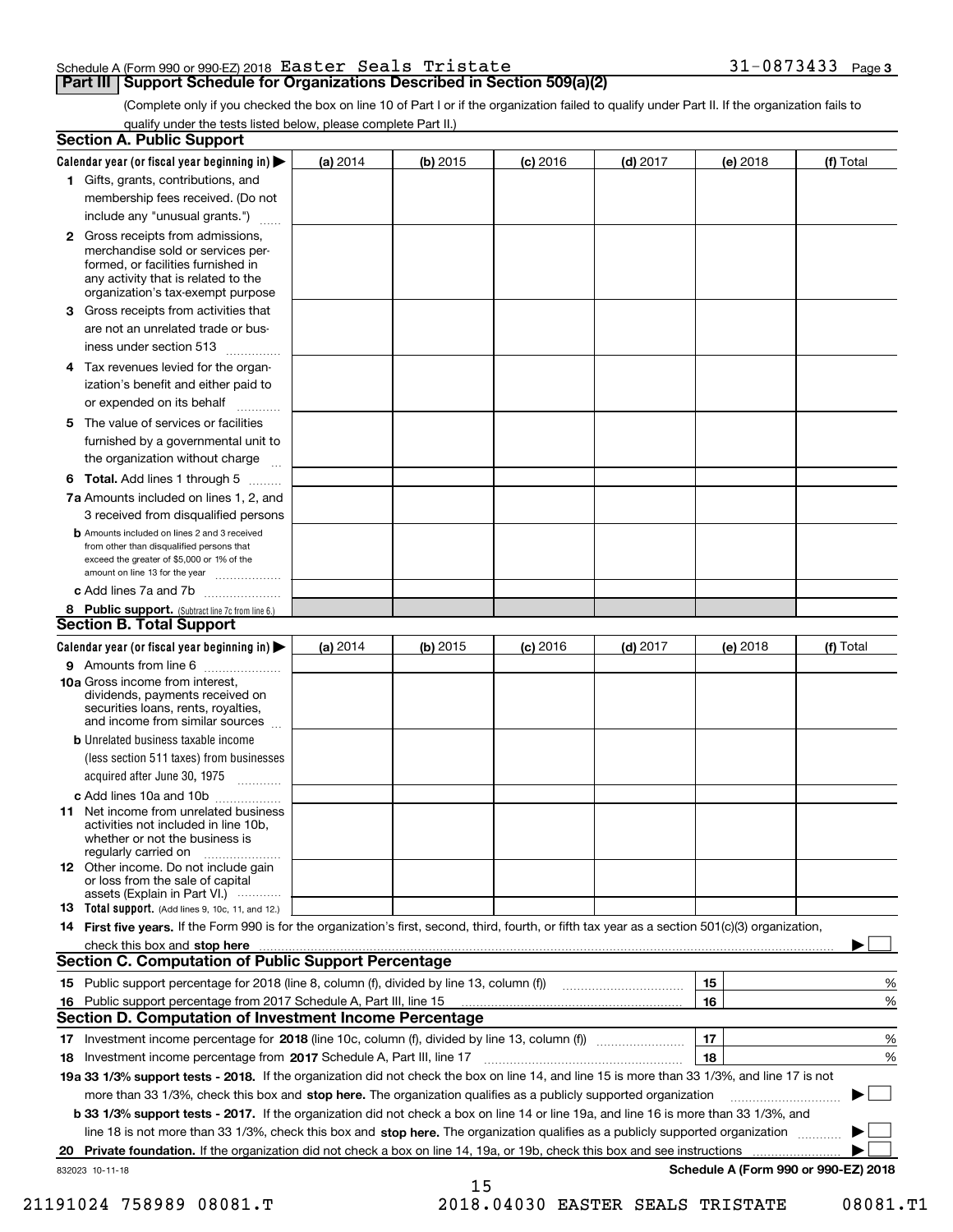## Schedule A (Form 990 or 990-EZ)2018  ${\tt Easter}$   ${\tt Seals}$   ${\tt Tristate}$   ${\tt 31-0873433}$   ${\tt Page}$

**1**

**2**

**3a**

**3b**

**YesNo**

## **Part IV Supporting Organizations**

(Complete only if you checked a box in line 12 on Part I. If you checked 12a of Part I, complete Sections A and B. If you checked 12b of Part I, complete Sections A and C. If you checked 12c of Part I, complete Sections A, D, and E. If you checked 12d of Part I, complete Sections A and D, and complete Part V.)

## **Section A. All Supporting Organizations**

- **1** Are all of the organization's supported organizations listed by name in the organization's governing documents? If "No," describe in **Part VI** how the supported organizations are designated. If designated by *class or purpose, describe the designation. If historic and continuing relationship, explain.*
- **2** Did the organization have any supported organization that does not have an IRS determination of status under section 509(a)(1) or (2)? If "Yes," explain in Part VI how the organization determined that the supported *organization was described in section 509(a)(1) or (2).*
- **3a** Did the organization have a supported organization described in section 501(c)(4), (5), or (6)? If "Yes," answer *(b) and (c) below.*
- **b** Did the organization confirm that each supported organization qualified under section 501(c)(4), (5), or (6) and satisfied the public support tests under section 509(a)(2)? If "Yes," describe in **Part VI** when and how the *organization made the determination.*
- **c**Did the organization ensure that all support to such organizations was used exclusively for section 170(c)(2)(B) purposes? If "Yes," explain in **Part VI** what controls the organization put in place to ensure such use.
- **4a***If* Was any supported organization not organized in the United States ("foreign supported organization")? *"Yes," and if you checked 12a or 12b in Part I, answer (b) and (c) below.*
- **b** Did the organization have ultimate control and discretion in deciding whether to make grants to the foreign supported organization? If "Yes," describe in **Part VI** how the organization had such control and discretion *despite being controlled or supervised by or in connection with its supported organizations.*
- **c** Did the organization support any foreign supported organization that does not have an IRS determination under sections 501(c)(3) and 509(a)(1) or (2)? If "Yes," explain in **Part VI** what controls the organization used *to ensure that all support to the foreign supported organization was used exclusively for section 170(c)(2)(B) purposes.*
- **5a** Did the organization add, substitute, or remove any supported organizations during the tax year? If "Yes," answer (b) and (c) below (if applicable). Also, provide detail in **Part VI,** including (i) the names and EIN *numbers of the supported organizations added, substituted, or removed; (ii) the reasons for each such action; (iii) the authority under the organization's organizing document authorizing such action; and (iv) how the action was accomplished (such as by amendment to the organizing document).*
- **b** Type I or Type II only. Was any added or substituted supported organization part of a class already designated in the organization's organizing document?
- **cSubstitutions only.**  Was the substitution the result of an event beyond the organization's control?
- **6** Did the organization provide support (whether in the form of grants or the provision of services or facilities) to **Part VI.** *If "Yes," provide detail in* support or benefit one or more of the filing organization's supported organizations? anyone other than (i) its supported organizations, (ii) individuals that are part of the charitable class benefited by one or more of its supported organizations, or (iii) other supporting organizations that also
- **7**Did the organization provide a grant, loan, compensation, or other similar payment to a substantial contributor *If "Yes," complete Part I of Schedule L (Form 990 or 990-EZ).* regard to a substantial contributor? (as defined in section 4958(c)(3)(C)), a family member of a substantial contributor, or a 35% controlled entity with
- **8** Did the organization make a loan to a disqualified person (as defined in section 4958) not described in line 7? *If "Yes," complete Part I of Schedule L (Form 990 or 990-EZ).*
- **9a** Was the organization controlled directly or indirectly at any time during the tax year by one or more in section 509(a)(1) or (2))? If "Yes," *provide detail in* <code>Part VI.</code> disqualified persons as defined in section 4946 (other than foundation managers and organizations described
- **b** Did one or more disqualified persons (as defined in line 9a) hold a controlling interest in any entity in which the supporting organization had an interest? If "Yes," provide detail in P**art VI**.
- **c**Did a disqualified person (as defined in line 9a) have an ownership interest in, or derive any personal benefit from, assets in which the supporting organization also had an interest? If "Yes," provide detail in P**art VI.**
- **10a** Was the organization subject to the excess business holdings rules of section 4943 because of section supporting organizations)? If "Yes," answer 10b below. 4943(f) (regarding certain Type II supporting organizations, and all Type III non-functionally integrated
- **b** Did the organization have any excess business holdings in the tax year? (Use Schedule C, Form 4720, to *determine whether the organization had excess business holdings.)*

16

832024 10-11-18



21191024 758989 08081.T 2018.04030 EASTER SEALS TRISTATE 08081.T1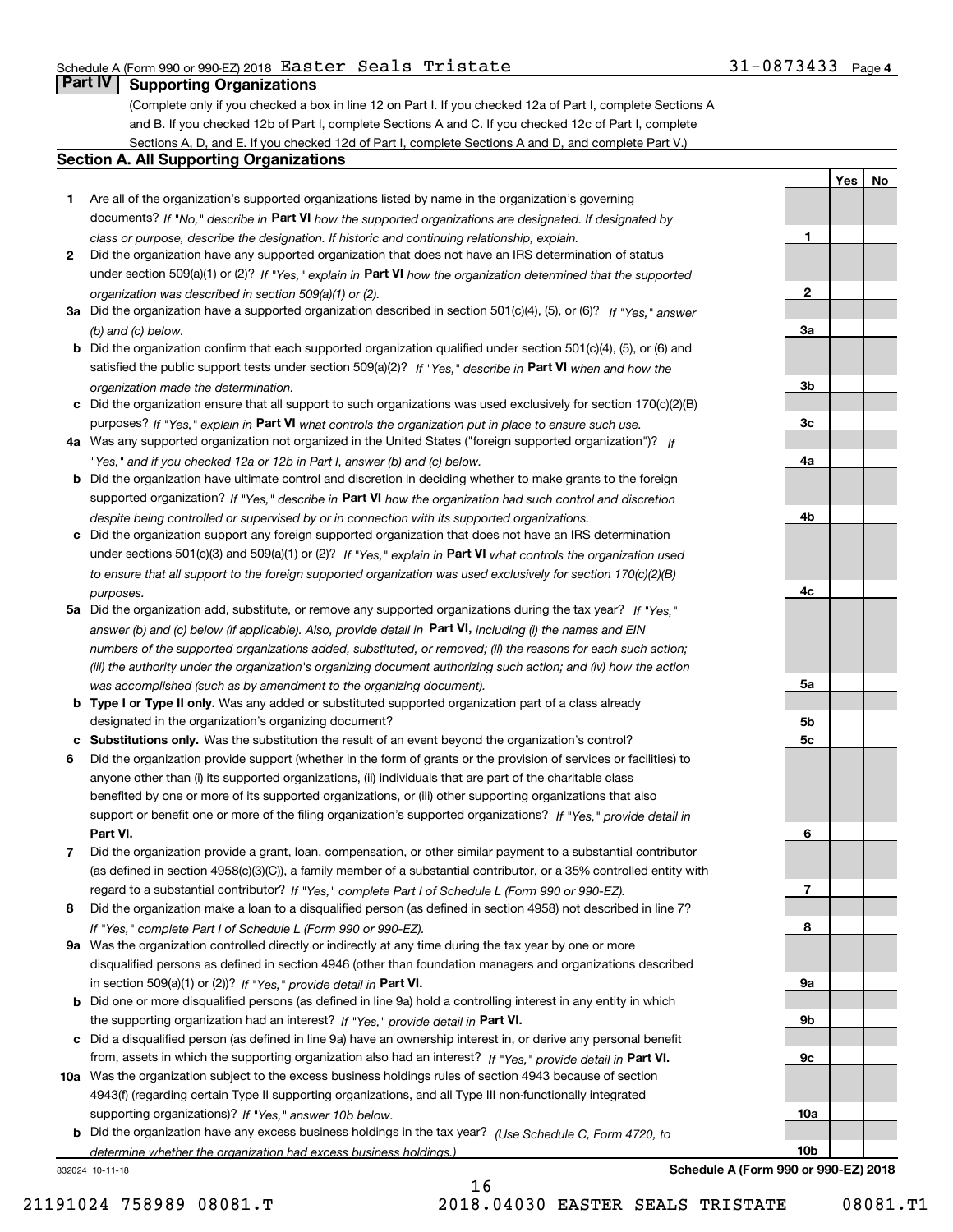#### Schedule A (Form 990 or 990-EZ) 2018 <code>Easter Seals Tristate</code>  $\texttt{31-0873433}$  Page Easter Seals Tristate 31-0873433

|              | <b>Part IV</b><br>Supporting Organizations (continued)                                                                                                                                                               |                 |     |    |
|--------------|----------------------------------------------------------------------------------------------------------------------------------------------------------------------------------------------------------------------|-----------------|-----|----|
|              |                                                                                                                                                                                                                      |                 | Yes | No |
| 11           | Has the organization accepted a gift or contribution from any of the following persons?                                                                                                                              |                 |     |    |
|              | a A person who directly or indirectly controls, either alone or together with persons described in (b) and (c)                                                                                                       |                 |     |    |
|              | below, the governing body of a supported organization?                                                                                                                                                               | 11a             |     |    |
|              | <b>b</b> A family member of a person described in (a) above?                                                                                                                                                         | 11 <sub>b</sub> |     |    |
|              | c A 35% controlled entity of a person described in (a) or (b) above? If "Yes" to a, b, or c, provide detail in Part VI.                                                                                              | 11c             |     |    |
|              | <b>Section B. Type I Supporting Organizations</b>                                                                                                                                                                    |                 |     |    |
|              |                                                                                                                                                                                                                      |                 | Yes | No |
| 1            | Did the directors, trustees, or membership of one or more supported organizations have the power to                                                                                                                  |                 |     |    |
|              | regularly appoint or elect at least a majority of the organization's directors or trustees at all times during the                                                                                                   |                 |     |    |
|              | tax year? If "No," describe in Part VI how the supported organization(s) effectively operated, supervised, or                                                                                                        |                 |     |    |
|              | controlled the organization's activities. If the organization had more than one supported organization,                                                                                                              |                 |     |    |
|              |                                                                                                                                                                                                                      |                 |     |    |
|              | describe how the powers to appoint and/or remove directors or trustees were allocated among the supported                                                                                                            | 1               |     |    |
| $\mathbf{2}$ | organizations and what conditions or restrictions, if any, applied to such powers during the tax year.<br>Did the organization operate for the benefit of any supported organization other than the supported        |                 |     |    |
|              |                                                                                                                                                                                                                      |                 |     |    |
|              | organization(s) that operated, supervised, or controlled the supporting organization? If "Yes," explain in                                                                                                           |                 |     |    |
|              | Part VI how providing such benefit carried out the purposes of the supported organization(s) that operated,                                                                                                          | $\mathbf{2}$    |     |    |
|              | supervised, or controlled the supporting organization.<br><b>Section C. Type II Supporting Organizations</b>                                                                                                         |                 |     |    |
|              |                                                                                                                                                                                                                      |                 | Yes | No |
| 1            | Were a majority of the organization's directors or trustees during the tax year also a majority of the directors                                                                                                     |                 |     |    |
|              | or trustees of each of the organization's supported organization(s)? If "No," describe in Part VI how control                                                                                                        |                 |     |    |
|              |                                                                                                                                                                                                                      |                 |     |    |
|              | or management of the supporting organization was vested in the same persons that controlled or managed                                                                                                               |                 |     |    |
|              | the supported organization(s).<br><b>Section D. All Type III Supporting Organizations</b>                                                                                                                            |                 |     |    |
|              |                                                                                                                                                                                                                      |                 | Yes | No |
| 1            | Did the organization provide to each of its supported organizations, by the last day of the fifth month of the                                                                                                       |                 |     |    |
|              | organization's tax year, (i) a written notice describing the type and amount of support provided during the prior tax                                                                                                |                 |     |    |
|              | year, (ii) a copy of the Form 990 that was most recently filed as of the date of notification, and (iii) copies of the                                                                                               |                 |     |    |
|              |                                                                                                                                                                                                                      |                 |     |    |
|              | organization's governing documents in effect on the date of notification, to the extent not previously provided?                                                                                                     | 1               |     |    |
| 2            | Were any of the organization's officers, directors, or trustees either (i) appointed or elected by the supported                                                                                                     |                 |     |    |
|              | organization(s) or (ii) serving on the governing body of a supported organization? If "No," explain in Part VI how                                                                                                   | 2               |     |    |
| 3            | the organization maintained a close and continuous working relationship with the supported organization(s).<br>By reason of the relationship described in (2), did the organization's supported organizations have a |                 |     |    |
|              | significant voice in the organization's investment policies and in directing the use of the organization's                                                                                                           |                 |     |    |
|              |                                                                                                                                                                                                                      |                 |     |    |
|              | income or assets at all times during the tax year? If "Yes," describe in Part VI the role the organization's                                                                                                         |                 |     |    |
|              | supported organizations played in this regard.<br>Section E. Type III Functionally Integrated Supporting Organizations                                                                                               | 3               |     |    |
| 1            | Check the box next to the method that the organization used to satisfy the Integral Part Test during the year (see instructions).                                                                                    |                 |     |    |
| a            | The organization satisfied the Activities Test. Complete line 2 below.                                                                                                                                               |                 |     |    |
| b            | The organization is the parent of each of its supported organizations. Complete line 3 below.                                                                                                                        |                 |     |    |
| C            | The organization supported a governmental entity. Describe in Part VI how you supported a government entity (see instructions),                                                                                      |                 |     |    |
| 2            | Activities Test. Answer (a) and (b) below.                                                                                                                                                                           |                 | Yes | No |
| a            | Did substantially all of the organization's activities during the tax year directly further the exempt purposes of                                                                                                   |                 |     |    |
|              | the supported organization(s) to which the organization was responsive? If "Yes." then in Part VI identify                                                                                                           |                 |     |    |
|              | those supported organizations and explain how these activities directly furthered their exempt purposes,                                                                                                             |                 |     |    |
|              |                                                                                                                                                                                                                      |                 |     |    |
|              | how the organization was responsive to those supported organizations, and how the organization determined                                                                                                            | 2a              |     |    |
|              | that these activities constituted substantially all of its activities.<br><b>b</b> Did the activities described in (a) constitute activities that, but for the organization's involvement, one or more               |                 |     |    |
|              |                                                                                                                                                                                                                      |                 |     |    |
|              | of the organization's supported organization(s) would have been engaged in? If "Yes," explain in Part VI the                                                                                                         |                 |     |    |
|              | reasons for the organization's position that its supported organization(s) would have engaged in these                                                                                                               | 2b              |     |    |
| 3            | activities but for the organization's involvement.<br>Parent of Supported Organizations. Answer (a) and (b) below.                                                                                                   |                 |     |    |
|              | Did the organization have the power to regularly appoint or elect a majority of the officers, directors, or                                                                                                          |                 |     |    |
| а            | trustees of each of the supported organizations? Provide details in Part VI.                                                                                                                                         | За              |     |    |
|              | <b>b</b> Did the organization exercise a substantial degree of direction over the policies, programs, and activities of each                                                                                         |                 |     |    |
|              | of its supported organizations? If "Yes," describe in Part VI the role played by the organization in this regard                                                                                                     | Зb              |     |    |
|              | Schedule A (Form 990 or 990-EZ) 2018<br>832025 10-11-18                                                                                                                                                              |                 |     |    |

**Schedule A (Form 990 or 990-EZ) 2018**

21191024 758989 08081.T 2018.04030 EASTER SEALS TRISTATE 08081.T1

17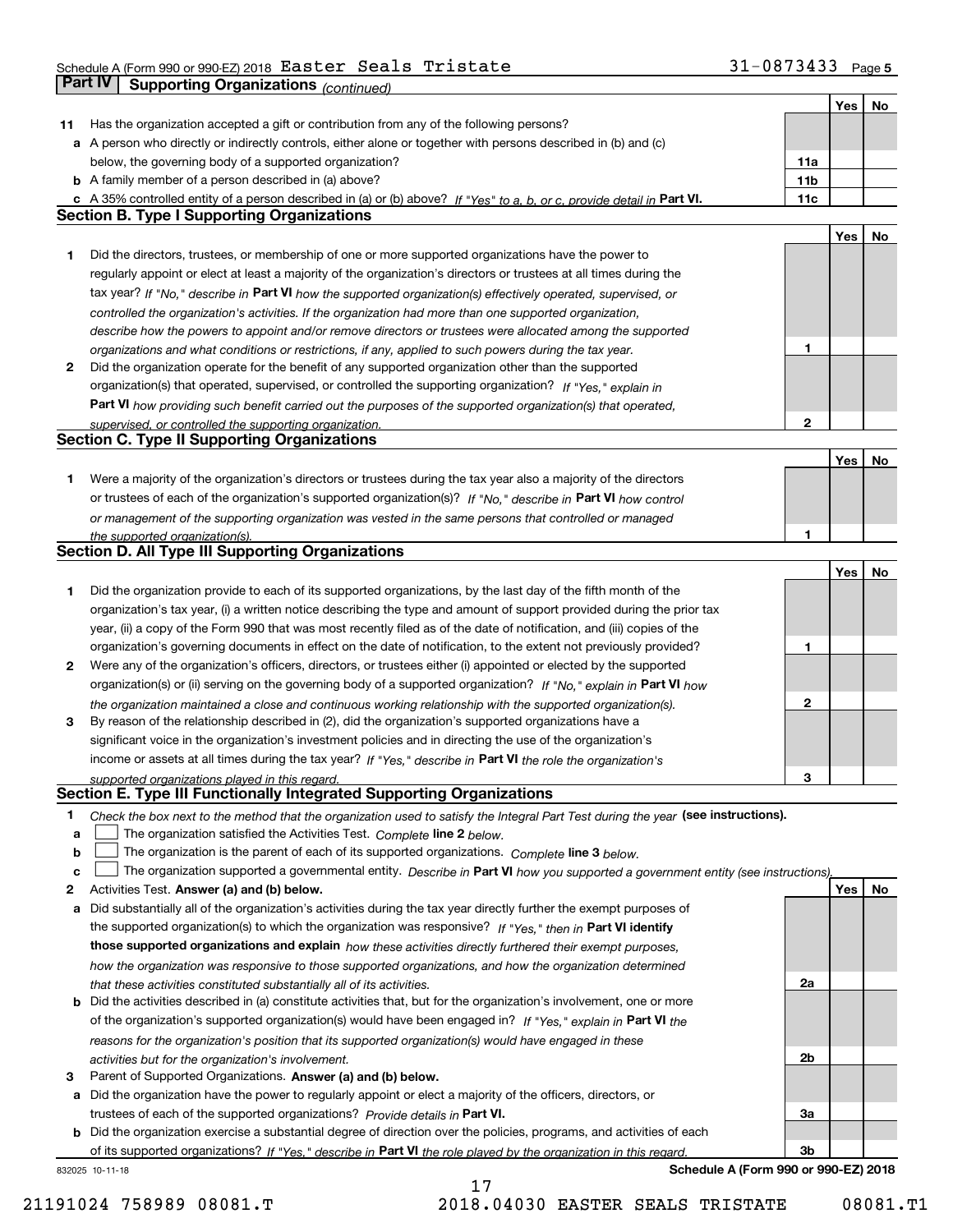|  | Schedule A (Form 990 or 990-EZ) 2018 Easter Seals Tristate |  |                                                                                       | $31 - 0873433$ Page 6 |  |
|--|------------------------------------------------------------|--|---------------------------------------------------------------------------------------|-----------------------|--|
|  |                                                            |  | <b>Part V</b> Type III Non-Functionally Integrated 509(a)(3) Supporting Organizations |                       |  |

**1**

1 Check here if the organization satisfied the Integral Part Test as a qualifying trust on Nov. 20, 1970 (explain in Part VI.) See instructions. All other Type III non-functionally integrated supporting organizations must complete Sections A through E.

|              | Section A - Adjusted Net Income                                              |                | (A) Prior Year | (B) Current Year<br>(optional) |
|--------------|------------------------------------------------------------------------------|----------------|----------------|--------------------------------|
| 1.           | Net short-term capital gain                                                  | 1              |                |                                |
| 2            | Recoveries of prior-year distributions                                       | $\overline{2}$ |                |                                |
| 3            | Other gross income (see instructions)                                        | 3              |                |                                |
| 4            | Add lines 1 through 3                                                        | 4              |                |                                |
| 5            | Depreciation and depletion                                                   | 5              |                |                                |
| 6            | Portion of operating expenses paid or incurred for production or             |                |                |                                |
|              | collection of gross income or for management, conservation, or               |                |                |                                |
|              | maintenance of property held for production of income (see instructions)     | 6              |                |                                |
| 7            | Other expenses (see instructions)                                            | $\overline{7}$ |                |                                |
| 8            | <b>Adjusted Net Income</b> (subtract lines 5, 6, and 7 from line 4)          | 8              |                |                                |
|              | Section B - Minimum Asset Amount                                             |                | (A) Prior Year | (B) Current Year<br>(optional) |
| 1.           | Aggregate fair market value of all non-exempt-use assets (see                |                |                |                                |
|              | instructions for short tax year or assets held for part of year):            |                |                |                                |
|              | a Average monthly value of securities                                        | 1a             |                |                                |
|              | <b>b</b> Average monthly cash balances                                       | 1b             |                |                                |
|              | c Fair market value of other non-exempt-use assets                           | 1c             |                |                                |
|              | d Total (add lines 1a, 1b, and 1c)                                           | 1d             |                |                                |
|              | <b>e</b> Discount claimed for blockage or other                              |                |                |                                |
|              | factors (explain in detail in Part VI):                                      |                |                |                                |
| 2            | Acquisition indebtedness applicable to non-exempt-use assets                 | $\mathbf{2}$   |                |                                |
| 3            | Subtract line 2 from line 1d                                                 | 3              |                |                                |
| 4            | Cash deemed held for exempt use. Enter 1-1/2% of line 3 (for greater amount, |                |                |                                |
|              | see instructions)                                                            | 4              |                |                                |
| 5            | Net value of non-exempt-use assets (subtract line 4 from line 3)             | 5              |                |                                |
| 6            | Multiply line 5 by .035                                                      | 6              |                |                                |
| 7            | Recoveries of prior-year distributions                                       | $\overline{7}$ |                |                                |
| 8            | Minimum Asset Amount (add line 7 to line 6)                                  | 8              |                |                                |
|              | <b>Section C - Distributable Amount</b>                                      |                |                | <b>Current Year</b>            |
| 1            | Adjusted net income for prior year (from Section A, line 8, Column A)        | 1              |                |                                |
| $\mathbf{2}$ | Enter 85% of line 1                                                          | $\mathbf 2$    |                |                                |
| 3            | Minimum asset amount for prior year (from Section B, line 8, Column A)       | 3              |                |                                |
| 4            | Enter greater of line 2 or line 3                                            | 4              |                |                                |
| 5            | Income tax imposed in prior year                                             | 5              |                |                                |
| 6            | <b>Distributable Amount.</b> Subtract line 5 from line 4, unless subject to  |                |                |                                |
|              | emergency temporary reduction (see instructions)                             | 6              |                |                                |
|              | $\sim$ $\sim$ $\sim$                                                         |                |                |                                |

**7**Check here if the current year is the organization's first as a non-functionally integrated Type III supporting organization (see instructions).

**Schedule A (Form 990 or 990-EZ) 2018**

832026 10-11-18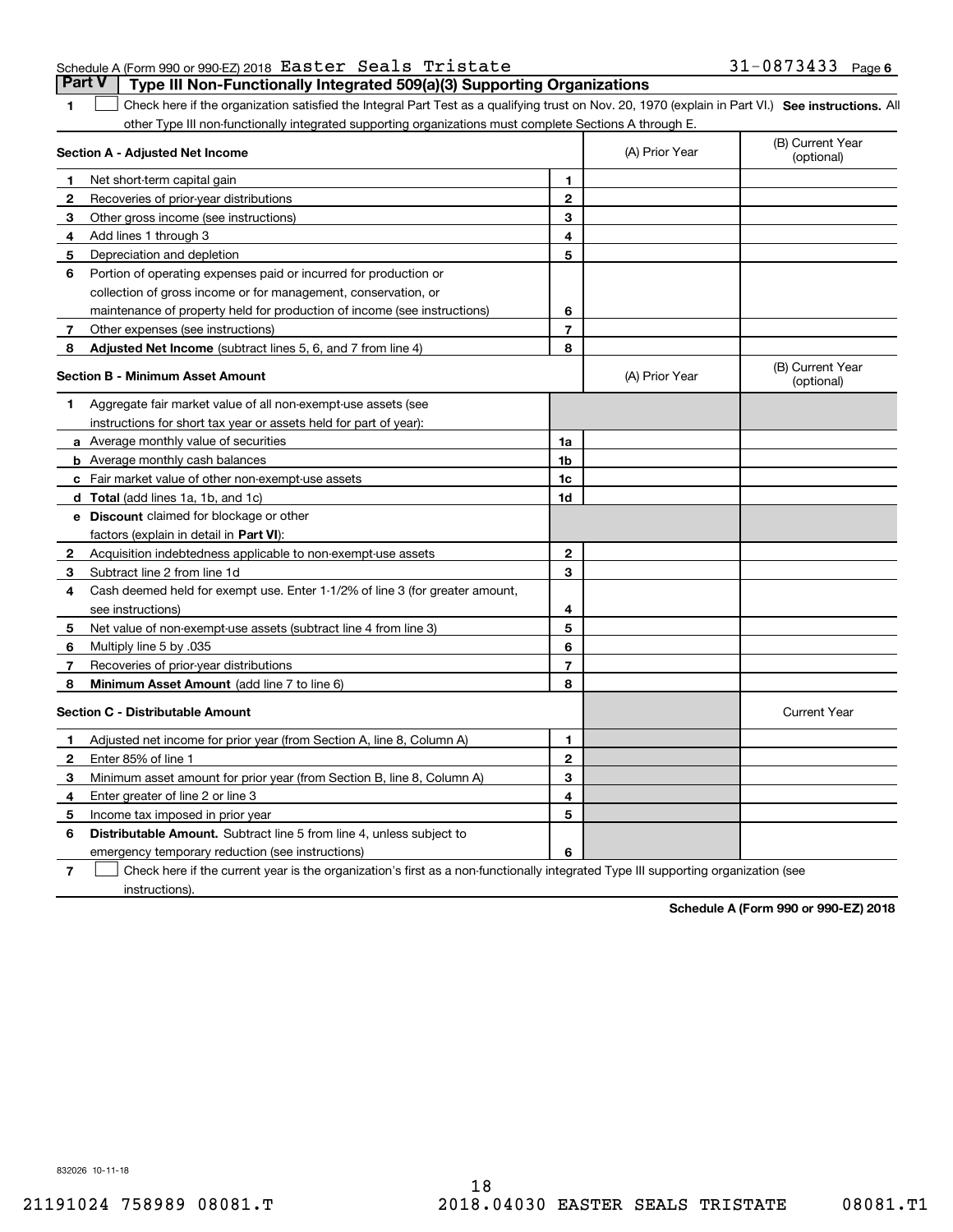|    | <b>Part V</b><br>Type III Non-Functionally Integrated 509(a)(3) Supporting Organizations<br>(continued) |                             |                                       |                                         |  |  |  |
|----|---------------------------------------------------------------------------------------------------------|-----------------------------|---------------------------------------|-----------------------------------------|--|--|--|
|    | <b>Section D - Distributions</b>                                                                        |                             |                                       |                                         |  |  |  |
| 1  | Amounts paid to supported organizations to accomplish exempt purposes                                   |                             |                                       |                                         |  |  |  |
| 2  | Amounts paid to perform activity that directly furthers exempt purposes of supported                    |                             |                                       |                                         |  |  |  |
|    | organizations, in excess of income from activity                                                        |                             |                                       |                                         |  |  |  |
| з  | Administrative expenses paid to accomplish exempt purposes of supported organizations                   |                             |                                       |                                         |  |  |  |
| 4  | Amounts paid to acquire exempt-use assets                                                               |                             |                                       |                                         |  |  |  |
| 5  | Qualified set-aside amounts (prior IRS approval required)                                               |                             |                                       |                                         |  |  |  |
| 6  | Other distributions (describe in Part VI). See instructions.                                            |                             |                                       |                                         |  |  |  |
| 7  | Total annual distributions. Add lines 1 through 6.                                                      |                             |                                       |                                         |  |  |  |
| 8  | Distributions to attentive supported organizations to which the organization is responsive              |                             |                                       |                                         |  |  |  |
|    | (provide details in Part VI). See instructions.                                                         |                             |                                       |                                         |  |  |  |
| 9  | Distributable amount for 2018 from Section C, line 6                                                    |                             |                                       |                                         |  |  |  |
| 10 | Line 8 amount divided by line 9 amount                                                                  |                             |                                       |                                         |  |  |  |
|    |                                                                                                         | (i)                         | (iii)                                 | (iii)                                   |  |  |  |
|    | <b>Section E - Distribution Allocations</b> (see instructions)                                          | <b>Excess Distributions</b> | <b>Underdistributions</b><br>Pre-2018 | <b>Distributable</b><br>Amount for 2018 |  |  |  |
| 1  | Distributable amount for 2018 from Section C, line 6                                                    |                             |                                       |                                         |  |  |  |
| 2  | Underdistributions, if any, for years prior to 2018 (reason-                                            |                             |                                       |                                         |  |  |  |
|    | able cause required- explain in Part VI). See instructions.                                             |                             |                                       |                                         |  |  |  |
| з  | Excess distributions carryover, if any, to 2018                                                         |                             |                                       |                                         |  |  |  |
|    | <b>a</b> From 2013                                                                                      |                             |                                       |                                         |  |  |  |
|    | <b>b</b> From $2014$                                                                                    |                             |                                       |                                         |  |  |  |
|    | $c$ From 2015                                                                                           |                             |                                       |                                         |  |  |  |
|    | <b>d</b> From 2016                                                                                      |                             |                                       |                                         |  |  |  |
|    | e From 2017                                                                                             |                             |                                       |                                         |  |  |  |
|    | Total of lines 3a through e                                                                             |                             |                                       |                                         |  |  |  |
|    | <b>g</b> Applied to underdistributions of prior years                                                   |                             |                                       |                                         |  |  |  |
|    | <b>h</b> Applied to 2018 distributable amount                                                           |                             |                                       |                                         |  |  |  |
|    | Carryover from 2013 not applied (see instructions)                                                      |                             |                                       |                                         |  |  |  |
|    | Remainder. Subtract lines 3g, 3h, and 3i from 3f.                                                       |                             |                                       |                                         |  |  |  |
| 4  | Distributions for 2018 from Section D,                                                                  |                             |                                       |                                         |  |  |  |
|    | line $7:$                                                                                               |                             |                                       |                                         |  |  |  |
|    | <b>a</b> Applied to underdistributions of prior years                                                   |                             |                                       |                                         |  |  |  |
|    | <b>b</b> Applied to 2018 distributable amount                                                           |                             |                                       |                                         |  |  |  |
| с  | Remainder. Subtract lines 4a and 4b from 4.                                                             |                             |                                       |                                         |  |  |  |
| 5  | Remaining underdistributions for years prior to 2018, if                                                |                             |                                       |                                         |  |  |  |
|    | any. Subtract lines 3g and 4a from line 2. For result greater                                           |                             |                                       |                                         |  |  |  |
|    | than zero, explain in Part VI. See instructions.                                                        |                             |                                       |                                         |  |  |  |
| 6  | Remaining underdistributions for 2018. Subtract lines 3h                                                |                             |                                       |                                         |  |  |  |
|    | and 4b from line 1. For result greater than zero, explain in                                            |                             |                                       |                                         |  |  |  |
|    | Part VI. See instructions.                                                                              |                             |                                       |                                         |  |  |  |
| 7  | Excess distributions carryover to 2019. Add lines 3j                                                    |                             |                                       |                                         |  |  |  |
|    | and 4c.                                                                                                 |                             |                                       |                                         |  |  |  |
| 8  | Breakdown of line 7:                                                                                    |                             |                                       |                                         |  |  |  |
|    | a Excess from 2014                                                                                      |                             |                                       |                                         |  |  |  |
|    | <b>b</b> Excess from 2015                                                                               |                             |                                       |                                         |  |  |  |
|    | c Excess from 2016                                                                                      |                             |                                       |                                         |  |  |  |
|    | d Excess from 2017                                                                                      |                             |                                       |                                         |  |  |  |
|    | e Excess from 2018                                                                                      |                             |                                       |                                         |  |  |  |

**Schedule A (Form 990 or 990-EZ) 2018**

832027 10-11-18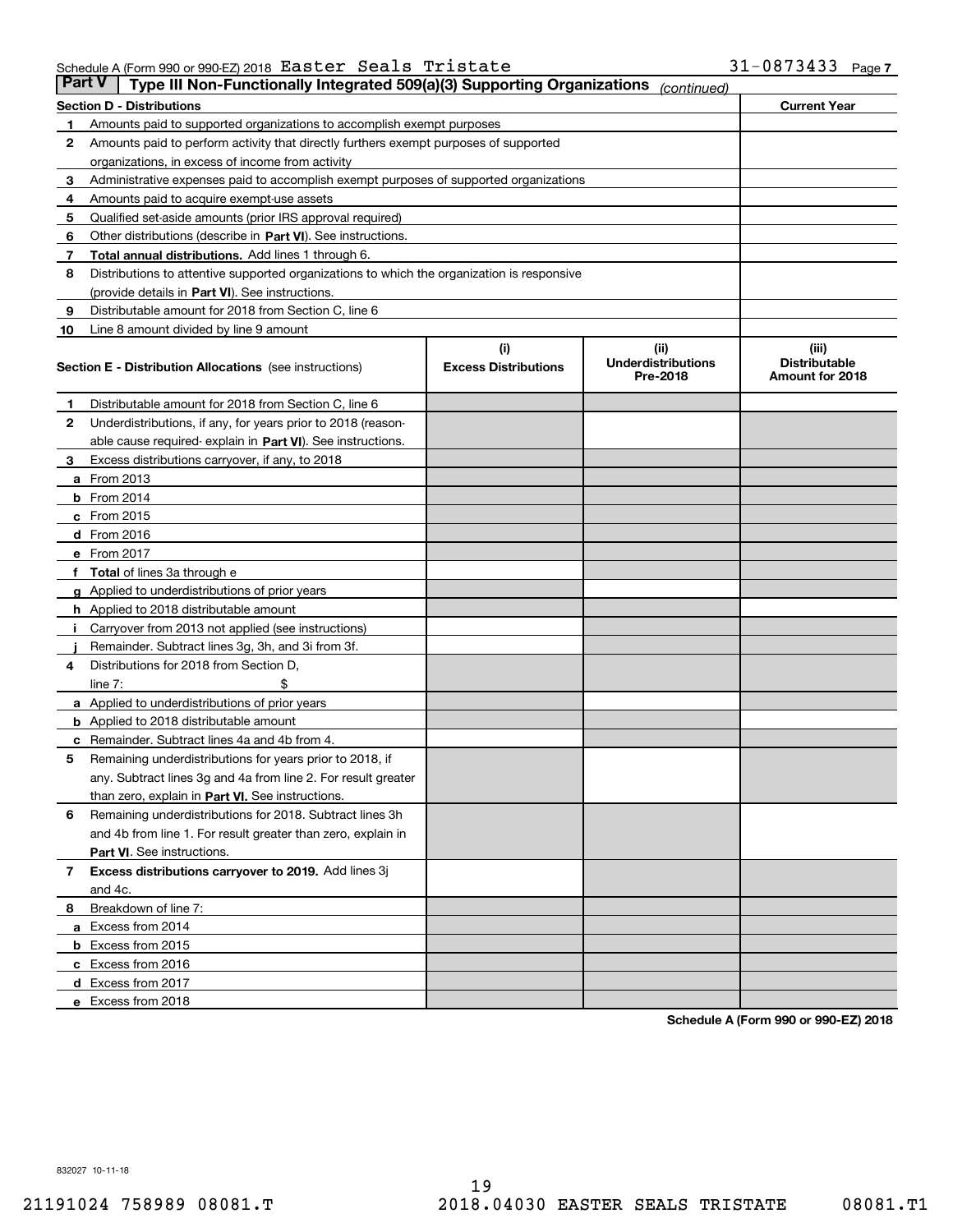|                 | Schedule A (Form 990 or 990-EZ) 2018 Easter Seals Tristate                                                                                                                                                                                                                                                                                                                                                                                                                                                                                                           | $31 - 0873433$ Page 8                |
|-----------------|----------------------------------------------------------------------------------------------------------------------------------------------------------------------------------------------------------------------------------------------------------------------------------------------------------------------------------------------------------------------------------------------------------------------------------------------------------------------------------------------------------------------------------------------------------------------|--------------------------------------|
| <b>Part VI</b>  | Supplemental Information. Provide the explanations required by Part II, line 10; Part II, line 17a or 17b; Part III, line 12;<br>Part IV, Section A, lines 1, 2, 3b, 3c, 4b, 4c, 5a, 6, 9a, 9b, 9c, 11a, 11b, and 11c; Part IV, Section B, lines 1 and 2; Part IV, Section C,<br>line 1; Part IV, Section D, lines 2 and 3; Part IV, Section E, lines 1c, 2a, 2b, 3a, and 3b; Part V, line 1; Part V, Section B, line 1e; Part V,<br>Section D, lines 5, 6, and 8; and Part V, Section E, lines 2, 5, and 6. Also complete this part for any additional information. |                                      |
|                 | (See instructions.)                                                                                                                                                                                                                                                                                                                                                                                                                                                                                                                                                  |                                      |
|                 |                                                                                                                                                                                                                                                                                                                                                                                                                                                                                                                                                                      |                                      |
|                 |                                                                                                                                                                                                                                                                                                                                                                                                                                                                                                                                                                      |                                      |
|                 |                                                                                                                                                                                                                                                                                                                                                                                                                                                                                                                                                                      |                                      |
|                 |                                                                                                                                                                                                                                                                                                                                                                                                                                                                                                                                                                      |                                      |
|                 |                                                                                                                                                                                                                                                                                                                                                                                                                                                                                                                                                                      |                                      |
|                 |                                                                                                                                                                                                                                                                                                                                                                                                                                                                                                                                                                      |                                      |
|                 |                                                                                                                                                                                                                                                                                                                                                                                                                                                                                                                                                                      |                                      |
|                 |                                                                                                                                                                                                                                                                                                                                                                                                                                                                                                                                                                      |                                      |
|                 |                                                                                                                                                                                                                                                                                                                                                                                                                                                                                                                                                                      |                                      |
|                 |                                                                                                                                                                                                                                                                                                                                                                                                                                                                                                                                                                      |                                      |
|                 |                                                                                                                                                                                                                                                                                                                                                                                                                                                                                                                                                                      |                                      |
|                 |                                                                                                                                                                                                                                                                                                                                                                                                                                                                                                                                                                      |                                      |
|                 |                                                                                                                                                                                                                                                                                                                                                                                                                                                                                                                                                                      |                                      |
|                 |                                                                                                                                                                                                                                                                                                                                                                                                                                                                                                                                                                      |                                      |
|                 |                                                                                                                                                                                                                                                                                                                                                                                                                                                                                                                                                                      |                                      |
|                 |                                                                                                                                                                                                                                                                                                                                                                                                                                                                                                                                                                      |                                      |
|                 |                                                                                                                                                                                                                                                                                                                                                                                                                                                                                                                                                                      |                                      |
|                 |                                                                                                                                                                                                                                                                                                                                                                                                                                                                                                                                                                      |                                      |
|                 |                                                                                                                                                                                                                                                                                                                                                                                                                                                                                                                                                                      |                                      |
|                 |                                                                                                                                                                                                                                                                                                                                                                                                                                                                                                                                                                      |                                      |
|                 |                                                                                                                                                                                                                                                                                                                                                                                                                                                                                                                                                                      |                                      |
|                 |                                                                                                                                                                                                                                                                                                                                                                                                                                                                                                                                                                      |                                      |
|                 |                                                                                                                                                                                                                                                                                                                                                                                                                                                                                                                                                                      |                                      |
|                 |                                                                                                                                                                                                                                                                                                                                                                                                                                                                                                                                                                      |                                      |
|                 |                                                                                                                                                                                                                                                                                                                                                                                                                                                                                                                                                                      |                                      |
|                 |                                                                                                                                                                                                                                                                                                                                                                                                                                                                                                                                                                      |                                      |
|                 |                                                                                                                                                                                                                                                                                                                                                                                                                                                                                                                                                                      |                                      |
|                 |                                                                                                                                                                                                                                                                                                                                                                                                                                                                                                                                                                      |                                      |
|                 |                                                                                                                                                                                                                                                                                                                                                                                                                                                                                                                                                                      | Schedule A (Form 990 or 990-EZ) 2018 |
| 832028 10-11-18 |                                                                                                                                                                                                                                                                                                                                                                                                                                                                                                                                                                      |                                      |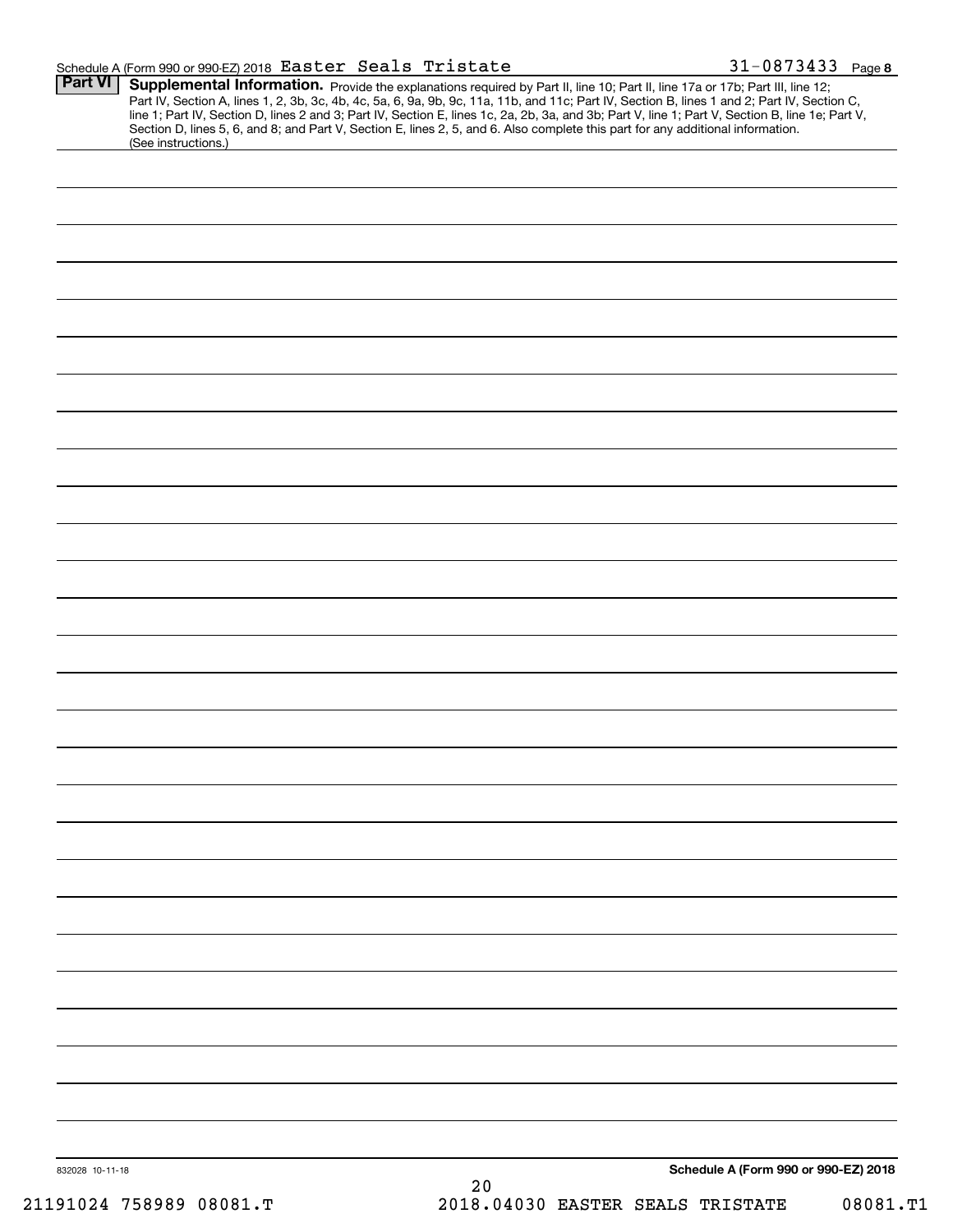Department of the Treasury Internal Revenue Service **(Form 990, 990-EZ, or 990-PF)**

Name of the organization

## \*\* PUBLIC DISCLOSURE COPY \*\*

## **Schedule B Schedule of Contributors**

**| Attach to Form 990, Form 990-EZ, or Form 990-PF. | Go to www.irs.gov/Form990 for the latest information.** OMB No. 1545-0047

**2018**

**Employer identification number**

| 0873433 |  |
|---------|--|
|---------|--|

| Easter Seals Tristate | $\frac{1}{31-0873433}$ |
|-----------------------|------------------------|

| <b>Organization type (check one):</b> |                                                                                    |  |  |  |  |  |
|---------------------------------------|------------------------------------------------------------------------------------|--|--|--|--|--|
| Filers of:                            | Section:                                                                           |  |  |  |  |  |
| Form 990 or 990-EZ                    | $ \mathbf{X} $ 501(c)( 3) (enter number) organization                              |  |  |  |  |  |
|                                       | $4947(a)(1)$ nonexempt charitable trust <b>not</b> treated as a private foundation |  |  |  |  |  |
|                                       | 527 political organization                                                         |  |  |  |  |  |
| Form 990-PF                           | 501(c)(3) exempt private foundation                                                |  |  |  |  |  |
|                                       | 4947(a)(1) nonexempt charitable trust treated as a private foundation              |  |  |  |  |  |
|                                       | 501(c)(3) taxable private foundation                                               |  |  |  |  |  |

Check if your organization is covered by the **General Rule** or a **Special Rule. Note:**  Only a section 501(c)(7), (8), or (10) organization can check boxes for both the General Rule and a Special Rule. See instructions.

## **General Rule**

 $\mathcal{L}^{\text{max}}$ 

For an organization filing Form 990, 990-EZ, or 990-PF that received, during the year, contributions totaling \$5,000 or more (in money or property) from any one contributor. Complete Parts I and II. See instructions for determining a contributor's total contributions.

#### **Special Rules**

any one contributor, during the year, total contributions of the greater of  $\,$  (1) \$5,000; or **(2)** 2% of the amount on (i) Form 990, Part VIII, line 1h;  $\boxed{\textbf{X}}$  For an organization described in section 501(c)(3) filing Form 990 or 990-EZ that met the 33 1/3% support test of the regulations under sections 509(a)(1) and 170(b)(1)(A)(vi), that checked Schedule A (Form 990 or 990-EZ), Part II, line 13, 16a, or 16b, and that received from or (ii) Form 990-EZ, line 1. Complete Parts I and II.

year, total contributions of more than \$1,000 *exclusively* for religious, charitable, scientific, literary, or educational purposes, or for the For an organization described in section 501(c)(7), (8), or (10) filing Form 990 or 990-EZ that received from any one contributor, during the prevention of cruelty to children or animals. Complete Parts I (entering "N/A" in column (b) instead of the contributor name and address), II, and III.  $\mathcal{L}^{\text{max}}$ 

purpose. Don't complete any of the parts unless the **General Rule** applies to this organization because it received *nonexclusively* year, contributions <sub>exclusively</sub> for religious, charitable, etc., purposes, but no such contributions totaled more than \$1,000. If this box is checked, enter here the total contributions that were received during the year for an  $\;$ exclusively religious, charitable, etc., For an organization described in section 501(c)(7), (8), or (10) filing Form 990 or 990-EZ that received from any one contributor, during the religious, charitable, etc., contributions totaling \$5,000 or more during the year  $\Box$ — $\Box$   $\Box$  $\mathcal{L}^{\text{max}}$ 

**Caution:**  An organization that isn't covered by the General Rule and/or the Special Rules doesn't file Schedule B (Form 990, 990-EZ, or 990-PF),  **must** but it answer "No" on Part IV, line 2, of its Form 990; or check the box on line H of its Form 990-EZ or on its Form 990-PF, Part I, line 2, to certify that it doesn't meet the filing requirements of Schedule B (Form 990, 990-EZ, or 990-PF).

**For Paperwork Reduction Act Notice, see the instructions for Form 990, 990-EZ, or 990-PF. Schedule B (Form 990, 990-EZ, or 990-PF) (2018)** LHA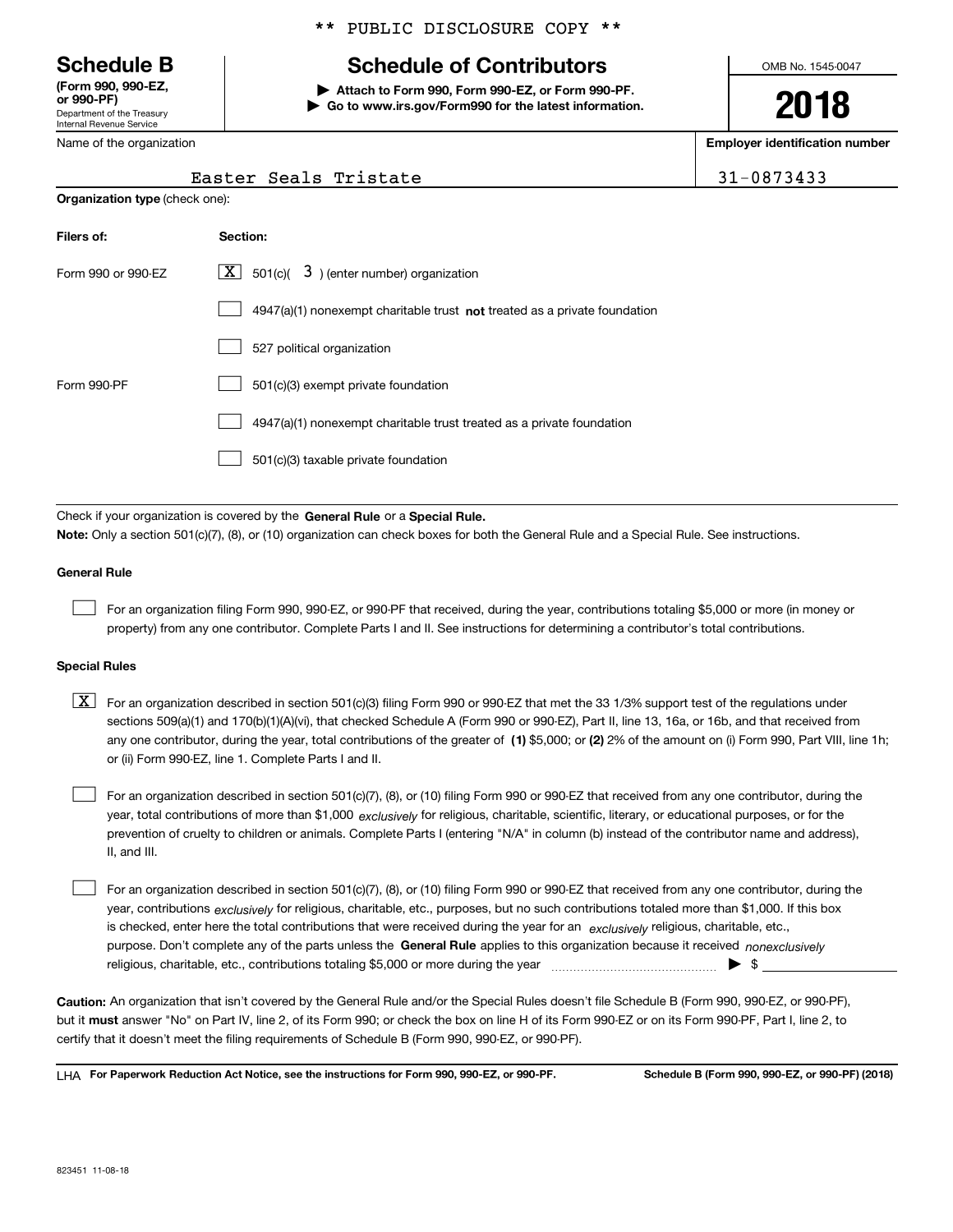Name of organization

|                         | Schedule B (Form 990, 990-EZ, or 990-PF) (2018)                                                       |                                   | Page 2                                                                                                      |
|-------------------------|-------------------------------------------------------------------------------------------------------|-----------------------------------|-------------------------------------------------------------------------------------------------------------|
|                         | Jame of organization                                                                                  |                                   | <b>Employer identification number</b>                                                                       |
|                         | Easter Seals Tristate                                                                                 |                                   | 31-0873433                                                                                                  |
| Part I                  | <b>Contributors</b> (see instructions). Use duplicate copies of Part I if additional space is needed. |                                   |                                                                                                             |
| (a)<br>No.              | (b)<br>Name, address, and ZIP + 4                                                                     | (c)<br><b>Total contributions</b> | (d)<br>Type of contribution                                                                                 |
| $\mathbf 1$             |                                                                                                       | 250,000.<br>\$                    | $\overline{\mathbf{X}}$<br>Person<br>Payroll<br>Noncash<br>(Complete Part II for<br>noncash contributions.) |
| (a)<br>No.              | (b)<br>Name, address, and ZIP + 4                                                                     | (c)<br><b>Total contributions</b> | (d)<br>Type of contribution                                                                                 |
| $\overline{\mathbf{c}}$ |                                                                                                       | 52,500.<br>\$                     | $\overline{\mathbf{X}}$<br>Person<br>Payroll<br>Noncash<br>(Complete Part II for<br>noncash contributions.) |
| (a)<br>No.              | (b)<br>Name, address, and ZIP + 4                                                                     | (c)<br><b>Total contributions</b> | (d)<br>Type of contribution                                                                                 |
| 3                       |                                                                                                       | 101,750.<br>\$                    | $\overline{\text{X}}$<br>Person<br>Payroll<br>Noncash<br>(Complete Part II for<br>noncash contributions.)   |
| (a)<br>No.              | (b)<br>Name, address, and ZIP + 4                                                                     | (c)<br><b>Total contributions</b> | (d)<br>Type of contribution                                                                                 |
| 4                       |                                                                                                       | 93,000.<br>\$                     | $\mathbf{X}$<br>Person<br>Payroll<br>Noncash<br>(Complete Part II for<br>noncash contributions.)            |
| (a)<br>No.              | (b)<br>Name, address, and ZIP + 4                                                                     | (c)<br><b>Total contributions</b> | (d)<br>Type of contribution                                                                                 |
| 5                       |                                                                                                       | 279,684.<br>\$                    | $\overline{\mathbf{X}}$<br>Person<br>Payroll<br>Noncash<br>(Complete Part II for<br>noncash contributions.) |
| (a)<br>No.              | (b)<br>Name, address, and ZIP + 4                                                                     | (c)<br><b>Total contributions</b> | (d)<br>Type of contribution                                                                                 |
|                         |                                                                                                       | \$                                | Person<br>Payroll<br>Noncash<br>(Complete Part II for<br>noncash contributions.)                            |

823452 11-08-18 **Schedule B (Form 990, 990-EZ, or 990-PF) (2018)**

23 21191024 758989 08081.T 2018.04030 EASTER SEALS TRISTATE 08081.T1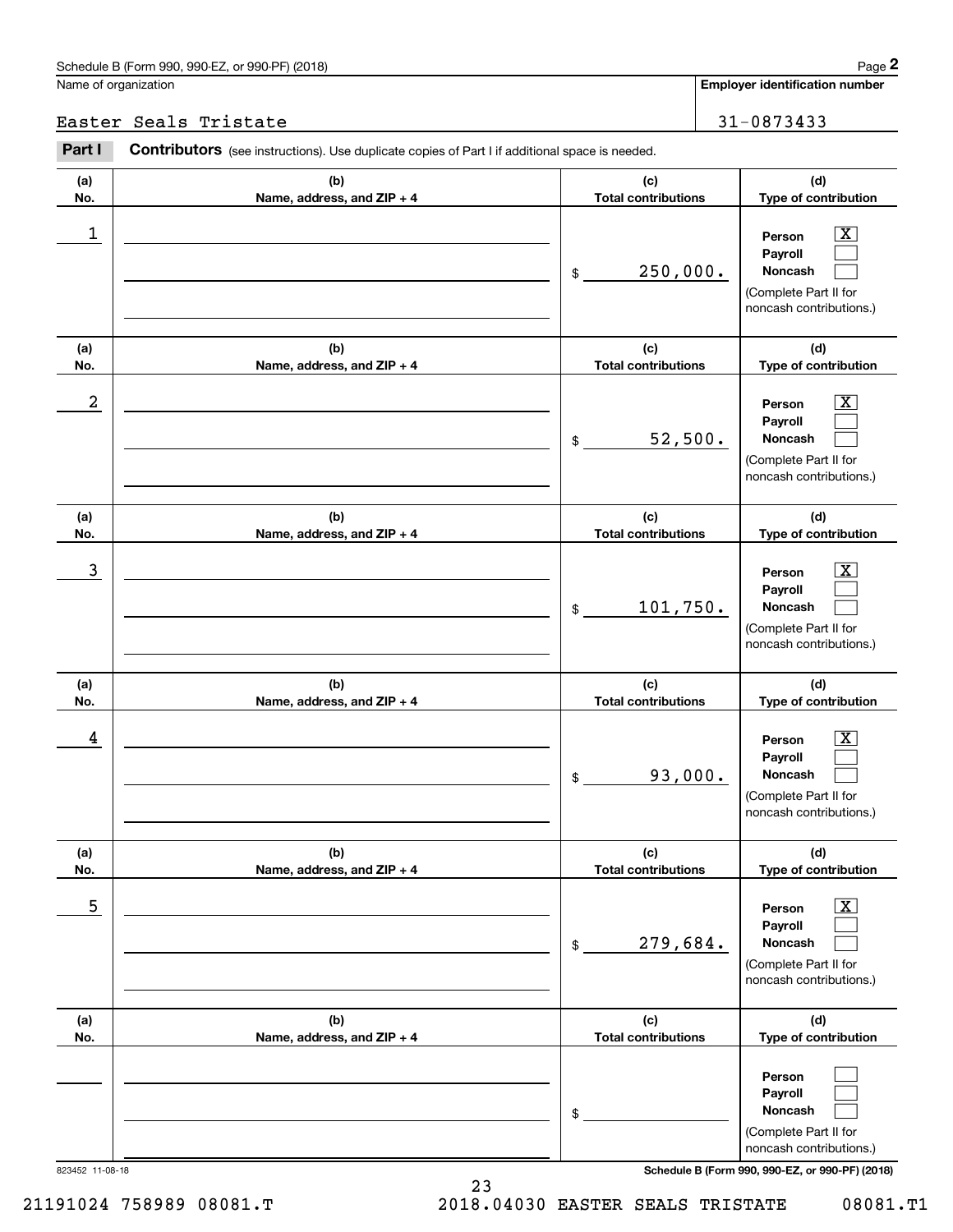**Employer identification number**

Easter Seals Tristate 31-0873433

Chedule B (Form 990, 990-EZ, or 990-PF) (2018)<br>
lame of organization<br> **Employer identification number**<br> **31** - 0873433<br> **Part II Noncash Property** (see instructions). Use duplicate copies of Part II if additional space i

| (a)<br>No.<br>from<br>Part I | (b)<br>Description of noncash property given | (c)<br>FMV (or estimate)<br>(See instructions.) | (d)<br>Date received |
|------------------------------|----------------------------------------------|-------------------------------------------------|----------------------|
|                              |                                              | \$                                              |                      |
| (a)<br>No.<br>from<br>Part I | (b)<br>Description of noncash property given | (c)<br>FMV (or estimate)<br>(See instructions.) | (d)<br>Date received |
|                              |                                              | \$                                              |                      |
| (a)<br>No.<br>from<br>Part I | (b)<br>Description of noncash property given | (c)<br>FMV (or estimate)<br>(See instructions.) | (d)<br>Date received |
|                              |                                              | $\,$                                            |                      |
| (a)<br>No.<br>from<br>Part I | (b)<br>Description of noncash property given | (c)<br>FMV (or estimate)<br>(See instructions.) | (d)<br>Date received |
|                              |                                              | \$                                              |                      |
| (a)<br>No.<br>from<br>Part I | (b)<br>Description of noncash property given | (c)<br>FMV (or estimate)<br>(See instructions.) | (d)<br>Date received |
|                              |                                              | \$                                              |                      |
| (a)<br>No.<br>from<br>Part I | (b)<br>Description of noncash property given | (c)<br>FMV (or estimate)<br>(See instructions.) | (d)<br>Date received |
|                              |                                              | \$                                              |                      |

24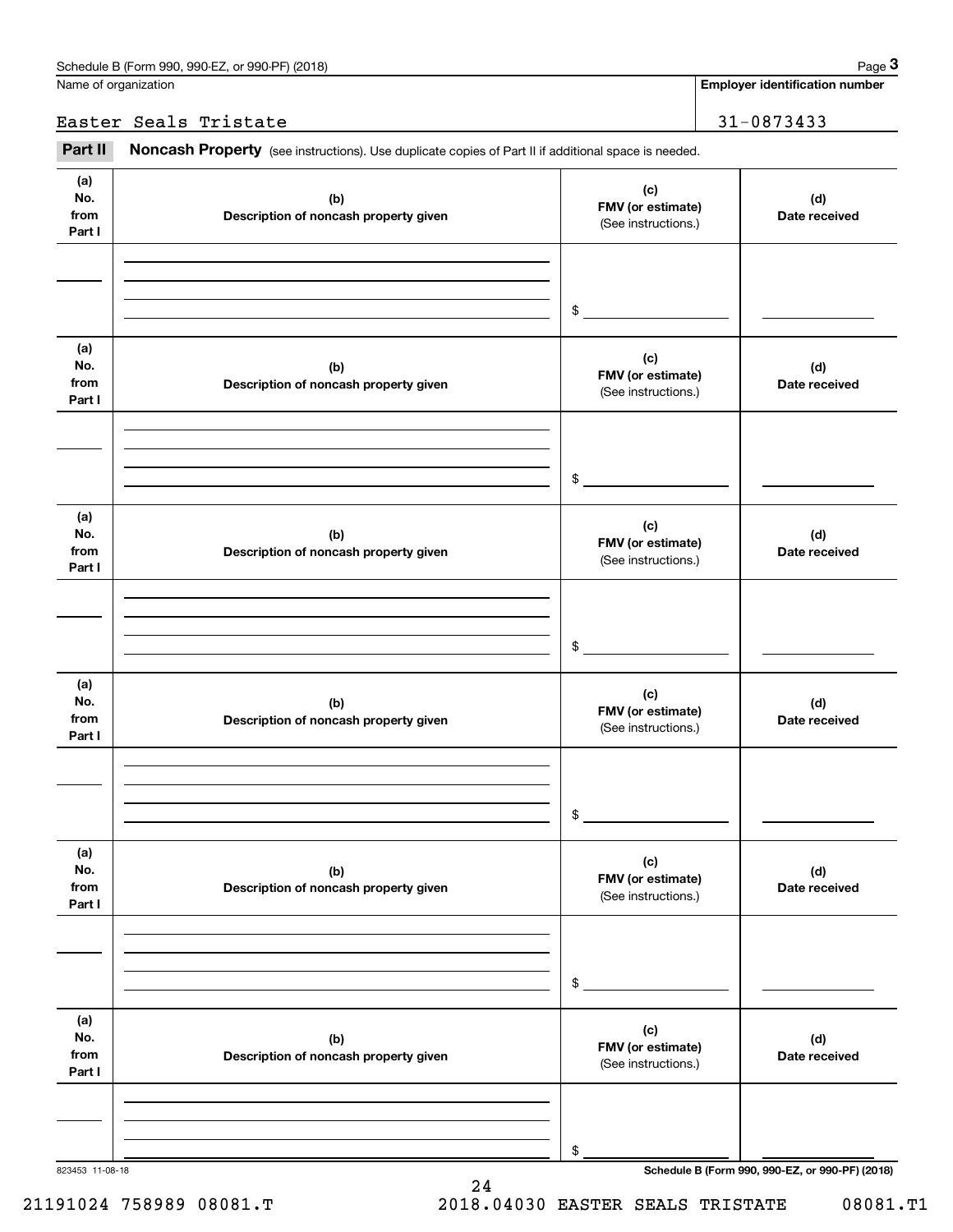|                           | Schedule B (Form 990, 990-EZ, or 990-PF) (2018)                                                                                                                                                                                                                                                 |                      |                                          |                                                 | Page 4                                |
|---------------------------|-------------------------------------------------------------------------------------------------------------------------------------------------------------------------------------------------------------------------------------------------------------------------------------------------|----------------------|------------------------------------------|-------------------------------------------------|---------------------------------------|
| Name of organization      |                                                                                                                                                                                                                                                                                                 |                      |                                          |                                                 | <b>Employer identification number</b> |
|                           | Easter Seals Tristate                                                                                                                                                                                                                                                                           |                      |                                          | 31-0873433                                      |                                       |
| Part III                  | Exclusively religious, charitable, etc., contributions to organizations described in section 501(c)(7), (8), or (10) that total more than \$1,000 for the year                                                                                                                                  |                      |                                          |                                                 |                                       |
|                           | from any one contributor. Complete columns (a) through (e) and the following line entry. For organizations<br>completing Part III, enter the total of exclusively religious, charitable, etc., contributions of \$1,000 or less for the year. (Enter this info. once.) $\blacktriangleright$ \$ |                      |                                          |                                                 |                                       |
|                           | Use duplicate copies of Part III if additional space is needed.                                                                                                                                                                                                                                 |                      |                                          |                                                 |                                       |
| (a) No.<br>from<br>Part I | (b) Purpose of gift                                                                                                                                                                                                                                                                             | (c) Use of gift      |                                          | (d) Description of how gift is held             |                                       |
|                           |                                                                                                                                                                                                                                                                                                 |                      |                                          |                                                 |                                       |
|                           |                                                                                                                                                                                                                                                                                                 |                      |                                          |                                                 |                                       |
|                           |                                                                                                                                                                                                                                                                                                 | (e) Transfer of gift |                                          |                                                 |                                       |
|                           | Transferee's name, address, and ZIP + 4                                                                                                                                                                                                                                                         |                      |                                          | Relationship of transferor to transferee        |                                       |
|                           |                                                                                                                                                                                                                                                                                                 |                      |                                          |                                                 |                                       |
| (a) No.<br>from<br>Part I | (b) Purpose of gift                                                                                                                                                                                                                                                                             | (c) Use of gift      |                                          | (d) Description of how gift is held             |                                       |
|                           |                                                                                                                                                                                                                                                                                                 |                      |                                          |                                                 |                                       |
|                           |                                                                                                                                                                                                                                                                                                 |                      |                                          |                                                 |                                       |
|                           |                                                                                                                                                                                                                                                                                                 | (e) Transfer of gift |                                          |                                                 |                                       |
|                           | Transferee's name, address, and ZIP + 4                                                                                                                                                                                                                                                         |                      |                                          | Relationship of transferor to transferee        |                                       |
|                           |                                                                                                                                                                                                                                                                                                 |                      |                                          |                                                 |                                       |
| (a) No.<br>from<br>Part I | (b) Purpose of gift                                                                                                                                                                                                                                                                             | (c) Use of gift      |                                          | (d) Description of how gift is held             |                                       |
|                           |                                                                                                                                                                                                                                                                                                 |                      |                                          |                                                 |                                       |
|                           |                                                                                                                                                                                                                                                                                                 | (e) Transfer of gift |                                          |                                                 |                                       |
|                           | Transferee's name, address, and ZIP + 4                                                                                                                                                                                                                                                         |                      | Relationship of transferor to transferee |                                                 |                                       |
|                           |                                                                                                                                                                                                                                                                                                 |                      |                                          |                                                 |                                       |
|                           |                                                                                                                                                                                                                                                                                                 |                      |                                          |                                                 |                                       |
| (a) No.<br>from<br>Part I | (b) Purpose of gift                                                                                                                                                                                                                                                                             | (c) Use of gift      |                                          | (d) Description of how gift is held             |                                       |
|                           |                                                                                                                                                                                                                                                                                                 |                      |                                          |                                                 |                                       |
|                           |                                                                                                                                                                                                                                                                                                 |                      |                                          |                                                 |                                       |
|                           |                                                                                                                                                                                                                                                                                                 | (e) Transfer of gift |                                          |                                                 |                                       |
|                           | Transferee's name, address, and ZIP + 4                                                                                                                                                                                                                                                         |                      |                                          | Relationship of transferor to transferee        |                                       |
|                           |                                                                                                                                                                                                                                                                                                 |                      |                                          |                                                 |                                       |
| 823454 11-08-18           |                                                                                                                                                                                                                                                                                                 |                      |                                          | Schedule B (Form 990, 990-EZ, or 990-PF) (2018) |                                       |

25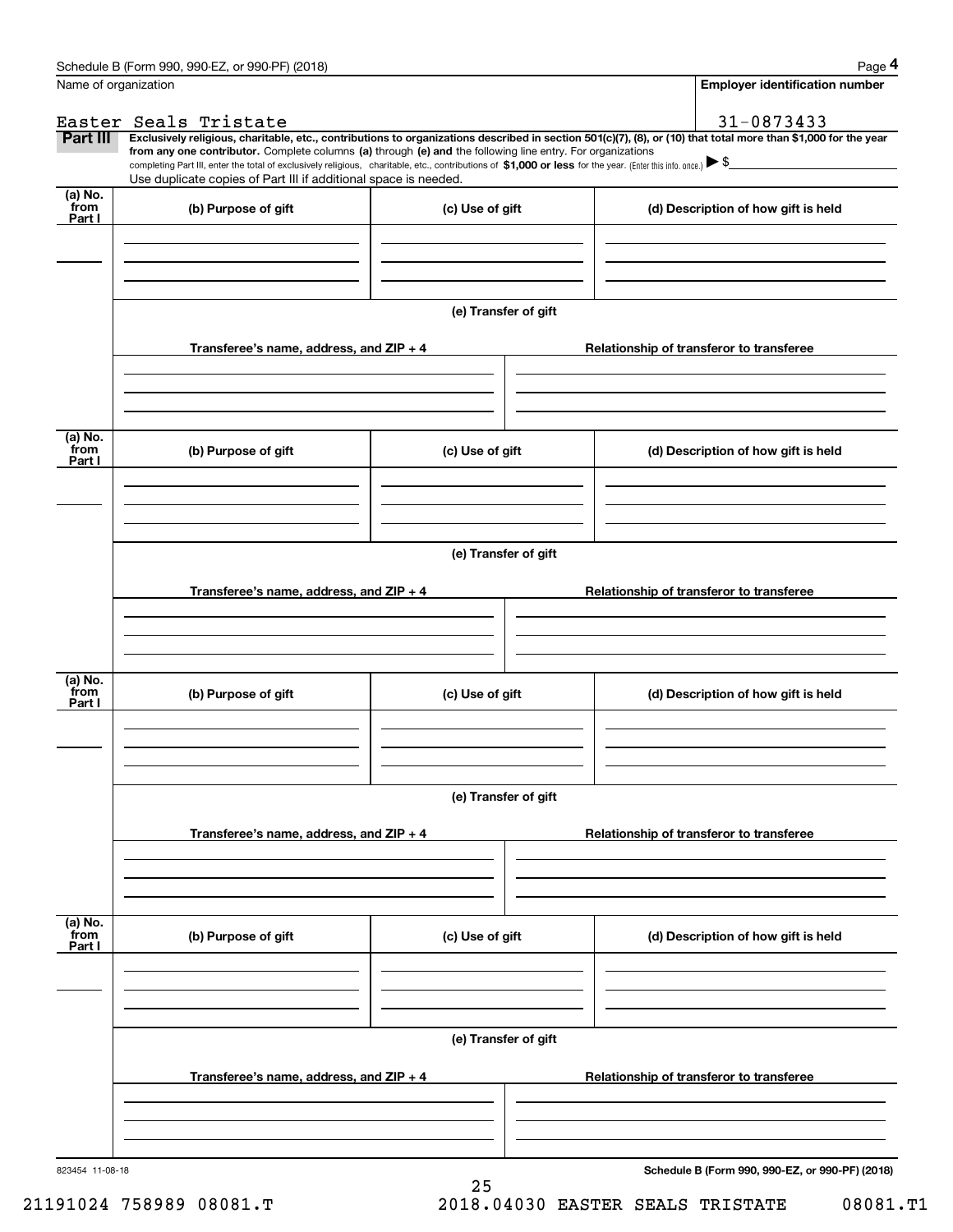| <b>SCHEDULE D</b> |  |
|-------------------|--|
|-------------------|--|

## **Supplemental Financial Statements**

(Form 990)<br>
Pepartment of the Treasury<br>
Department of the Treasury<br>
Department of the Treasury<br>
Department of the Treasury<br> **Co to www.irs.gov/Form990 for instructions and the latest information.**<br> **Co to www.irs.gov/Form9** 



Department of the Treasury Internal Revenue Service

| <b>DUDAINIUNICIN UNIU NUQUUV</b><br>Internal Revenue Service | $\blacktriangleright$ Go to www.irs.gov/Form990 for instructions and the latest information. | Inspection                            |
|--------------------------------------------------------------|----------------------------------------------------------------------------------------------|---------------------------------------|
| Name of the organization                                     |                                                                                              | <b>Employer identification number</b> |

|          | Easter Seals Tristate                                                                                                                                                                                                         | 31-0873433                      |
|----------|-------------------------------------------------------------------------------------------------------------------------------------------------------------------------------------------------------------------------------|---------------------------------|
| Part I   | Organizations Maintaining Donor Advised Funds or Other Similar Funds or Accounts. Complete if the                                                                                                                             |                                 |
|          | organization answered "Yes" on Form 990, Part IV, line 6.                                                                                                                                                                     |                                 |
|          | (a) Donor advised funds                                                                                                                                                                                                       | (b) Funds and other accounts    |
| 1        |                                                                                                                                                                                                                               |                                 |
| 2        | Aggregate value of contributions to (during year)                                                                                                                                                                             |                                 |
| з        | Aggregate value of grants from (during year)                                                                                                                                                                                  |                                 |
| 4        |                                                                                                                                                                                                                               |                                 |
| 5        | Did the organization inform all donors and donor advisors in writing that the assets held in donor advised funds                                                                                                              |                                 |
|          |                                                                                                                                                                                                                               | Yes<br>No                       |
| 6        | Did the organization inform all grantees, donors, and donor advisors in writing that grant funds can be used only                                                                                                             |                                 |
|          | for charitable purposes and not for the benefit of the donor or donor advisor, or for any other purpose conferring                                                                                                            |                                 |
|          |                                                                                                                                                                                                                               | Yes<br>No                       |
| Part II  | Conservation Easements. Complete if the organization answered "Yes" on Form 990, Part IV, line 7.                                                                                                                             |                                 |
| 1        | Purpose(s) of conservation easements held by the organization (check all that apply).                                                                                                                                         |                                 |
|          | Preservation of land for public use (e.g., recreation or education)<br>Preservation of a historically important land area                                                                                                     |                                 |
|          | Protection of natural habitat<br>Preservation of a certified historic structure                                                                                                                                               |                                 |
|          | Preservation of open space                                                                                                                                                                                                    |                                 |
|          |                                                                                                                                                                                                                               |                                 |
| 2        | Complete lines 2a through 2d if the organization held a qualified conservation contribution in the form of a conservation easement on the last                                                                                |                                 |
|          | day of the tax year.                                                                                                                                                                                                          | Held at the End of the Tax Year |
| а        |                                                                                                                                                                                                                               | 2a                              |
| b        | Total acreage restricted by conservation easements                                                                                                                                                                            | 2b                              |
| с        |                                                                                                                                                                                                                               | 2c                              |
| d        | Number of conservation easements included in (c) acquired after 7/25/06, and not on a historic structure                                                                                                                      |                                 |
|          | listed in the National Register [111] Marshall Register [11] Marshall Register [11] Marshall Register [11] Marshall Register [11] Marshall Register [11] Marshall Register [11] Marshall Register [11] Marshall Register [11] | 2d                              |
| 3        | Number of conservation easements modified, transferred, released, extinguished, or terminated by the organization during the tax                                                                                              |                                 |
|          | $year \triangleright$                                                                                                                                                                                                         |                                 |
| 4        | Number of states where property subject to conservation easement is located >                                                                                                                                                 |                                 |
| 5        | Does the organization have a written policy regarding the periodic monitoring, inspection, handling of                                                                                                                        |                                 |
|          | violations, and enforcement of the conservation easements it holds?                                                                                                                                                           | Yes<br><b>No</b>                |
| 6        | Staff and volunteer hours devoted to monitoring, inspecting, handling of violations, and enforcing conservation easements during the year                                                                                     |                                 |
|          | Amount of expenses incurred in monitoring, inspecting, handling of violations, and enforcing conservation easements during the year                                                                                           |                                 |
| 7        | $\blacktriangleright$ s                                                                                                                                                                                                       |                                 |
| 8        | Does each conservation easement reported on line 2(d) above satisfy the requirements of section 170(h)(4)(B)(i)                                                                                                               |                                 |
|          |                                                                                                                                                                                                                               | Yes<br>No                       |
| 9        | In Part XIII, describe how the organization reports conservation easements in its revenue and expense statement, and balance sheet, and                                                                                       |                                 |
|          | include, if applicable, the text of the footnote to the organization's financial statements that describes the organization's accounting for                                                                                  |                                 |
|          |                                                                                                                                                                                                                               |                                 |
| Part III | conservation easements.<br>Organizations Maintaining Collections of Art, Historical Treasures, or Other Similar Assets.                                                                                                       |                                 |
|          | Complete if the organization answered "Yes" on Form 990, Part IV, line 8.                                                                                                                                                     |                                 |
|          | 1a If the organization elected, as permitted under SFAS 116 (ASC 958), not to report in its revenue statement and balance sheet works of art,                                                                                 |                                 |
|          | historical treasures, or other similar assets held for public exhibition, education, or research in furtherance of public service, provide, in Part XIII,                                                                     |                                 |
|          | the text of the footnote to its financial statements that describes these items.                                                                                                                                              |                                 |
| b        | If the organization elected, as permitted under SFAS 116 (ASC 958), to report in its revenue statement and balance sheet works of art, historical                                                                             |                                 |
|          | treasures, or other similar assets held for public exhibition, education, or research in furtherance of public service, provide the following amounts                                                                         |                                 |
|          | relating to these items:                                                                                                                                                                                                      |                                 |
|          |                                                                                                                                                                                                                               | $\frac{1}{2}$                   |
|          | (ii) Assets included in Form 990, Part X                                                                                                                                                                                      | $\triangleright$ \$             |
| 2        | If the organization received or held works of art, historical treasures, or other similar assets for financial gain, provide                                                                                                  |                                 |
|          | the following amounts required to be reported under SFAS 116 (ASC 958) relating to these items:                                                                                                                               |                                 |
| а        |                                                                                                                                                                                                                               | \$<br>▶                         |
|          |                                                                                                                                                                                                                               | $\blacktriangleright$ \$        |
|          | LHA For Paperwork Reduction Act Notice, see the Instructions for Form 990.                                                                                                                                                    | Schedule D (Form 990) 2018      |
|          | 832051 10-29-18                                                                                                                                                                                                               |                                 |
|          | 26                                                                                                                                                                                                                            |                                 |

|  | ∠ ס  |      |  |
|--|------|------|--|
|  | ם רר | 0.10 |  |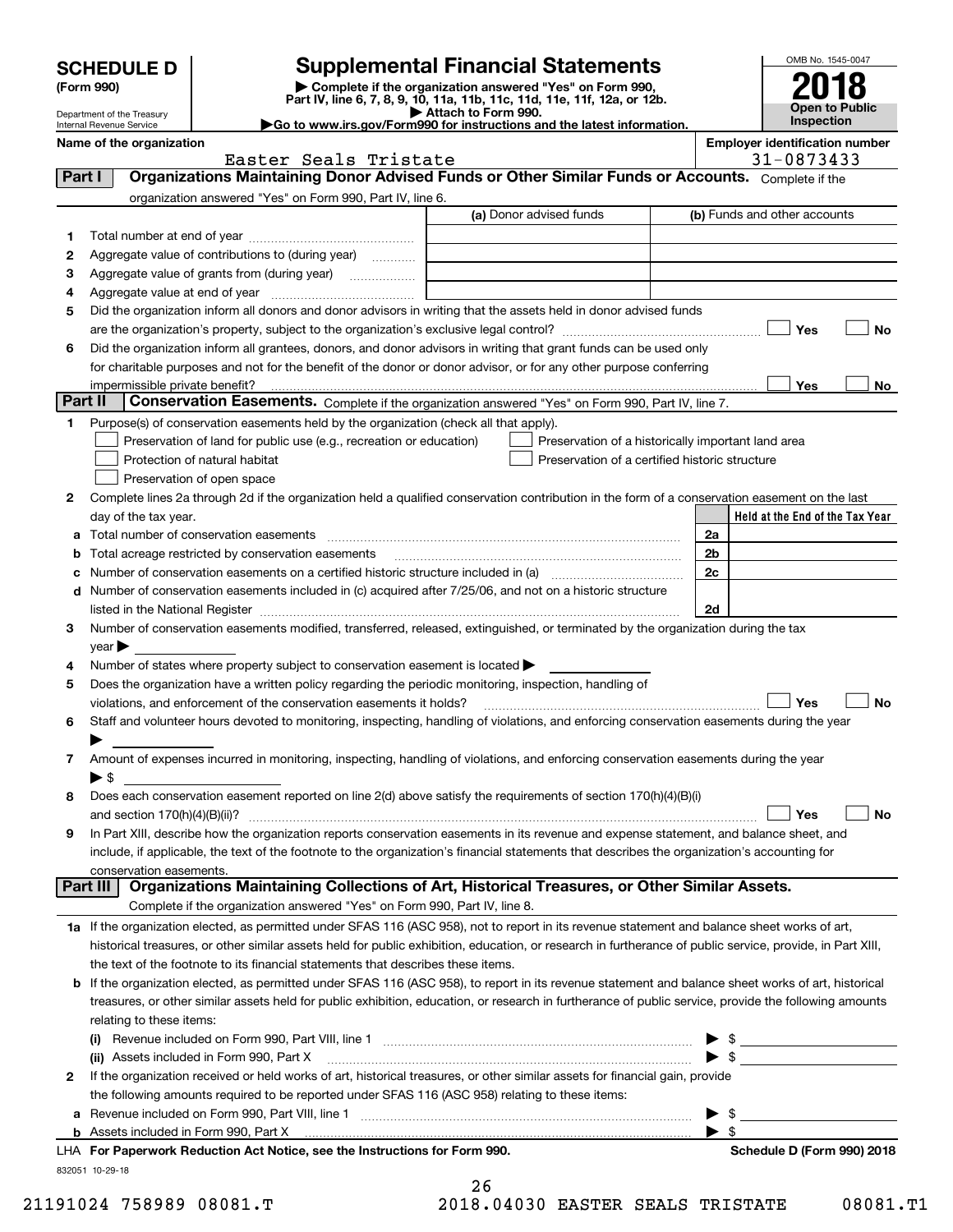|        | Schedule D (Form 990) 2018                                                                                                                                                                                                                                                                                                 | Easter Seals Tristate |   |                |                                                                                                                                                                                                                               |                 |   |                | 31-0873433 $_{Page}$ 2 |
|--------|----------------------------------------------------------------------------------------------------------------------------------------------------------------------------------------------------------------------------------------------------------------------------------------------------------------------------|-----------------------|---|----------------|-------------------------------------------------------------------------------------------------------------------------------------------------------------------------------------------------------------------------------|-----------------|---|----------------|------------------------|
|        | Part III<br>Organizations Maintaining Collections of Art, Historical Treasures, or Other Similar Assets (continued)                                                                                                                                                                                                        |                       |   |                |                                                                                                                                                                                                                               |                 |   |                |                        |
| 3      | Using the organization's acquisition, accession, and other records, check any of the following that are a significant use of its collection items                                                                                                                                                                          |                       |   |                |                                                                                                                                                                                                                               |                 |   |                |                        |
|        | (check all that apply):                                                                                                                                                                                                                                                                                                    |                       |   |                |                                                                                                                                                                                                                               |                 |   |                |                        |
| a      | Public exhibition                                                                                                                                                                                                                                                                                                          |                       |   |                | Loan or exchange programs                                                                                                                                                                                                     |                 |   |                |                        |
| b      | Scholarly research                                                                                                                                                                                                                                                                                                         |                       |   |                | Other and the contract of the contract of the contract of the contract of the contract of the contract of the contract of the contract of the contract of the contract of the contract of the contract of the contract of the |                 |   |                |                        |
| с      | Preservation for future generations                                                                                                                                                                                                                                                                                        |                       |   |                |                                                                                                                                                                                                                               |                 |   |                |                        |
| 4      | Provide a description of the organization's collections and explain how they further the organization's exempt purpose in Part XIII.                                                                                                                                                                                       |                       |   |                |                                                                                                                                                                                                                               |                 |   |                |                        |
| 5      | During the year, did the organization solicit or receive donations of art, historical treasures, or other similar assets                                                                                                                                                                                                   |                       |   |                |                                                                                                                                                                                                                               |                 |   |                |                        |
|        | to be sold to raise funds rather than to be maintained as part of the organization's collection?                                                                                                                                                                                                                           |                       |   |                |                                                                                                                                                                                                                               |                 |   | <b>Yes</b>     | No                     |
|        | Escrow and Custodial Arrangements. Complete if the organization answered "Yes" on Form 990, Part IV, line 9, or<br><b>Part IV</b><br>reported an amount on Form 990, Part X, line 21.                                                                                                                                      |                       |   |                |                                                                                                                                                                                                                               |                 |   |                |                        |
|        |                                                                                                                                                                                                                                                                                                                            |                       |   |                |                                                                                                                                                                                                                               |                 |   |                |                        |
|        | 1a Is the organization an agent, trustee, custodian or other intermediary for contributions or other assets not included                                                                                                                                                                                                   |                       |   |                |                                                                                                                                                                                                                               |                 |   | Yes            | No                     |
|        | on Form 990, Part X? [11] matter continuum matter contract to the contract of the contract of the contract of the contract of the contract of the contract of the contract of the contract of the contract of the contract of<br><b>b</b> If "Yes," explain the arrangement in Part XIII and complete the following table: |                       |   |                |                                                                                                                                                                                                                               |                 |   |                |                        |
|        |                                                                                                                                                                                                                                                                                                                            |                       |   |                |                                                                                                                                                                                                                               |                 |   |                |                        |
|        |                                                                                                                                                                                                                                                                                                                            |                       |   |                |                                                                                                                                                                                                                               | 1c              |   | Amount         |                        |
| c      | Beginning balance <u>www.maren.communication.communication.communication.communication.com</u>                                                                                                                                                                                                                             |                       |   |                |                                                                                                                                                                                                                               | 1d              |   |                |                        |
|        | e Distributions during the year manufactured and contain an account of the state of the state of the state of the state of the state of the state of the state of the state of the state of the state of the state of the stat                                                                                             |                       |   |                |                                                                                                                                                                                                                               | 1e              |   |                |                        |
|        |                                                                                                                                                                                                                                                                                                                            |                       |   |                |                                                                                                                                                                                                                               | 1f              |   |                |                        |
|        | 2a Did the organization include an amount on Form 990, Part X, line 21, for escrow or custodial account liability?                                                                                                                                                                                                         |                       |   |                |                                                                                                                                                                                                                               |                 |   | Yes            | No                     |
|        | <b>b</b> If "Yes," explain the arrangement in Part XIII. Check here if the explanation has been provided on Part XIII                                                                                                                                                                                                      |                       |   |                |                                                                                                                                                                                                                               |                 | . |                |                        |
| Part V | Endowment Funds. Complete if the organization answered "Yes" on Form 990, Part IV, line 10.                                                                                                                                                                                                                                |                       |   |                |                                                                                                                                                                                                                               |                 |   |                |                        |
|        |                                                                                                                                                                                                                                                                                                                            | (a) Current year      |   | (b) Prior year | (c) Two years back $\vert$ (d) Three years back $\vert$ (e) Four years back                                                                                                                                                   |                 |   |                |                        |
|        | 1a Beginning of year balance                                                                                                                                                                                                                                                                                               |                       |   |                |                                                                                                                                                                                                                               |                 |   |                |                        |
| b      |                                                                                                                                                                                                                                                                                                                            |                       |   |                |                                                                                                                                                                                                                               |                 |   |                |                        |
|        | Net investment earnings, gains, and losses                                                                                                                                                                                                                                                                                 |                       |   |                |                                                                                                                                                                                                                               |                 |   |                |                        |
|        |                                                                                                                                                                                                                                                                                                                            |                       |   |                |                                                                                                                                                                                                                               |                 |   |                |                        |
|        | e Other expenditures for facilities                                                                                                                                                                                                                                                                                        |                       |   |                |                                                                                                                                                                                                                               |                 |   |                |                        |
|        | and programs                                                                                                                                                                                                                                                                                                               |                       |   |                |                                                                                                                                                                                                                               |                 |   |                |                        |
|        | f Administrative expenses                                                                                                                                                                                                                                                                                                  |                       |   |                |                                                                                                                                                                                                                               |                 |   |                |                        |
| g      | End of year balance                                                                                                                                                                                                                                                                                                        |                       |   |                |                                                                                                                                                                                                                               |                 |   |                |                        |
| 2      | Provide the estimated percentage of the current year end balance (line 1g, column (a)) held as:                                                                                                                                                                                                                            |                       |   |                |                                                                                                                                                                                                                               |                 |   |                |                        |
| а      | Board designated or quasi-endowment                                                                                                                                                                                                                                                                                        |                       | % |                |                                                                                                                                                                                                                               |                 |   |                |                        |
| b      | Permanent endowment                                                                                                                                                                                                                                                                                                        | %                     |   |                |                                                                                                                                                                                                                               |                 |   |                |                        |
| c      | Temporarily restricted endowment                                                                                                                                                                                                                                                                                           | %                     |   |                |                                                                                                                                                                                                                               |                 |   |                |                        |
|        | The percentages on lines 2a, 2b, and 2c should equal 100%.                                                                                                                                                                                                                                                                 |                       |   |                |                                                                                                                                                                                                                               |                 |   |                |                        |
|        | 3a Are there endowment funds not in the possession of the organization that are held and administered for the organization                                                                                                                                                                                                 |                       |   |                |                                                                                                                                                                                                                               |                 |   |                |                        |
|        | by:                                                                                                                                                                                                                                                                                                                        |                       |   |                |                                                                                                                                                                                                                               |                 |   |                | <b>Yes</b><br>No.      |
|        | (i)                                                                                                                                                                                                                                                                                                                        |                       |   |                |                                                                                                                                                                                                                               |                 |   | 3a(i)          |                        |
|        |                                                                                                                                                                                                                                                                                                                            |                       |   |                |                                                                                                                                                                                                                               |                 |   | 3a(ii)         |                        |
|        |                                                                                                                                                                                                                                                                                                                            |                       |   |                |                                                                                                                                                                                                                               |                 |   | 3b             |                        |
|        | Describe in Part XIII the intended uses of the organization's endowment funds.                                                                                                                                                                                                                                             |                       |   |                |                                                                                                                                                                                                                               |                 |   |                |                        |
|        | Land, Buildings, and Equipment.<br>Part VI                                                                                                                                                                                                                                                                                 |                       |   |                |                                                                                                                                                                                                                               |                 |   |                |                        |
|        | Complete if the organization answered "Yes" on Form 990, Part IV, line 11a. See Form 990, Part X, line 10.                                                                                                                                                                                                                 |                       |   |                |                                                                                                                                                                                                                               |                 |   |                |                        |
|        | Description of property                                                                                                                                                                                                                                                                                                    | (a) Cost or other     |   |                | (b) Cost or other                                                                                                                                                                                                             | (c) Accumulated |   | (d) Book value |                        |
|        |                                                                                                                                                                                                                                                                                                                            | basis (investment)    |   |                | basis (other)                                                                                                                                                                                                                 | depreciation    |   |                |                        |
|        |                                                                                                                                                                                                                                                                                                                            |                       |   |                | 208,597.                                                                                                                                                                                                                      |                 |   |                | 208,597.               |
| b      |                                                                                                                                                                                                                                                                                                                            |                       |   |                | 4,272,386.                                                                                                                                                                                                                    | 2,155,221.      |   |                | 2, 117, 165.           |
|        |                                                                                                                                                                                                                                                                                                                            |                       |   |                | 423,073.                                                                                                                                                                                                                      | 406,001.        |   |                | 17,072.                |
|        |                                                                                                                                                                                                                                                                                                                            |                       |   |                | 2,383,359.                                                                                                                                                                                                                    | 2,301,339.      |   |                | 82,020.                |
|        |                                                                                                                                                                                                                                                                                                                            |                       |   |                | 962,849.                                                                                                                                                                                                                      | 651,648.        |   |                | 311, 201.              |
|        | Total. Add lines 1a through 1e. (Column (d) must equal Form 990. Part X, column (B), line 10c.)                                                                                                                                                                                                                            |                       |   |                |                                                                                                                                                                                                                               |                 |   |                | 2,736,055.             |

**Schedule D (Form 990) 2018**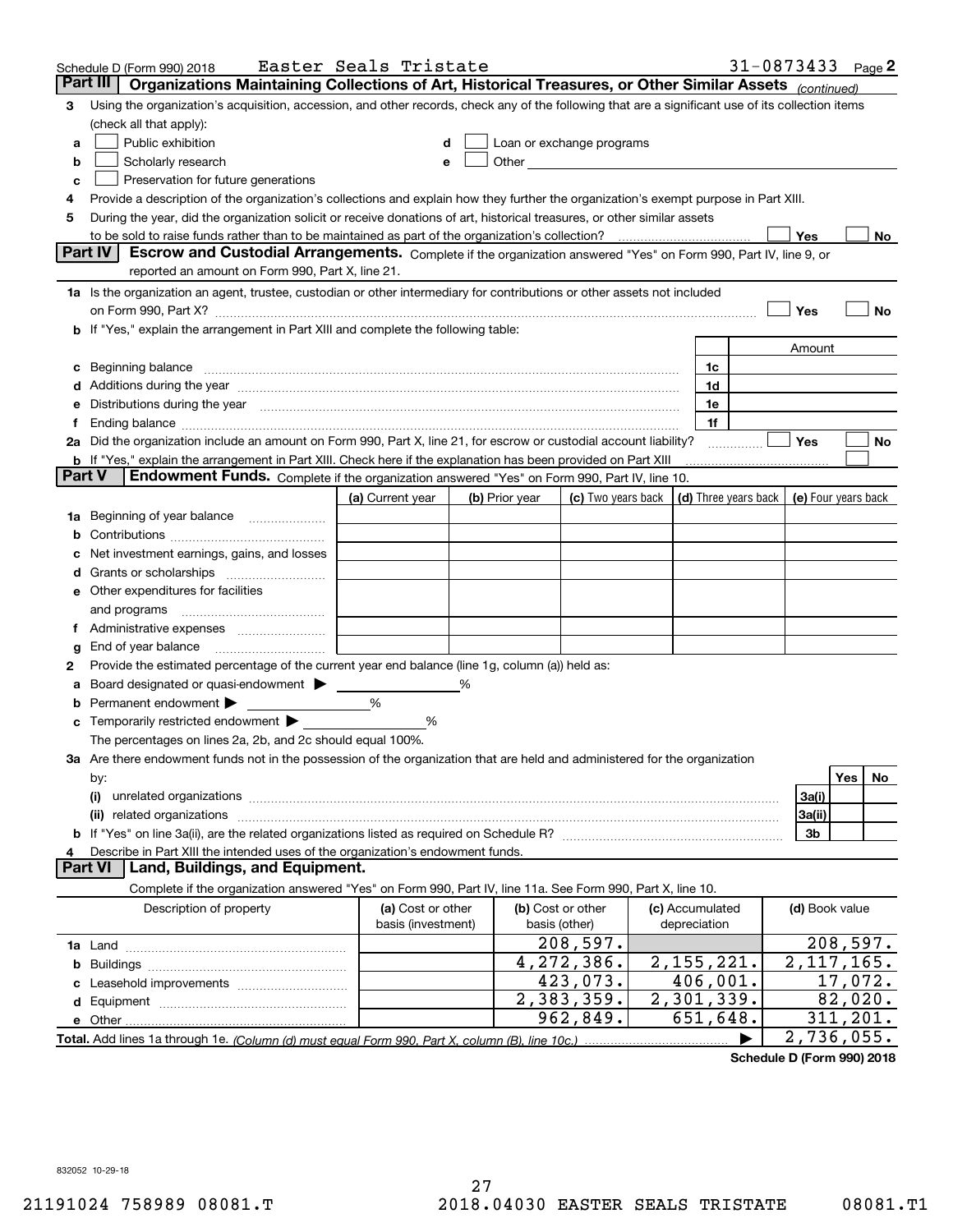|   | Schedule D (Form 990) 2018 |  |  | Easter | Seals | Tristate |  | 0873433<br>$-Uo$ . | Page |
|---|----------------------------|--|--|--------|-------|----------|--|--------------------|------|
| . | .                          |  |  |        |       |          |  |                    |      |

## **Part VII Investments - Other Securities.**

Complete if the organization answered "Yes" on Form 990, Part IV, line 11b. See Form 990, Part X, line 12.

| (a) Description of security or category (including name of security)                          | (b) Book value | (c) Method of valuation: Cost or end-of-year market value |
|-----------------------------------------------------------------------------------------------|----------------|-----------------------------------------------------------|
| (1) Financial derivatives                                                                     |                |                                                           |
| (2) Closely-held equity interests<br>                                                         |                |                                                           |
| $(3)$ Other                                                                                   |                |                                                           |
| (A)                                                                                           |                |                                                           |
| (B)                                                                                           |                |                                                           |
| (C)                                                                                           |                |                                                           |
| (D)                                                                                           |                |                                                           |
| (E)                                                                                           |                |                                                           |
| (F)                                                                                           |                |                                                           |
| (G)                                                                                           |                |                                                           |
| (H)                                                                                           |                |                                                           |
| <b>Total.</b> (Col. (b) must equal Form 990, Part X, col. (B) line 12.) $\blacktriangleright$ |                |                                                           |

#### **Part VIII Investments - Program Related.**

Complete if the organization answered "Yes" on Form 990, Part IV, line 11c. See Form 990, Part X, line 13.

| (a) Description of investment                                       | (b) Book value | (c) Method of valuation: Cost or end-of-year market value |
|---------------------------------------------------------------------|----------------|-----------------------------------------------------------|
| (1)                                                                 |                |                                                           |
| (2)                                                                 |                |                                                           |
| $\frac{1}{2}$                                                       |                |                                                           |
| (4)                                                                 |                |                                                           |
| (5)                                                                 |                |                                                           |
| (6)                                                                 |                |                                                           |
| (7)                                                                 |                |                                                           |
| (8)                                                                 |                |                                                           |
| (9)                                                                 |                |                                                           |
| Total. (Col. (b) must equal Form 990, Part X, col. (B) line $13.$ ) |                |                                                           |

## **Part IX Other Assets.**

Complete if the organization answered "Yes" on Form 990, Part IV, line 11d. See Form 990, Part X, line 15.

| (a) Description | (b) Book value |
|-----------------|----------------|
| (1)             |                |
| (2)             |                |
| $\frac{1}{2}$   |                |
| (4)             |                |
| $\frac{1}{2}$   |                |
| (6)             |                |
| (7)             |                |
| (8)             |                |
| (9)             |                |
|                 |                |

**Part X Other Liabilities.**

Complete if the organization answered "Yes" on Form 990, Part IV, line 11e or 11f. See Form 990, Part X, line 25.

| 1.  | (a) Description of liability                                              | (b) Book value |
|-----|---------------------------------------------------------------------------|----------------|
| (1) | Federal income taxes                                                      |                |
| (2) |                                                                           |                |
| (3) |                                                                           |                |
| (4) |                                                                           |                |
| (5) |                                                                           |                |
| (6) |                                                                           |                |
|     |                                                                           |                |
| (8) |                                                                           |                |
| (9) |                                                                           |                |
|     | <b>Total.</b> (Column (b) must equal Form 990, Part X, col. (B) line 25.) |                |

**Total.**  *(Column (b) must equal Form 990, Part X, col. (B) line 25.)* . . . . . . . . . . . . . . .

**2.**Liability for uncertain tax positions. In Part XIII, provide the text of the footnote to the organization's financial statements that reports the organization's liability for uncertain tax positions under FIN 48 (ASC 740). Check here if the text of the footnote has been provided in Part XIII  $~\boxed{\rm X}$ 

### **Schedule D (Form 990) 2018**

832053 10-29-18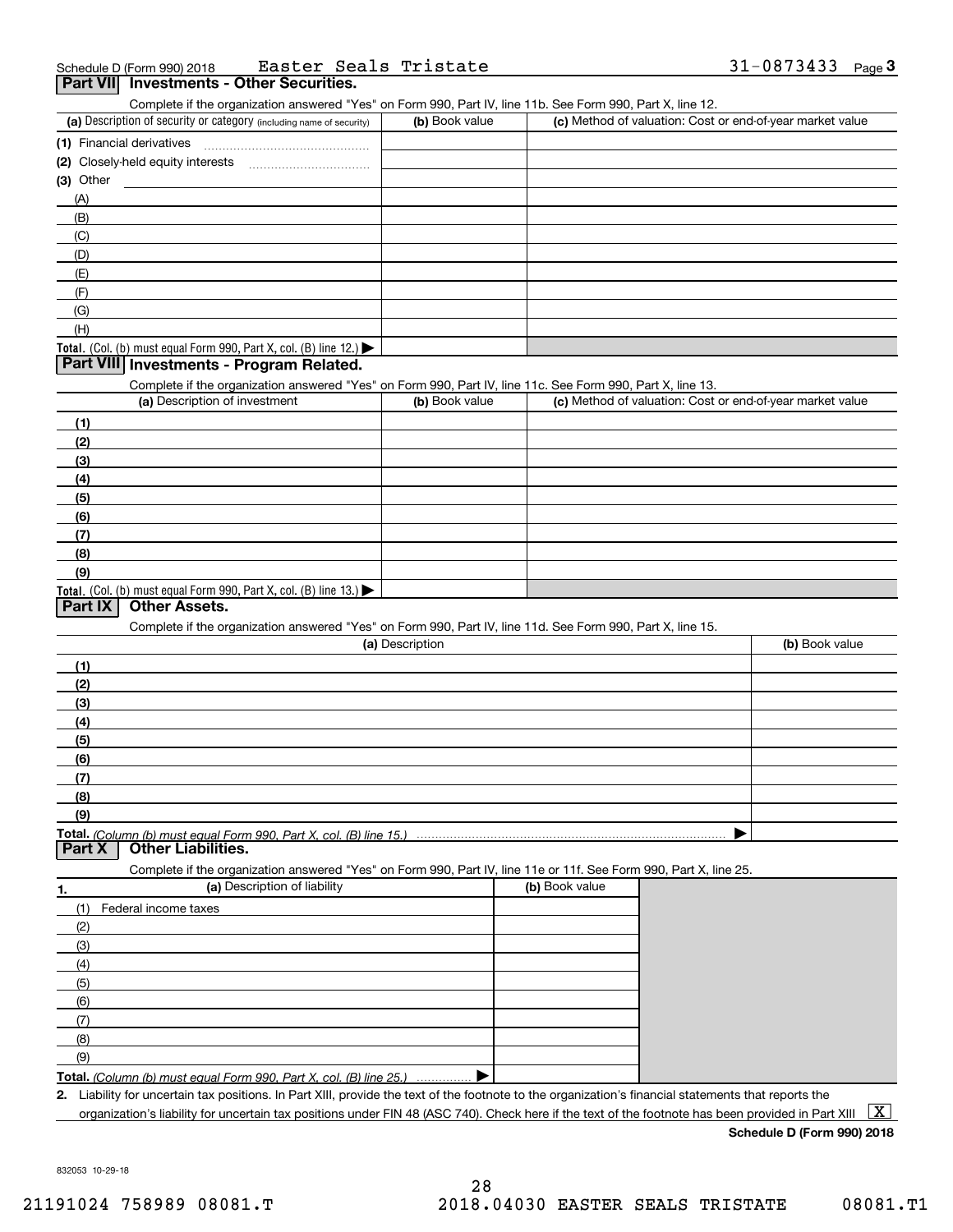|    | Easter Seals Tristate<br>Schedule D (Form 990) 2018                                                                                                                                                                                |                |              |                | 31-0873433<br>Page 4     |
|----|------------------------------------------------------------------------------------------------------------------------------------------------------------------------------------------------------------------------------------|----------------|--------------|----------------|--------------------------|
|    | Reconciliation of Revenue per Audited Financial Statements With Revenue per Return.<br><b>Part XI</b>                                                                                                                              |                |              |                |                          |
|    | Complete if the organization answered "Yes" on Form 990, Part IV, line 12a.                                                                                                                                                        |                |              |                |                          |
| 1  | Total revenue, gains, and other support per audited financial statements                                                                                                                                                           |                |              | $\blacksquare$ | $\overline{16,387,937.}$ |
| 2  | Amounts included on line 1 but not on Form 990, Part VIII, line 12:                                                                                                                                                                |                |              |                |                          |
| a  |                                                                                                                                                                                                                                    | 2a             | $-308, 114.$ |                |                          |
|    |                                                                                                                                                                                                                                    | 2 <sub>b</sub> | 14,823.      |                |                          |
|    |                                                                                                                                                                                                                                    | 2c             |              |                |                          |
| d  |                                                                                                                                                                                                                                    | 2d             | 145,079.     |                |                          |
| е  | Add lines 2a through 2d                                                                                                                                                                                                            |                |              | 2e             | $-148,212.$              |
| 3  |                                                                                                                                                                                                                                    |                |              | $\overline{3}$ | 16, 536, 149.            |
| 4  | Amounts included on Form 990, Part VIII, line 12, but not on line 1:                                                                                                                                                               |                |              |                |                          |
|    | Investment expenses not included on Form 990, Part VIII, line 7b [100] [100] [100] [100] [100] [100] [100] [10                                                                                                                     | 4a             |              |                |                          |
| b  |                                                                                                                                                                                                                                    | 4 <sub>b</sub> |              |                |                          |
| c. | Add lines 4a and 4b                                                                                                                                                                                                                |                |              | 4c             |                          |
|    |                                                                                                                                                                                                                                    |                |              | 5              | 16, 536, 149.            |
|    |                                                                                                                                                                                                                                    |                |              |                |                          |
|    | Part XII   Reconciliation of Expenses per Audited Financial Statements With Expenses per Return.                                                                                                                                   |                |              |                |                          |
|    | Complete if the organization answered "Yes" on Form 990, Part IV, line 12a.                                                                                                                                                        |                |              |                |                          |
| 1  |                                                                                                                                                                                                                                    |                |              | $\blacksquare$ | 16,400,859.              |
| 2  | Amounts included on line 1 but not on Form 990, Part IX, line 25:                                                                                                                                                                  |                |              |                |                          |
| a  |                                                                                                                                                                                                                                    | 2a             | 14,823.      |                |                          |
|    |                                                                                                                                                                                                                                    | 2 <sub>b</sub> |              |                |                          |
|    |                                                                                                                                                                                                                                    | 2 <sub>c</sub> |              |                |                          |
| d  |                                                                                                                                                                                                                                    | 2d             | 145,079.     |                |                          |
|    | Add lines 2a through 2d <b>manufactures</b> in the contract of the contract of the contract of the contract of the contract of the contract of the contract of the contract of the contract of the contract of the contract of the |                |              | 2e             | 159,902.                 |
| 3  |                                                                                                                                                                                                                                    |                |              | $\overline{3}$ | 16, 240, 957.            |
| 4  | Amounts included on Form 990, Part IX, line 25, but not on line 1:                                                                                                                                                                 |                |              |                |                          |
|    | Investment expenses not included on Form 990, Part VIII, line 7b [1000000000000000000000000000000000                                                                                                                               | 4a             |              |                |                          |
| b  | Other (Describe in Part XIII.)                                                                                                                                                                                                     | 4 <sub>b</sub> |              |                |                          |
|    | Add lines 4a and 4b                                                                                                                                                                                                                |                |              | 4c             |                          |
|    | Part XIII Supplemental Information.                                                                                                                                                                                                |                |              | 5              | 16, 240, 957.            |

Provide the descriptions required for Part II, lines 3, 5, and 9; Part III, lines 1a and 4; Part IV, lines 1b and 2b; Part V, line 4; Part X, line 2; Part XI, lines 2d and 4b; and Part XII, lines 2d and 4b. Also complete this part to provide any additional information.

Part X, Line 2:

| ESTS is exempt from income taxes under Section 501 of the Internal Revenue |          |
|----------------------------------------------------------------------------|----------|
| Code and a similar provision of Ohio law. However, ESTS is subject to      |          |
| federal income tax on any unrelated business taxable income.               |          |
| ESTS's IRS Form 990 is subject to review and examination by federal and    |          |
| state authorities. ESTS believes it has appropriate support for any tax    |          |
| positions taken, and therefore, does not have any uncertain income tax     |          |
| positions that are material to the financial statements.                   |          |
|                                                                            |          |
| Part XI, Line 2d - Other Adjustments:                                      |          |
| Fundraising Expenses                                                       | 145,079. |
|                                                                            |          |

29

832054 10-29-18

**Schedule D (Form 990) 2018**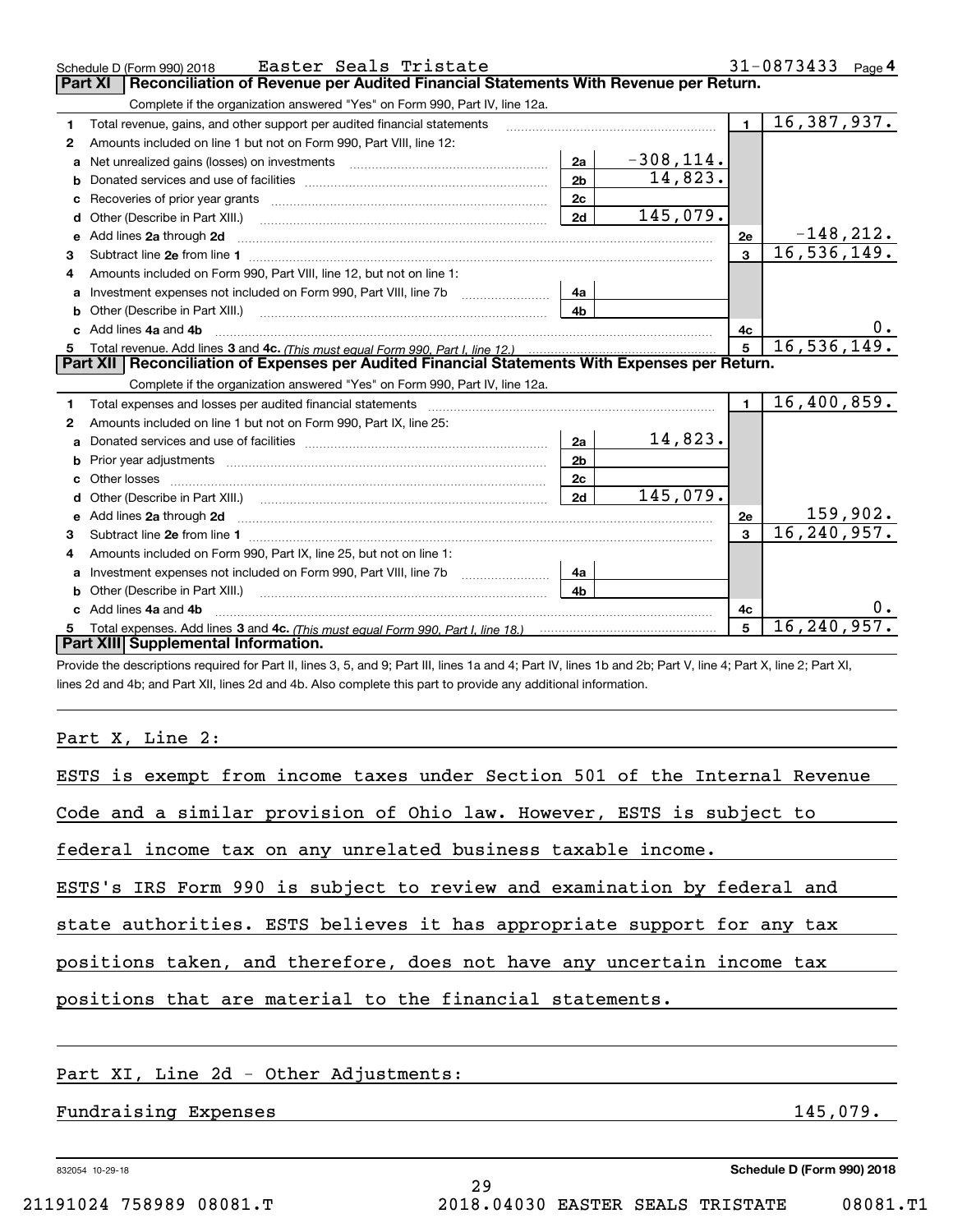| Part XIII Supplemental Information (continued)<br><u>and the company of the company of the company of the company of the company of the company of the company of the company of the company of the company of the company of the company of the company of the company of the com</u> |                            |
|----------------------------------------------------------------------------------------------------------------------------------------------------------------------------------------------------------------------------------------------------------------------------------------|----------------------------|
| Part XII, Line 2d - Other Adjustments:                                                                                                                                                                                                                                                 |                            |
| Fundraising Expenses                                                                                                                                                                                                                                                                   | 145,079.                   |
|                                                                                                                                                                                                                                                                                        |                            |
|                                                                                                                                                                                                                                                                                        |                            |
|                                                                                                                                                                                                                                                                                        |                            |
|                                                                                                                                                                                                                                                                                        |                            |
|                                                                                                                                                                                                                                                                                        |                            |
|                                                                                                                                                                                                                                                                                        |                            |
|                                                                                                                                                                                                                                                                                        |                            |
|                                                                                                                                                                                                                                                                                        |                            |
|                                                                                                                                                                                                                                                                                        |                            |
|                                                                                                                                                                                                                                                                                        |                            |
|                                                                                                                                                                                                                                                                                        |                            |
|                                                                                                                                                                                                                                                                                        |                            |
|                                                                                                                                                                                                                                                                                        |                            |
|                                                                                                                                                                                                                                                                                        |                            |
|                                                                                                                                                                                                                                                                                        |                            |
|                                                                                                                                                                                                                                                                                        |                            |
|                                                                                                                                                                                                                                                                                        |                            |
|                                                                                                                                                                                                                                                                                        |                            |
|                                                                                                                                                                                                                                                                                        |                            |
|                                                                                                                                                                                                                                                                                        |                            |
|                                                                                                                                                                                                                                                                                        |                            |
|                                                                                                                                                                                                                                                                                        |                            |
|                                                                                                                                                                                                                                                                                        |                            |
|                                                                                                                                                                                                                                                                                        |                            |
|                                                                                                                                                                                                                                                                                        |                            |
|                                                                                                                                                                                                                                                                                        |                            |
|                                                                                                                                                                                                                                                                                        |                            |
|                                                                                                                                                                                                                                                                                        |                            |
|                                                                                                                                                                                                                                                                                        |                            |
|                                                                                                                                                                                                                                                                                        |                            |
|                                                                                                                                                                                                                                                                                        | Schedule D (Form 990) 2018 |

Schedule D (Form 990) 2018 **Easter Seals Tristate** 3<code>l-U873433</code> Page

Easter Seals Tristate 31-0873433

**Schedule D (Form 990) 2018**

**5**

832055 10-29-18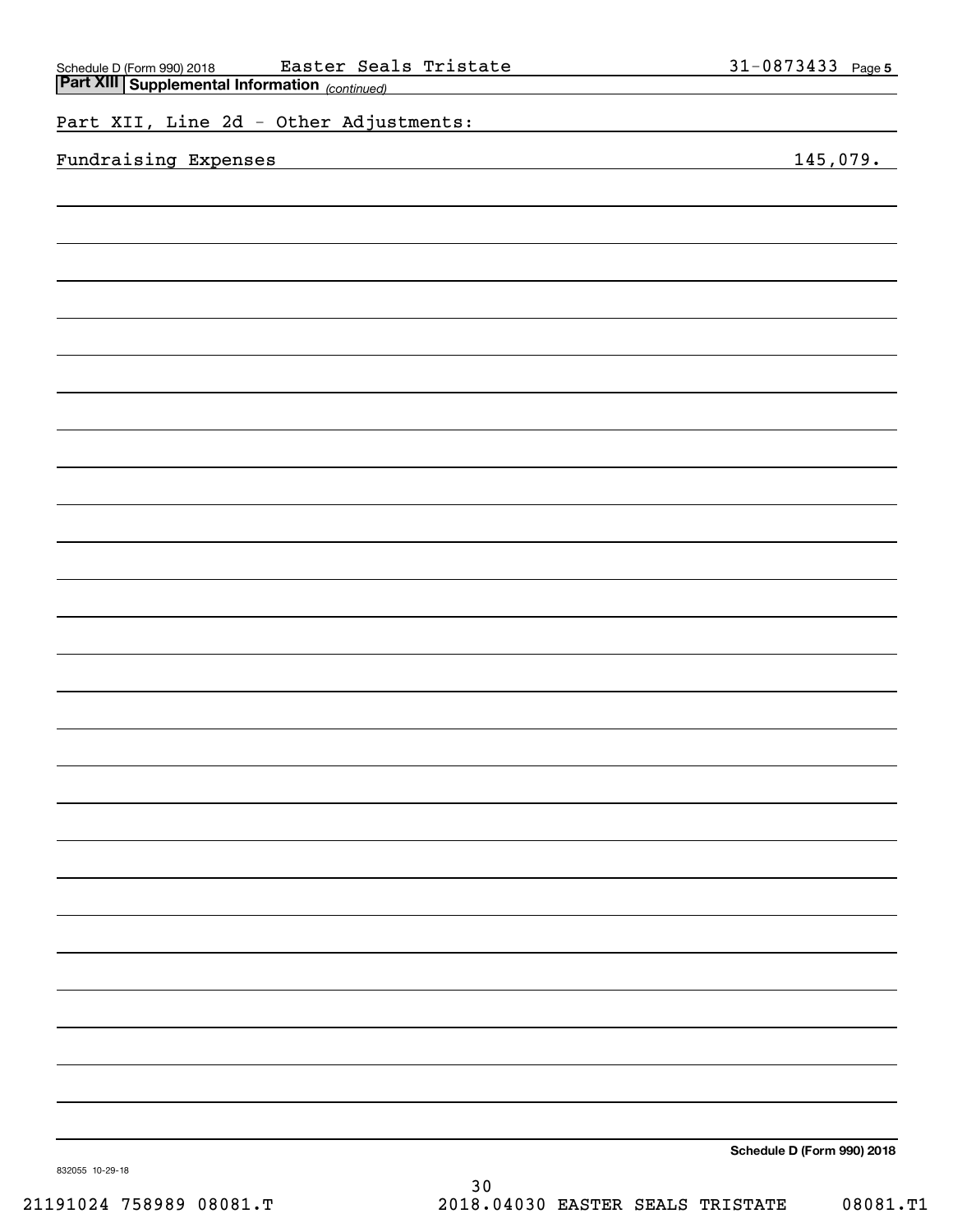| <b>SCHEDULE G</b>                                            |                                                                                                 | <b>Supplemental Information Regarding Fundraising or Gaming Activities</b>                                                                                                                                                                |                               |    |                                                                            |  |                                   | OMB No. 1545-0047                     |
|--------------------------------------------------------------|-------------------------------------------------------------------------------------------------|-------------------------------------------------------------------------------------------------------------------------------------------------------------------------------------------------------------------------------------------|-------------------------------|----|----------------------------------------------------------------------------|--|-----------------------------------|---------------------------------------|
| (Form 990 or 990-EZ)                                         | Complete if the organization answered "Yes" on Form 990, Part IV, line 17, 18, or 19, or if the |                                                                                                                                                                                                                                           | 2018                          |    |                                                                            |  |                                   |                                       |
|                                                              | organization entered more than \$15,000 on Form 990-EZ, line 6a.                                |                                                                                                                                                                                                                                           | <b>Open to Public</b>         |    |                                                                            |  |                                   |                                       |
| Department of the Treasury<br>Internal Revenue Service       |                                                                                                 | Attach to Form 990 or Form 990-EZ.<br>Go to www.irs.gov/Form990 for instructions and the latest information.                                                                                                                              |                               |    |                                                                            |  |                                   | Inspection                            |
| Name of the organization                                     |                                                                                                 |                                                                                                                                                                                                                                           |                               |    |                                                                            |  |                                   | <b>Employer identification number</b> |
| Part I                                                       |                                                                                                 | Easter Seals Tristate<br>Fundraising Activities. Complete if the organization answered "Yes" on Form 990, Part IV, line 17. Form 990-EZ filers are not                                                                                    |                               |    |                                                                            |  | 31-0873433                        |                                       |
|                                                              | required to complete this part.                                                                 |                                                                                                                                                                                                                                           |                               |    |                                                                            |  |                                   |                                       |
|                                                              |                                                                                                 | 1 Indicate whether the organization raised funds through any of the following activities. Check all that apply.                                                                                                                           |                               |    |                                                                            |  |                                   |                                       |
| Mail solicitations<br>a<br>b                                 | Internet and email solicitations                                                                | e l<br>f                                                                                                                                                                                                                                  |                               |    | Solicitation of non-government grants<br>Solicitation of government grants |  |                                   |                                       |
| Phone solicitations<br>с                                     |                                                                                                 | Special fundraising events<br>g                                                                                                                                                                                                           |                               |    |                                                                            |  |                                   |                                       |
| d<br>In-person solicitations                                 |                                                                                                 |                                                                                                                                                                                                                                           |                               |    |                                                                            |  |                                   |                                       |
|                                                              |                                                                                                 | 2 a Did the organization have a written or oral agreement with any individual (including officers, directors, trustees, or<br>key employees listed in Form 990, Part VII) or entity in connection with professional fundraising services? |                               |    |                                                                            |  | <b>Yes</b>                        | No                                    |
|                                                              |                                                                                                 | <b>b</b> If "Yes," list the 10 highest paid individuals or entities (fundraisers) pursuant to agreements under which the fundraiser is to be                                                                                              |                               |    |                                                                            |  |                                   |                                       |
| compensated at least \$5,000 by the organization.            |                                                                                                 |                                                                                                                                                                                                                                           |                               |    |                                                                            |  |                                   |                                       |
|                                                              |                                                                                                 |                                                                                                                                                                                                                                           | (iii) Did<br>fundraiser       |    |                                                                            |  | (v) Amount paid                   | (vi) Amount paid                      |
| (i) Name and address of individual<br>or entity (fundraiser) |                                                                                                 | (ii) Activity                                                                                                                                                                                                                             | have custody<br>or control of |    | (iv) Gross receipts<br>from activity                                       |  | to (or retained by)<br>fundraiser | to (or retained by)<br>organization   |
|                                                              |                                                                                                 |                                                                                                                                                                                                                                           | contributions?                |    |                                                                            |  | listed in col. (i)                |                                       |
|                                                              |                                                                                                 |                                                                                                                                                                                                                                           | Yes                           | No |                                                                            |  |                                   |                                       |
|                                                              |                                                                                                 |                                                                                                                                                                                                                                           |                               |    |                                                                            |  |                                   |                                       |
|                                                              |                                                                                                 |                                                                                                                                                                                                                                           |                               |    |                                                                            |  |                                   |                                       |
|                                                              |                                                                                                 |                                                                                                                                                                                                                                           |                               |    |                                                                            |  |                                   |                                       |
|                                                              |                                                                                                 |                                                                                                                                                                                                                                           |                               |    |                                                                            |  |                                   |                                       |
|                                                              |                                                                                                 |                                                                                                                                                                                                                                           |                               |    |                                                                            |  |                                   |                                       |
|                                                              |                                                                                                 |                                                                                                                                                                                                                                           |                               |    |                                                                            |  |                                   |                                       |
|                                                              |                                                                                                 |                                                                                                                                                                                                                                           |                               |    |                                                                            |  |                                   |                                       |
|                                                              |                                                                                                 |                                                                                                                                                                                                                                           |                               |    |                                                                            |  |                                   |                                       |
|                                                              |                                                                                                 |                                                                                                                                                                                                                                           |                               |    |                                                                            |  |                                   |                                       |
|                                                              |                                                                                                 |                                                                                                                                                                                                                                           |                               |    |                                                                            |  |                                   |                                       |
|                                                              |                                                                                                 |                                                                                                                                                                                                                                           |                               |    |                                                                            |  |                                   |                                       |
|                                                              |                                                                                                 |                                                                                                                                                                                                                                           |                               |    |                                                                            |  |                                   |                                       |
|                                                              |                                                                                                 |                                                                                                                                                                                                                                           |                               |    |                                                                            |  |                                   |                                       |
|                                                              |                                                                                                 |                                                                                                                                                                                                                                           |                               |    |                                                                            |  |                                   |                                       |
|                                                              |                                                                                                 |                                                                                                                                                                                                                                           |                               |    |                                                                            |  |                                   |                                       |
| Total                                                        |                                                                                                 | 3 List all states in which the organization is registered or licensed to solicit contributions or has been notified it is exempt from registration                                                                                        |                               |    |                                                                            |  |                                   |                                       |
| or licensing.                                                |                                                                                                 |                                                                                                                                                                                                                                           |                               |    |                                                                            |  |                                   |                                       |
|                                                              |                                                                                                 |                                                                                                                                                                                                                                           |                               |    |                                                                            |  |                                   |                                       |
|                                                              |                                                                                                 |                                                                                                                                                                                                                                           |                               |    |                                                                            |  |                                   |                                       |
|                                                              |                                                                                                 |                                                                                                                                                                                                                                           |                               |    |                                                                            |  |                                   |                                       |
|                                                              |                                                                                                 |                                                                                                                                                                                                                                           |                               |    |                                                                            |  |                                   |                                       |
|                                                              |                                                                                                 |                                                                                                                                                                                                                                           |                               |    |                                                                            |  |                                   |                                       |
|                                                              |                                                                                                 |                                                                                                                                                                                                                                           |                               |    |                                                                            |  |                                   |                                       |
|                                                              |                                                                                                 |                                                                                                                                                                                                                                           |                               |    |                                                                            |  |                                   |                                       |
|                                                              |                                                                                                 |                                                                                                                                                                                                                                           |                               |    |                                                                            |  |                                   |                                       |
|                                                              |                                                                                                 | LHA For Paperwork Reduction Act Notice, see the Instructions for Form 990 or 990-EZ.                                                                                                                                                      |                               |    |                                                                            |  |                                   | Schedule G (Form 990 or 990-EZ) 2018  |
|                                                              |                                                                                                 |                                                                                                                                                                                                                                           |                               |    |                                                                            |  |                                   |                                       |

832081 10-03-18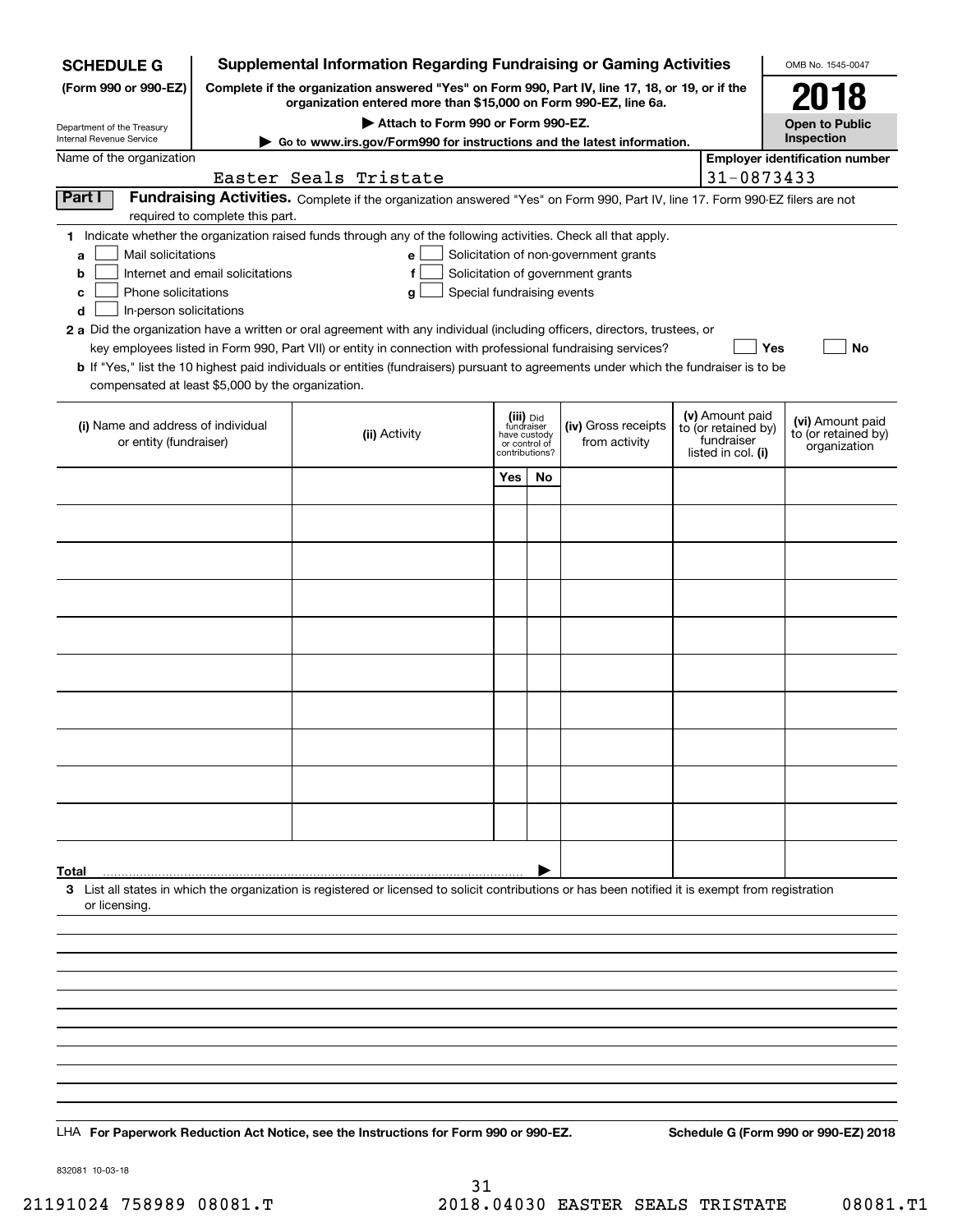## Schedule G (Form 990 or 990-EZ) 2018  ${\tt Easter}$   ${\tt Seals}$   ${\tt Tristate}$   ${\tt 31-0873433}$   ${\tt Page}$

**2**

**Part II** | Fundraising Events. Complete if the organization answered "Yes" on Form 990, Part IV, line 18, or reported more than \$15,000

|                 |    | of fundraising event contributions and gross income on Form 990-EZ, lines 1 and 6b. List events with gross receipts greater than \$5,000.           |                          |                          |                  |                            |
|-----------------|----|-----------------------------------------------------------------------------------------------------------------------------------------------------|--------------------------|--------------------------|------------------|----------------------------|
|                 |    |                                                                                                                                                     | (a) Event #1             | (b) Event #2             | (c) Other events | (d) Total events           |
|                 |    |                                                                                                                                                     | ReUse-Apaloo             |                          |                  | (add col. (a) through      |
|                 |    |                                                                                                                                                     | lza                      | Our Serve                | 1                | col. (c)                   |
|                 |    |                                                                                                                                                     | (event type)             | (event type)             | (total number)   |                            |
| Revenue         |    |                                                                                                                                                     | 85,584.                  | 222,925.                 | 130,145.         | 438,654.                   |
|                 |    |                                                                                                                                                     | 45,284.                  | 213,900.                 | 128,060.         | 387, 244.                  |
|                 | 3  | Gross income (line 1 minus line 2)                                                                                                                  | 40,300.                  | 9,025.                   | 2,085.           | 51,410.                    |
|                 |    |                                                                                                                                                     |                          |                          |                  |                            |
|                 | 5  |                                                                                                                                                     |                          |                          |                  |                            |
|                 |    |                                                                                                                                                     |                          | 29,400.                  | 24,547.          | 53,947.                    |
| Direct Expenses |    | 7 Food and beverages                                                                                                                                | 935.                     | 20,924.                  | 237.             | 22,096.                    |
|                 | 8  |                                                                                                                                                     |                          |                          |                  |                            |
|                 | 9  |                                                                                                                                                     | $\frac{8,149.}{18,678.}$ | $\frac{8,971}{20,953}$ . | 12, 285.         | $\frac{17,120}{51,916}$ .  |
|                 | 10 | Direct expense summary. Add lines 4 through 9 in column (d)                                                                                         |                          |                          |                  | 145,079.                   |
|                 |    | 11 Net income summary. Subtract line 10 from line 3, column (d)                                                                                     |                          |                          |                  | $-93,669.$                 |
| <b>Part III</b> |    | Gaming. Complete if the organization answered "Yes" on Form 990, Part IV, line 19, or reported more than                                            |                          |                          |                  |                            |
|                 |    | \$15,000 on Form 990-EZ, line 6a.                                                                                                                   |                          |                          |                  |                            |
|                 |    |                                                                                                                                                     | (a) Bingo                | (b) Pull tabs/instant    | (c) Other gaming | (d) Total gaming (add      |
| Revenue         |    |                                                                                                                                                     |                          | bingo/progressive bingo  |                  | col. (a) through col. (c)) |
|                 |    |                                                                                                                                                     |                          |                          |                  |                            |
|                 |    |                                                                                                                                                     |                          |                          |                  |                            |
|                 |    |                                                                                                                                                     |                          |                          |                  |                            |
| Expenses        |    |                                                                                                                                                     |                          |                          |                  |                            |
| Direct          |    |                                                                                                                                                     |                          |                          |                  |                            |
|                 |    | Other direct expenses                                                                                                                               |                          |                          |                  |                            |
|                 |    | 6 Volunteer labor                                                                                                                                   | %<br>Yes<br>No           | Yes<br>%<br>No           | Yes<br>%<br>No   |                            |
|                 |    | 7 Direct expense summary. Add lines 2 through 5 in column (d)                                                                                       |                          |                          |                  |                            |
|                 |    |                                                                                                                                                     |                          |                          |                  |                            |
|                 |    |                                                                                                                                                     |                          |                          |                  |                            |
|                 |    | <b>9</b> Enter the state(s) in which the organization conducts gaming activities:                                                                   |                          |                          |                  |                            |
|                 |    |                                                                                                                                                     |                          |                          |                  | Yes<br>No                  |
|                 |    | <b>b</b> If "No," explain:<br><u> 1980 - Johann Stoff, deutscher Stoff, der Stoff, der Stoff, der Stoff, der Stoff, der Stoff, der Stoff, der S</u> |                          |                          |                  |                            |
|                 |    |                                                                                                                                                     |                          |                          |                  |                            |
|                 |    |                                                                                                                                                     |                          |                          |                  | Yes<br>No                  |
|                 |    |                                                                                                                                                     |                          |                          |                  |                            |

832082 10-03-18

**Schedule G (Form 990 or 990-EZ) 2018**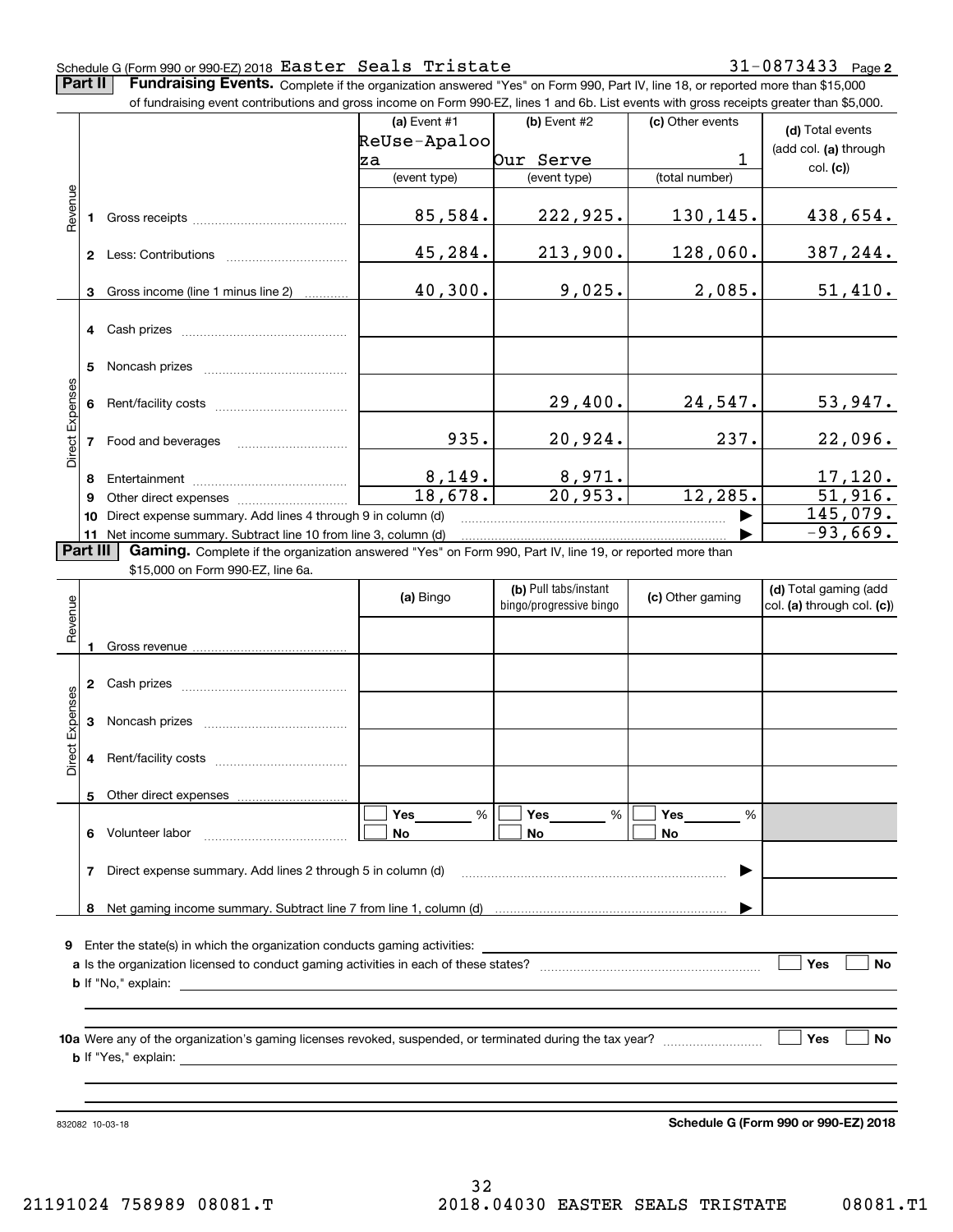|    | Schedule G (Form 990 or 990-EZ) 2018 Easter Seals Tristate                                                                                                                                                                                            | 31-0873433                           | Page 3    |
|----|-------------------------------------------------------------------------------------------------------------------------------------------------------------------------------------------------------------------------------------------------------|--------------------------------------|-----------|
| 11 |                                                                                                                                                                                                                                                       | Yes                                  | No        |
|    | 12 Is the organization a grantor, beneficiary or trustee of a trust, or a member of a partnership or other entity formed                                                                                                                              | Yes                                  | No        |
|    | 13 Indicate the percentage of gaming activity conducted in:                                                                                                                                                                                           |                                      |           |
|    |                                                                                                                                                                                                                                                       | 1За                                  | %         |
|    | <b>b</b> An outside facility <b>contained an according to the contract of the contract of the contract of the contract of the contract of the contract of the contract of the contract of the contract of the contract of the contrac</b>             | 13 <sub>b</sub>                      | %         |
|    | 14 Enter the name and address of the person who prepares the organization's gaming/special events books and records:                                                                                                                                  |                                      |           |
|    |                                                                                                                                                                                                                                                       |                                      |           |
|    |                                                                                                                                                                                                                                                       |                                      |           |
|    |                                                                                                                                                                                                                                                       | Yes                                  | No        |
|    |                                                                                                                                                                                                                                                       |                                      |           |
|    | of gaming revenue retained by the third party $\triangleright$ \$                                                                                                                                                                                     |                                      |           |
|    | c If "Yes," enter name and address of the third party:                                                                                                                                                                                                |                                      |           |
|    | $Name \rightarrow$                                                                                                                                                                                                                                    |                                      |           |
|    |                                                                                                                                                                                                                                                       |                                      |           |
|    | 16 Gaming manager information:                                                                                                                                                                                                                        |                                      |           |
|    | $Name \rightarrow$                                                                                                                                                                                                                                    |                                      |           |
|    | Gaming manager compensation > \$                                                                                                                                                                                                                      |                                      |           |
|    |                                                                                                                                                                                                                                                       |                                      |           |
|    |                                                                                                                                                                                                                                                       |                                      |           |
|    |                                                                                                                                                                                                                                                       |                                      |           |
|    | Employee<br>Director/officer<br>Independent contractor                                                                                                                                                                                                |                                      |           |
|    |                                                                                                                                                                                                                                                       |                                      |           |
|    | 17 Mandatory distributions:<br>a Is the organization required under state law to make charitable distributions from the gaming proceeds to                                                                                                            |                                      |           |
|    | retain the state gaming license?                                                                                                                                                                                                                      | $\Box$ Yes                           | $\Box$ No |
|    | <b>b</b> Enter the amount of distributions required under state law to be distributed to other exempt organizations or spent in the                                                                                                                   |                                      |           |
|    | organization's own exempt activities during the tax year $\triangleright$ \$                                                                                                                                                                          |                                      |           |
|    | Part IV<br>Supplemental Information. Provide the explanations required by Part I, line 2b, columns (iii) and (v); and Part III, lines 9, 9b, 10b,<br>15b, 15c, 16, and 17b, as applicable. Also provide any additional information. See instructions. |                                      |           |
|    |                                                                                                                                                                                                                                                       |                                      |           |
|    |                                                                                                                                                                                                                                                       |                                      |           |
|    |                                                                                                                                                                                                                                                       |                                      |           |
|    |                                                                                                                                                                                                                                                       |                                      |           |
|    |                                                                                                                                                                                                                                                       |                                      |           |
|    |                                                                                                                                                                                                                                                       |                                      |           |
|    |                                                                                                                                                                                                                                                       |                                      |           |
|    |                                                                                                                                                                                                                                                       |                                      |           |
|    |                                                                                                                                                                                                                                                       |                                      |           |
|    |                                                                                                                                                                                                                                                       |                                      |           |
|    | 832083 10-03-18<br>33                                                                                                                                                                                                                                 | Schedule G (Form 990 or 990-EZ) 2018 |           |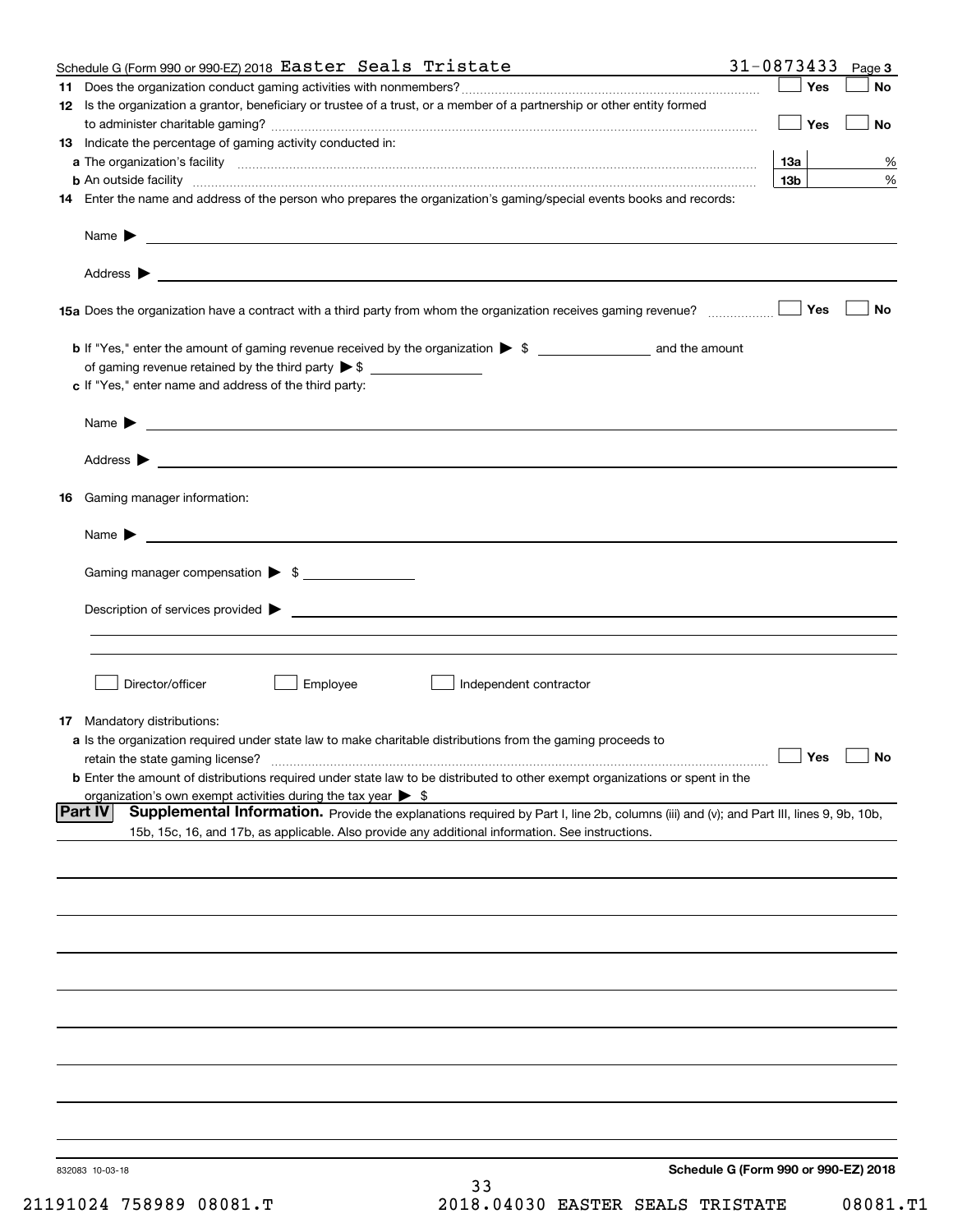| Schedule G (Form 990 or 990-EZ) |
|---------------------------------|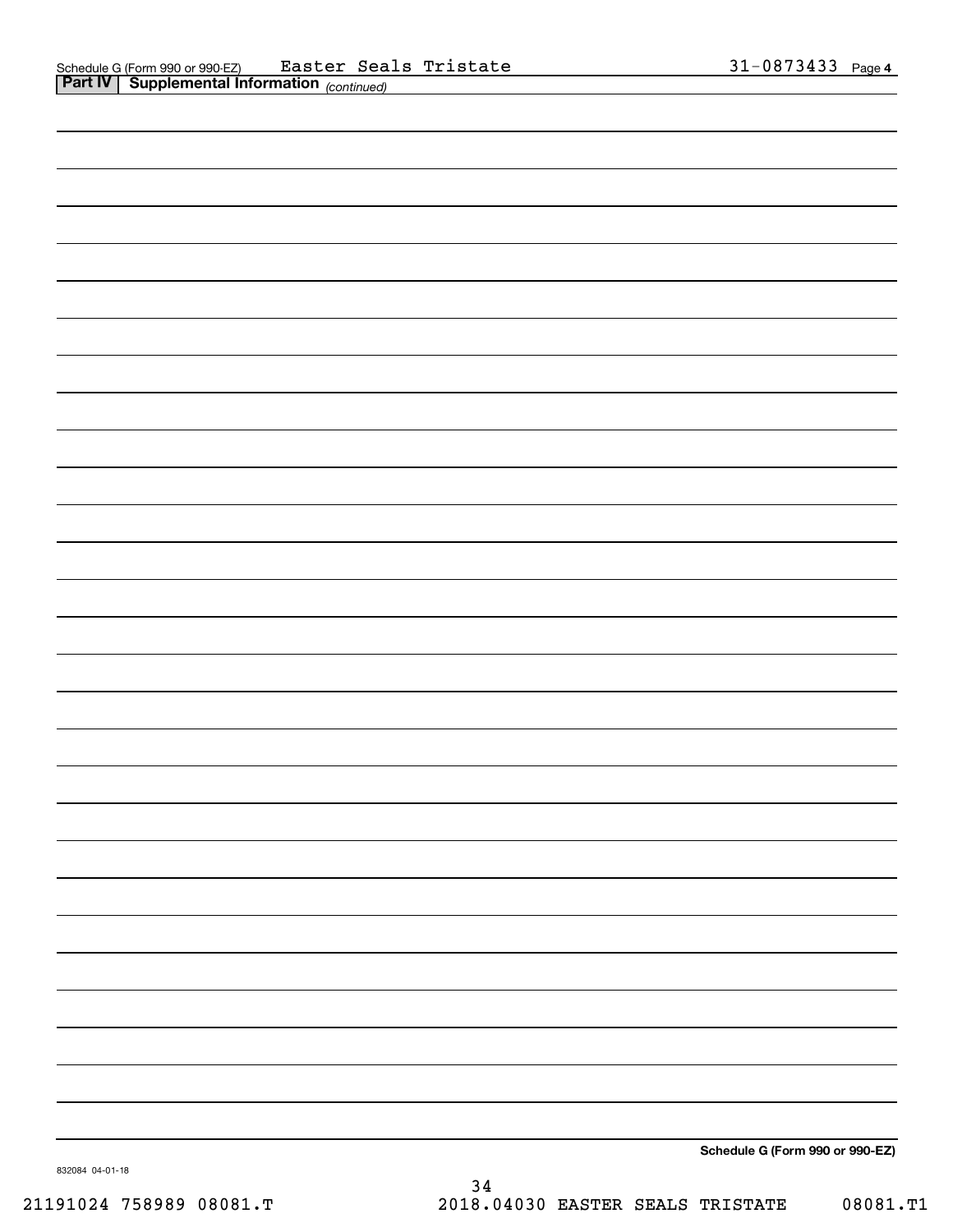|   | <b>SCHEDULE J</b>                                                          | <b>Compensation Information</b>                                                                                           |  | OMB No. 1545-0047                     |     |    |
|---|----------------------------------------------------------------------------|---------------------------------------------------------------------------------------------------------------------------|--|---------------------------------------|-----|----|
|   | (Form 990)                                                                 | For certain Officers, Directors, Trustees, Key Employees, and Highest                                                     |  |                                       |     |    |
|   |                                                                            | <b>Compensated Employees</b>                                                                                              |  | 2018                                  |     |    |
|   | Complete if the organization answered "Yes" on Form 990, Part IV, line 23. |                                                                                                                           |  |                                       |     |    |
|   | Department of the Treasury<br>Internal Revenue Service                     | Attach to Form 990.<br>► Go to www.irs.gov/Form990 for instructions and the latest information.                           |  | <b>Open to Public</b><br>Inspection   |     |    |
|   | Name of the organization                                                   |                                                                                                                           |  | <b>Employer identification number</b> |     |    |
|   |                                                                            | Easter Seals Tristate                                                                                                     |  | 31-0873433                            |     |    |
|   | Part I                                                                     | <b>Questions Regarding Compensation</b>                                                                                   |  |                                       |     |    |
|   |                                                                            |                                                                                                                           |  |                                       | Yes | No |
|   |                                                                            | Check the appropriate box(es) if the organization provided any of the following to or for a person listed on Form 990,    |  |                                       |     |    |
|   |                                                                            | Part VII, Section A, line 1a. Complete Part III to provide any relevant information regarding these items.                |  |                                       |     |    |
|   | First-class or charter travel                                              | Housing allowance or residence for personal use                                                                           |  |                                       |     |    |
|   | Travel for companions                                                      | Payments for business use of personal residence                                                                           |  |                                       |     |    |
|   |                                                                            | Tax indemnification and gross-up payments<br>Health or social club dues or initiation fees                                |  |                                       |     |    |
|   |                                                                            | Discretionary spending account<br>Personal services (such as maid, chauffeur, chef)                                       |  |                                       |     |    |
|   |                                                                            |                                                                                                                           |  |                                       |     |    |
|   |                                                                            | <b>b</b> If any of the boxes on line 1a are checked, did the organization follow a written policy regarding payment or    |  |                                       |     |    |
|   |                                                                            | reimbursement or provision of all of the expenses described above? If "No," complete Part III to explain                  |  | 1b                                    |     |    |
| 2 |                                                                            | Did the organization require substantiation prior to reimbursing or allowing expenses incurred by all directors,          |  |                                       |     |    |
|   |                                                                            |                                                                                                                           |  | $\mathbf{2}$                          |     |    |
|   |                                                                            |                                                                                                                           |  |                                       |     |    |
| з |                                                                            | Indicate which, if any, of the following the filing organization used to establish the compensation of the organization's |  |                                       |     |    |
|   |                                                                            | CEO/Executive Director. Check all that apply. Do not check any boxes for methods used by a related organization to        |  |                                       |     |    |
|   |                                                                            | establish compensation of the CEO/Executive Director, but explain in Part III.                                            |  |                                       |     |    |
|   | Compensation committee                                                     | Written employment contract                                                                                               |  |                                       |     |    |
|   |                                                                            | $X$ Compensation survey or study<br>Independent compensation consultant                                                   |  |                                       |     |    |
|   |                                                                            | $\boxed{\textbf{X}}$ Approval by the board or compensation committee<br>Form 990 of other organizations                   |  |                                       |     |    |
|   |                                                                            |                                                                                                                           |  |                                       |     |    |
| 4 |                                                                            | During the year, did any person listed on Form 990, Part VII, Section A, line 1a, with respect to the filing              |  |                                       |     |    |
|   | organization or a related organization:                                    |                                                                                                                           |  |                                       |     |    |
| а |                                                                            | Receive a severance payment or change-of-control payment?                                                                 |  | 4a                                    |     | x  |
| b |                                                                            |                                                                                                                           |  | 4b                                    | X   |    |
| с |                                                                            |                                                                                                                           |  | 4c                                    |     | x  |
|   |                                                                            | If "Yes" to any of lines 4a-c, list the persons and provide the applicable amounts for each item in Part III.             |  |                                       |     |    |
|   |                                                                            |                                                                                                                           |  |                                       |     |    |
|   |                                                                            | Only section 501(c)(3), 501(c)(4), and 501(c)(29) organizations must complete lines 5-9.                                  |  |                                       |     |    |
| 5 |                                                                            | For persons listed on Form 990, Part VII, Section A, line 1a, did the organization pay or accrue any compensation         |  |                                       |     |    |
|   | contingent on the revenues of:                                             |                                                                                                                           |  |                                       |     |    |
| a |                                                                            |                                                                                                                           |  | 5a                                    |     | x  |
|   |                                                                            |                                                                                                                           |  | 5b                                    |     | Χ  |
|   |                                                                            | If "Yes" on line 5a or 5b, describe in Part III.                                                                          |  |                                       |     |    |
|   |                                                                            | 6 For persons listed on Form 990, Part VII, Section A, line 1a, did the organization pay or accrue any compensation       |  |                                       |     |    |
|   | contingent on the net earnings of:                                         |                                                                                                                           |  |                                       |     |    |
| a |                                                                            |                                                                                                                           |  | 6a                                    |     | x  |
|   |                                                                            |                                                                                                                           |  | 6b                                    |     | Χ  |
|   |                                                                            | If "Yes" on line 6a or 6b, describe in Part III.                                                                          |  |                                       |     |    |
|   |                                                                            | 7 For persons listed on Form 990, Part VII, Section A, line 1a, did the organization provide any nonfixed payments        |  |                                       |     |    |
|   |                                                                            |                                                                                                                           |  | 7                                     |     | х  |
| 8 |                                                                            | Were any amounts reported on Form 990, Part VII, paid or accrued pursuant to a contract that was subject to the           |  |                                       |     |    |
|   |                                                                            | initial contract exception described in Regulations section 53.4958-4(a)(3)? If "Yes," describe in Part III               |  | 8                                     |     | х  |
| 9 |                                                                            | If "Yes" on line 8, did the organization also follow the rebuttable presumption procedure described in                    |  |                                       |     |    |
|   |                                                                            |                                                                                                                           |  | 9                                     |     |    |
|   |                                                                            | LHA For Paperwork Reduction Act Notice, see the Instructions for Form 990.                                                |  | Schedule J (Form 990) 2018            |     |    |

832111 10-26-18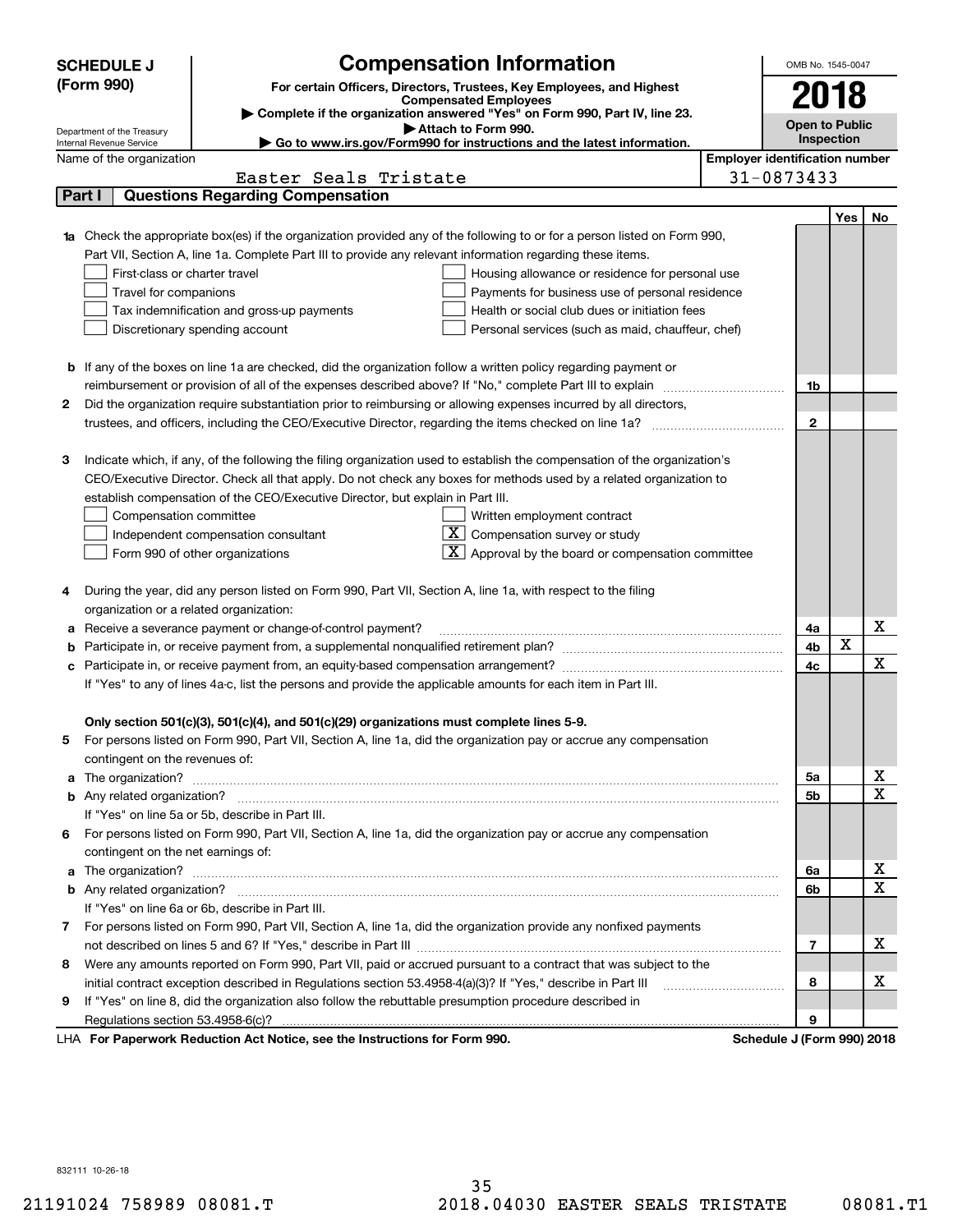31-0873433

# **Part II Officers, Directors, Trustees, Key Employees, and Highest Compensated Employees.**  Schedule J (Form 990) 2018 Page Use duplicate copies if additional space is needed.

For each individual whose compensation must be reported on Schedule J, report compensation from the organization on row (i) and from related organizations, described in the instructions, on row (ii). Do not list any individuals that aren't listed on Form 990, Part VII.

**Note:**  The sum of columns (B)(i)-(iii) for each listed individual must equal the total amount of Form 990, Part VII, Section A, line 1a, applicable column (D) and (E) amounts for that individual.

| (D) Nontaxable<br>(E) Total of columns<br>(B) Breakdown of W-2 and/or 1099-MISC compensation<br>(C) Retirement and<br>(F) Compensation<br>other deferred<br>benefits<br>$(B)(i)-(D)$<br>in column (B)<br>(i) Base<br>(ii) Bonus &<br>(iii) Other<br>compensation<br>reported as deferred<br>(A) Name and Title<br>compensation<br>incentive<br>reportable<br>on prior Form 990<br>compensation<br>compensation<br>162,645.<br>175, 352.<br>1,857.<br>10,850.<br>$\overline{0}$ .<br>$\overline{0}$ .<br>0.<br>Pam Green<br>(i)<br>$\overline{0}$ .<br>$\overline{0}$ .<br>$\overline{0}$ .<br>$\overline{0}$ .<br>$\overline{0}$ .<br>$\overline{0}$ .<br>(ii)<br>(i)<br>(ii)<br>$(\sf{i})$<br><u>(ii)</u><br>$(\sf{i})$<br>(ii)<br>$(\sf{i})$<br>(ii)<br>(i)<br>(ii)<br>(i)<br><u>(ii)</u><br>(i)<br><u>(ii)</u><br>(i)<br><u>(ii)</u><br>(i)<br><u>(ii)</u><br>(i)<br><u>(ii)</u><br>$(\sf{i})$<br><u>(ii)</u><br>(i)<br><u>(ii)</u><br>(i)<br><u>(ii)</u><br>(i)<br><u>(ii)</u><br>(i)<br>  (ii) |                 |  |  |  |  |  |                  |
|-----------------------------------------------------------------------------------------------------------------------------------------------------------------------------------------------------------------------------------------------------------------------------------------------------------------------------------------------------------------------------------------------------------------------------------------------------------------------------------------------------------------------------------------------------------------------------------------------------------------------------------------------------------------------------------------------------------------------------------------------------------------------------------------------------------------------------------------------------------------------------------------------------------------------------------------------------------------------------------------------------|-----------------|--|--|--|--|--|------------------|
|                                                                                                                                                                                                                                                                                                                                                                                                                                                                                                                                                                                                                                                                                                                                                                                                                                                                                                                                                                                                     |                 |  |  |  |  |  |                  |
|                                                                                                                                                                                                                                                                                                                                                                                                                                                                                                                                                                                                                                                                                                                                                                                                                                                                                                                                                                                                     |                 |  |  |  |  |  |                  |
|                                                                                                                                                                                                                                                                                                                                                                                                                                                                                                                                                                                                                                                                                                                                                                                                                                                                                                                                                                                                     | (1)             |  |  |  |  |  |                  |
|                                                                                                                                                                                                                                                                                                                                                                                                                                                                                                                                                                                                                                                                                                                                                                                                                                                                                                                                                                                                     | President & CEO |  |  |  |  |  | $\overline{0}$ . |
|                                                                                                                                                                                                                                                                                                                                                                                                                                                                                                                                                                                                                                                                                                                                                                                                                                                                                                                                                                                                     |                 |  |  |  |  |  |                  |
|                                                                                                                                                                                                                                                                                                                                                                                                                                                                                                                                                                                                                                                                                                                                                                                                                                                                                                                                                                                                     |                 |  |  |  |  |  |                  |
|                                                                                                                                                                                                                                                                                                                                                                                                                                                                                                                                                                                                                                                                                                                                                                                                                                                                                                                                                                                                     |                 |  |  |  |  |  |                  |
|                                                                                                                                                                                                                                                                                                                                                                                                                                                                                                                                                                                                                                                                                                                                                                                                                                                                                                                                                                                                     |                 |  |  |  |  |  |                  |
|                                                                                                                                                                                                                                                                                                                                                                                                                                                                                                                                                                                                                                                                                                                                                                                                                                                                                                                                                                                                     |                 |  |  |  |  |  |                  |
|                                                                                                                                                                                                                                                                                                                                                                                                                                                                                                                                                                                                                                                                                                                                                                                                                                                                                                                                                                                                     |                 |  |  |  |  |  |                  |
|                                                                                                                                                                                                                                                                                                                                                                                                                                                                                                                                                                                                                                                                                                                                                                                                                                                                                                                                                                                                     |                 |  |  |  |  |  |                  |
|                                                                                                                                                                                                                                                                                                                                                                                                                                                                                                                                                                                                                                                                                                                                                                                                                                                                                                                                                                                                     |                 |  |  |  |  |  |                  |
|                                                                                                                                                                                                                                                                                                                                                                                                                                                                                                                                                                                                                                                                                                                                                                                                                                                                                                                                                                                                     |                 |  |  |  |  |  |                  |
|                                                                                                                                                                                                                                                                                                                                                                                                                                                                                                                                                                                                                                                                                                                                                                                                                                                                                                                                                                                                     |                 |  |  |  |  |  |                  |
|                                                                                                                                                                                                                                                                                                                                                                                                                                                                                                                                                                                                                                                                                                                                                                                                                                                                                                                                                                                                     |                 |  |  |  |  |  |                  |
|                                                                                                                                                                                                                                                                                                                                                                                                                                                                                                                                                                                                                                                                                                                                                                                                                                                                                                                                                                                                     |                 |  |  |  |  |  |                  |
|                                                                                                                                                                                                                                                                                                                                                                                                                                                                                                                                                                                                                                                                                                                                                                                                                                                                                                                                                                                                     |                 |  |  |  |  |  |                  |
|                                                                                                                                                                                                                                                                                                                                                                                                                                                                                                                                                                                                                                                                                                                                                                                                                                                                                                                                                                                                     |                 |  |  |  |  |  |                  |
|                                                                                                                                                                                                                                                                                                                                                                                                                                                                                                                                                                                                                                                                                                                                                                                                                                                                                                                                                                                                     |                 |  |  |  |  |  |                  |
|                                                                                                                                                                                                                                                                                                                                                                                                                                                                                                                                                                                                                                                                                                                                                                                                                                                                                                                                                                                                     |                 |  |  |  |  |  |                  |
|                                                                                                                                                                                                                                                                                                                                                                                                                                                                                                                                                                                                                                                                                                                                                                                                                                                                                                                                                                                                     |                 |  |  |  |  |  |                  |
|                                                                                                                                                                                                                                                                                                                                                                                                                                                                                                                                                                                                                                                                                                                                                                                                                                                                                                                                                                                                     |                 |  |  |  |  |  |                  |
|                                                                                                                                                                                                                                                                                                                                                                                                                                                                                                                                                                                                                                                                                                                                                                                                                                                                                                                                                                                                     |                 |  |  |  |  |  |                  |
|                                                                                                                                                                                                                                                                                                                                                                                                                                                                                                                                                                                                                                                                                                                                                                                                                                                                                                                                                                                                     |                 |  |  |  |  |  |                  |
|                                                                                                                                                                                                                                                                                                                                                                                                                                                                                                                                                                                                                                                                                                                                                                                                                                                                                                                                                                                                     |                 |  |  |  |  |  |                  |
|                                                                                                                                                                                                                                                                                                                                                                                                                                                                                                                                                                                                                                                                                                                                                                                                                                                                                                                                                                                                     |                 |  |  |  |  |  |                  |
|                                                                                                                                                                                                                                                                                                                                                                                                                                                                                                                                                                                                                                                                                                                                                                                                                                                                                                                                                                                                     |                 |  |  |  |  |  |                  |
|                                                                                                                                                                                                                                                                                                                                                                                                                                                                                                                                                                                                                                                                                                                                                                                                                                                                                                                                                                                                     |                 |  |  |  |  |  |                  |
|                                                                                                                                                                                                                                                                                                                                                                                                                                                                                                                                                                                                                                                                                                                                                                                                                                                                                                                                                                                                     |                 |  |  |  |  |  |                  |
|                                                                                                                                                                                                                                                                                                                                                                                                                                                                                                                                                                                                                                                                                                                                                                                                                                                                                                                                                                                                     |                 |  |  |  |  |  |                  |
|                                                                                                                                                                                                                                                                                                                                                                                                                                                                                                                                                                                                                                                                                                                                                                                                                                                                                                                                                                                                     |                 |  |  |  |  |  |                  |
|                                                                                                                                                                                                                                                                                                                                                                                                                                                                                                                                                                                                                                                                                                                                                                                                                                                                                                                                                                                                     |                 |  |  |  |  |  |                  |
|                                                                                                                                                                                                                                                                                                                                                                                                                                                                                                                                                                                                                                                                                                                                                                                                                                                                                                                                                                                                     |                 |  |  |  |  |  |                  |

**Schedule J (Form 990) 2018**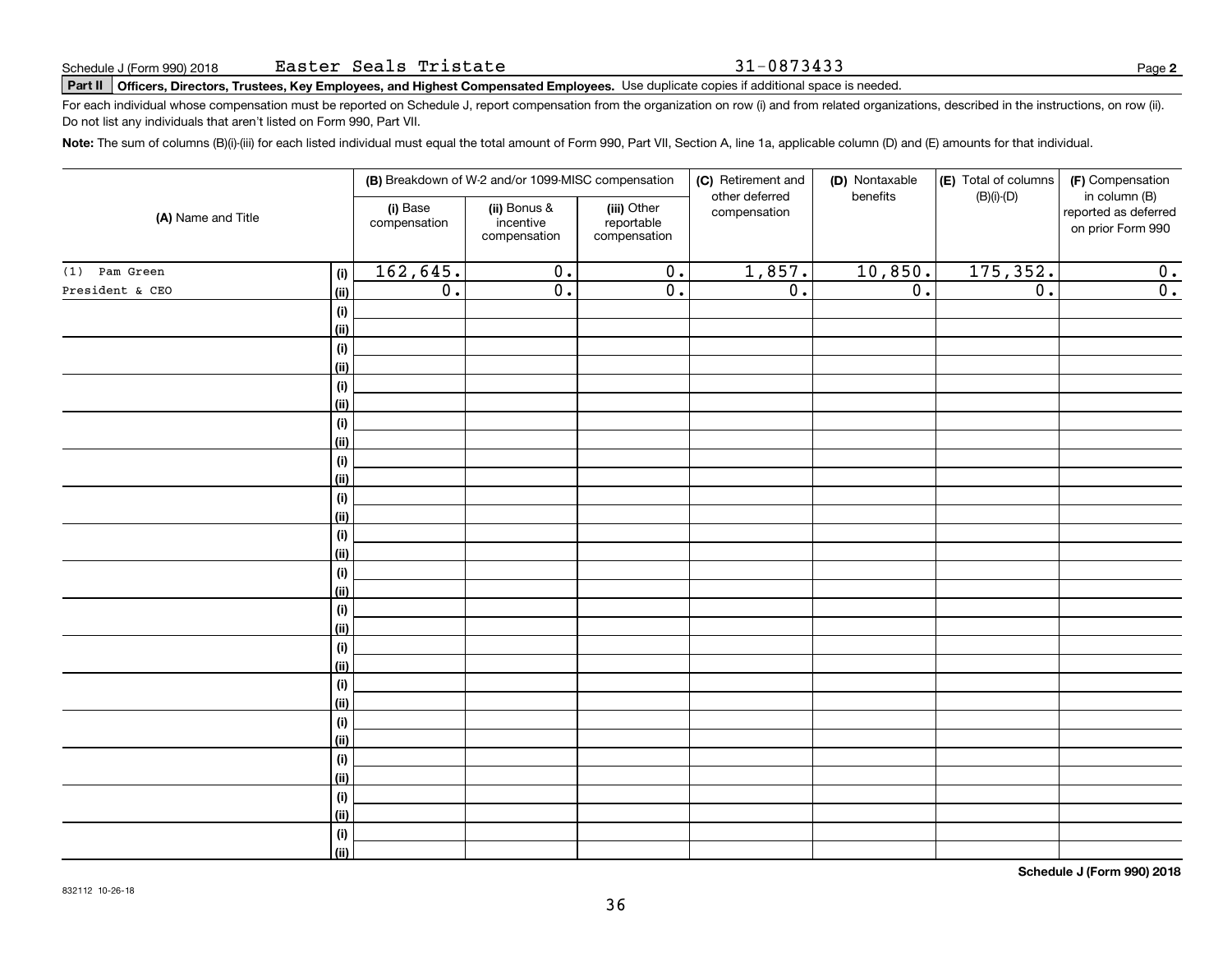## **Part III Supplemental Information**

Schedule J (Form 990) 2018 Easter Seals Tristate 31-0873433<br>Part III Supplemental Information<br>Provide the information, explanation, or descriptions required for Part I, lines 1a, 1b, 3, 4a, 4b, 4c, 5a, 5b, 6a, 6b, 7, and 8

Part I, Line 4b:

Pamela Green - President and CEO - Supplemental Nonqualified Retirement

Plan - \$15871.82 Employee Contribution and \$1857.18 Employer Match.

**Schedule J (Form 990) 2018**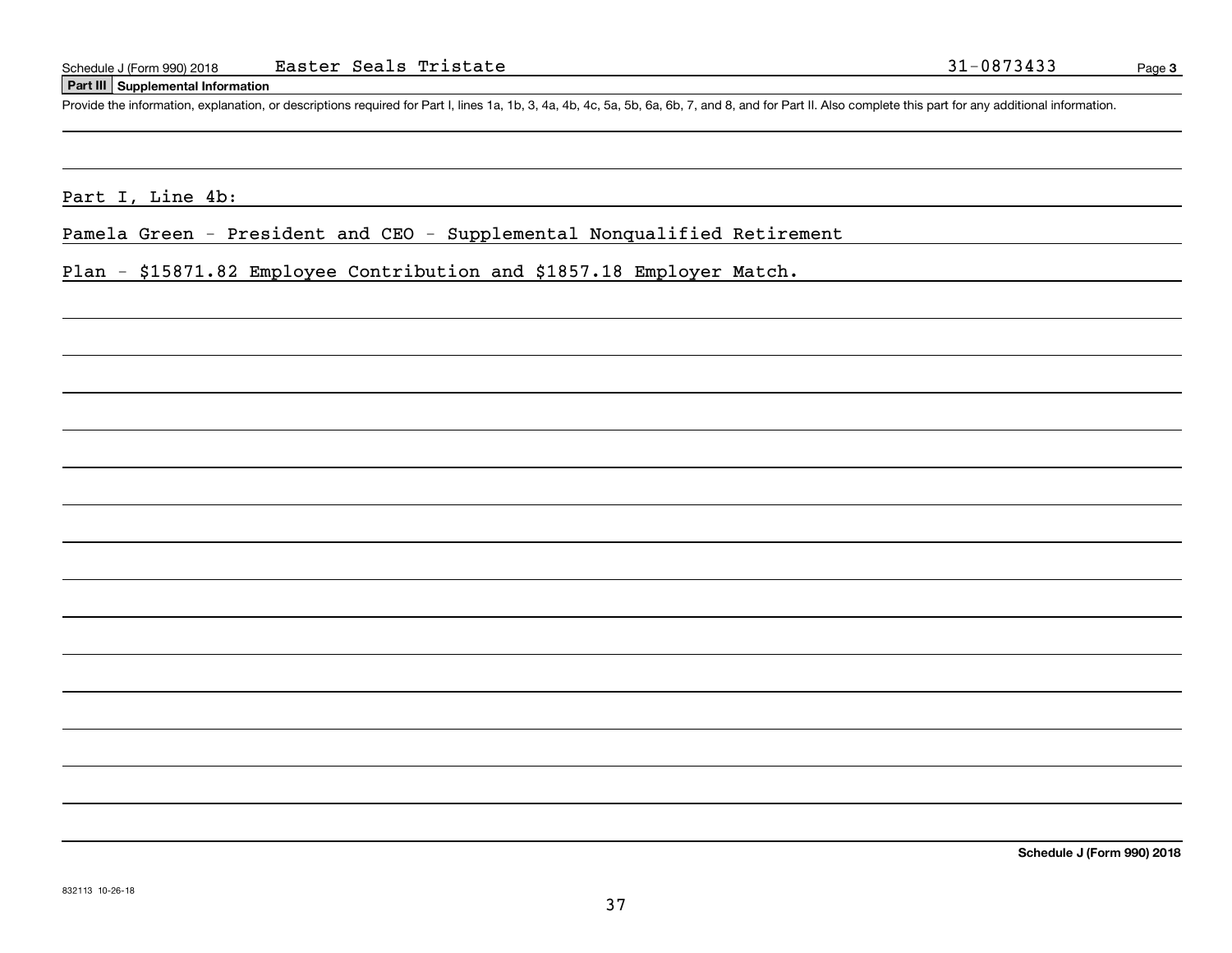**(Form 990 or 990-EZ)**

Department of the Treasury Internal Revenue Service Name of the organization

**Complete to provide information for responses to specific questions on Form 990 or 990-EZ or to provide any additional information. | Attach to Form 990 or 990-EZ. | Go to www.irs.gov/Form990 for the latest information. SCHEDULE O Supplemental Information to Form 990 or 990-EZ**



Easter Seals Tristate 1992 120 131-0873433

Form 990, Part I, Line 1, Description of Organization Mission:

learn, work and play in our communities.

Form 990, Part III, Line 4d, Other Program Services:

Veterans Services and Payroll Processing Services- Easter Seals

TriState's veteran services serves local veterans in the areas of

education, emergency and employment to ensure that veterans

successfully transition from military to civilian life. Staffed by

veterans, our veterans services employees understand the challenges and

needs of other veterans. Emergency assistance through the Community

OneSource hotline (1-513-878-2200) ensures that veterans can call to

access community services such as emergency food, shelter, health

services, financial assistance, and help accessing military benefits.

Employment services for veterans include resume and job search

assistance, interview skills, and learning how to translate military

experience into terms civilian hiring managers understand.

Expenses \$ 438,597. including grants of \$ 0. Revenue \$ 393,562.

Form 990, Part VI, Section B, line 11b:

The organization provides board members with a copy of the 990 prior to

filing.

Form 990, Part VI, Section B, Line 12c:

Each year Easter Seals Tristate has all Board of Directors (Trustees) sign

38

a conflict of interest policy.

832211 10-10-18 LHA For Paperwork Reduction Act Notice, see the Instructions for Form 990 or 990-EZ. Schedule O (Form 990 or 990-EZ) (2018)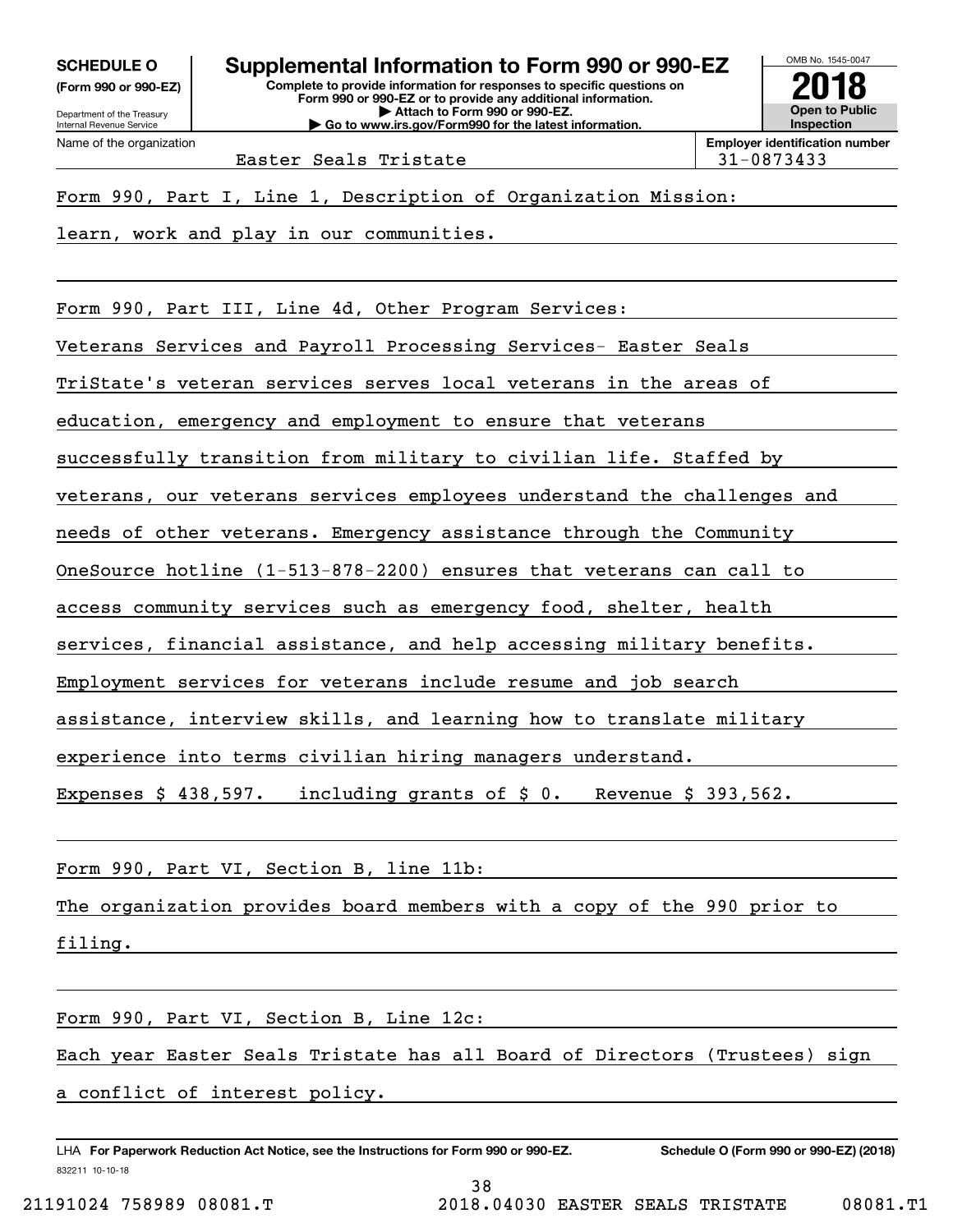| Schedule O (Form 990 or 990-EZ) (2018)                                      | Page 2                                              |
|-----------------------------------------------------------------------------|-----------------------------------------------------|
| Name of the organization<br>Easter Seals Tristate                           | <b>Employer identification number</b><br>31-0873433 |
| Form 990, Part VI, Section B, Line 15:                                      |                                                     |
| An annual review is completed for all employees. Compensation for CEO,      |                                                     |
| Officers and Key Employees are approved by the Board of Directors           |                                                     |
| $(Trustees)$ .                                                              |                                                     |
|                                                                             |                                                     |
| Form 990, Part VI, Section C, Line 19:                                      |                                                     |
| Easter Seals Tristate makes its governing documents and conflict of         |                                                     |
| interest policy available upon requested . Our audited financial statements |                                                     |
| are made available on our website and upon request.                         |                                                     |
|                                                                             |                                                     |
| Form 990, Part XII Line 2c:                                                 |                                                     |
| The organization did not change its selection or oversight process          |                                                     |
| during the tax year.                                                        |                                                     |
|                                                                             |                                                     |
|                                                                             |                                                     |
|                                                                             |                                                     |
|                                                                             |                                                     |
|                                                                             |                                                     |
|                                                                             |                                                     |
|                                                                             |                                                     |
|                                                                             |                                                     |
|                                                                             |                                                     |
|                                                                             |                                                     |
|                                                                             |                                                     |
|                                                                             |                                                     |
|                                                                             |                                                     |
|                                                                             |                                                     |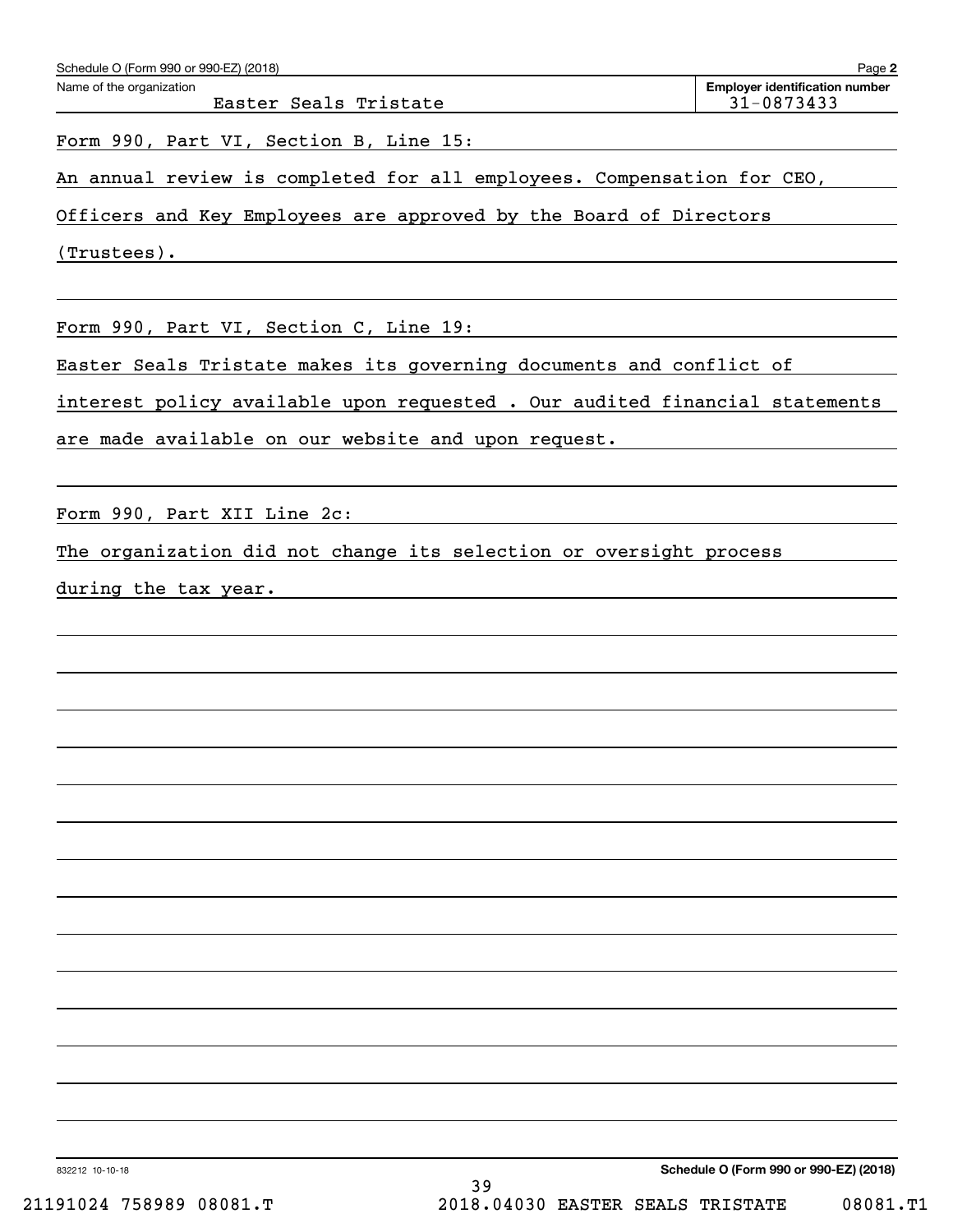**(Form 990)**

# Department of the Treasury Internal Revenue Service

**SCHEDULE R**

## **Related Organizations and Unrelated Partnerships**

**Complete if the organization answered "Yes" on Form 990, Part IV, line 33, 34, 35b, 36, or 37.** |

**Attach to Form 990.**  |

**Open to Public | Go to www.irs.gov/Form990 for instructions and the latest information. Inspection**

**Employer identification number**

31-0873433

Name of the organization

Easter Seals Tristate

**Part I Identification of Disregarded Entities.**  Complete if the organization answered "Yes" on Form 990, Part IV, line 33.

| (a)<br>Name, address, and EIN (if applicable)<br>of disregarded entity | (b)<br>Primary activity | (c)<br>Legal domicile (state or<br>foreign country) | (d)<br>Total income | (e)<br>End-of-year assets | (f)<br>Direct controlling<br>entity |
|------------------------------------------------------------------------|-------------------------|-----------------------------------------------------|---------------------|---------------------------|-------------------------------------|
| Building Value, LLC - 56-2454082                                       |                         |                                                     |                     |                           |                                     |
| 2901 Gilbert Ave                                                       |                         |                                                     |                     |                           | Easter Seals TriState,              |
| Cincinnati, OH 45206                                                   | Retail & Deconstruction | <b>bhio</b>                                         |                     |                           | $\texttt{Inc.}$                     |
| InsideOut Studio, LLC - 31-0536671                                     | Program Services        |                                                     |                     |                           |                                     |
| 2901 Gilbert Ave                                                       | lindividuals with       |                                                     |                     |                           | Easter Seals TriState,              |
| Cincinnati, OH 45206                                                   | disablities             | bhio                                                |                     |                           | Inc.                                |
| Easter Seals TriState Foundation, LLC -                                |                         |                                                     |                     |                           |                                     |
| 31-0873433, 2901 Gilbert Ave, Cincinnati, OH                           |                         |                                                     |                     |                           | Easter Seals TriState               |
| 45206                                                                  | Investment income       | <b>Ohio</b>                                         |                     |                           | Inc.                                |
| Easter Seals TriState PLP, LLC - 47-2932074                            |                         |                                                     |                     |                           |                                     |
| 2901 Gilbert Ave                                                       | Contract Employment     |                                                     |                     |                           | Easter Seals TriState,              |
| Cincinnati, OH 45206                                                   | Services                | <b>bhio</b>                                         |                     |                           | $\texttt{Inc.}$                     |

**Identification of Related Tax-Exempt Organizations.** Complete if the organization answered "Yes" on Form 990, Part IV, line 34, because it had one or more related tax-exempt **Part II** organizations during the tax year.

| (a)<br>Name, address, and EIN<br>of related organization | (b)<br>Primary activity | (c)<br>Legal domicile (state or<br>foreign country) | (d)<br><b>Exempt Code</b><br>section | (e)<br>Public charity<br>status (if section | (f)<br>Direct controlling<br>entity |     | $(g)$<br>Section 512(b)(13)<br>controlled<br>entity? |
|----------------------------------------------------------|-------------------------|-----------------------------------------------------|--------------------------------------|---------------------------------------------|-------------------------------------|-----|------------------------------------------------------|
|                                                          |                         |                                                     |                                      | 501(c)(3)                                   |                                     | Yes | No                                                   |
|                                                          |                         |                                                     |                                      |                                             |                                     |     |                                                      |
|                                                          |                         |                                                     |                                      |                                             |                                     |     |                                                      |
|                                                          |                         |                                                     |                                      |                                             |                                     |     |                                                      |
|                                                          |                         |                                                     |                                      |                                             |                                     |     |                                                      |
|                                                          |                         |                                                     |                                      |                                             |                                     |     |                                                      |
|                                                          |                         |                                                     |                                      |                                             |                                     |     |                                                      |
|                                                          |                         |                                                     |                                      |                                             |                                     |     |                                                      |

**For Paperwork Reduction Act Notice, see the Instructions for Form 990. Schedule R (Form 990) 2018**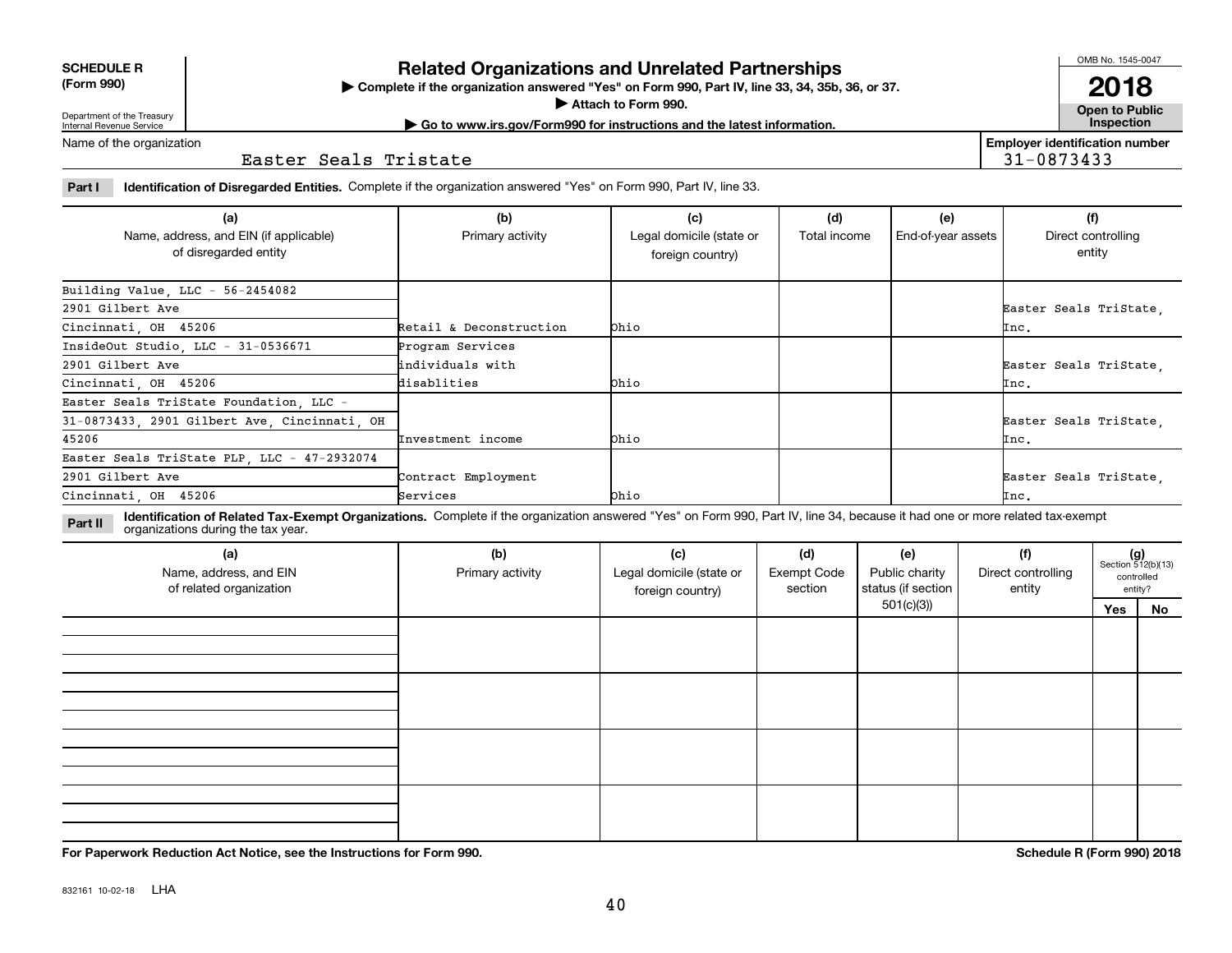## **Part I Continuation of Identification of Disregarded Entities**

| (a)                                          | (b)                   | (c)                      | (d)          | (e)                | (f)                    |
|----------------------------------------------|-----------------------|--------------------------|--------------|--------------------|------------------------|
| Name, address, and EIN                       | Primary activity      | Legal domicile (state or | Total income | End-of-year assets | Direct controlling     |
| of disregarded entity                        |                       | foreign country)         |              |                    | entity                 |
|                                              |                       |                          |              |                    |                        |
| Easter Seals TriState Spring Grove, LLC -    |                       |                          |              |                    |                        |
| 31-0873433, 2901 Gilbert Ave, Cincinnati, OH |                       |                          |              |                    | Easter Seals TriState, |
| 45206                                        | Facilities operation  | Ohio                     |              |                    | Inc.                   |
| Easter Seals TriState, Gilbert, LLC -        |                       |                          |              |                    |                        |
| 31-0873433, 2901 Gilbert Ave, Cincinnati, OH |                       |                          |              |                    | Easter Seals TriState, |
| 45206                                        | Facilities operation  | bhio                     |              |                    | Inc.                   |
| Easter Seals TriState, LLC - 31-0873433      |                       |                          |              |                    |                        |
| 2901 Gilbert Ave                             |                       |                          |              |                    | Easter Seals TriState, |
| Cincinnati, OH 45206                         | Facilities operation  | bhio                     |              |                    | $\texttt{Inc.}$        |
| ESYB LLC                                     |                       |                          |              |                    |                        |
| 2901 Gilbert Ave                             | Rehabilitate and sell |                          |              |                    | Easter Seals TriState, |
| Cincinnati, OH 45206                         | property              | <b>phio</b>              |              |                    | Inc.                   |
|                                              |                       |                          |              |                    |                        |
|                                              |                       |                          |              |                    |                        |
|                                              |                       |                          |              |                    |                        |
|                                              |                       |                          |              |                    |                        |
|                                              |                       |                          |              |                    |                        |
|                                              |                       |                          |              |                    |                        |
|                                              |                       |                          |              |                    |                        |
|                                              |                       |                          |              |                    |                        |
|                                              |                       |                          |              |                    |                        |
|                                              |                       |                          |              |                    |                        |
|                                              |                       |                          |              |                    |                        |
|                                              |                       |                          |              |                    |                        |
|                                              |                       |                          |              |                    |                        |
|                                              |                       |                          |              |                    |                        |
|                                              |                       |                          |              |                    |                        |
|                                              |                       |                          |              |                    |                        |
|                                              |                       |                          |              |                    |                        |
|                                              |                       |                          |              |                    |                        |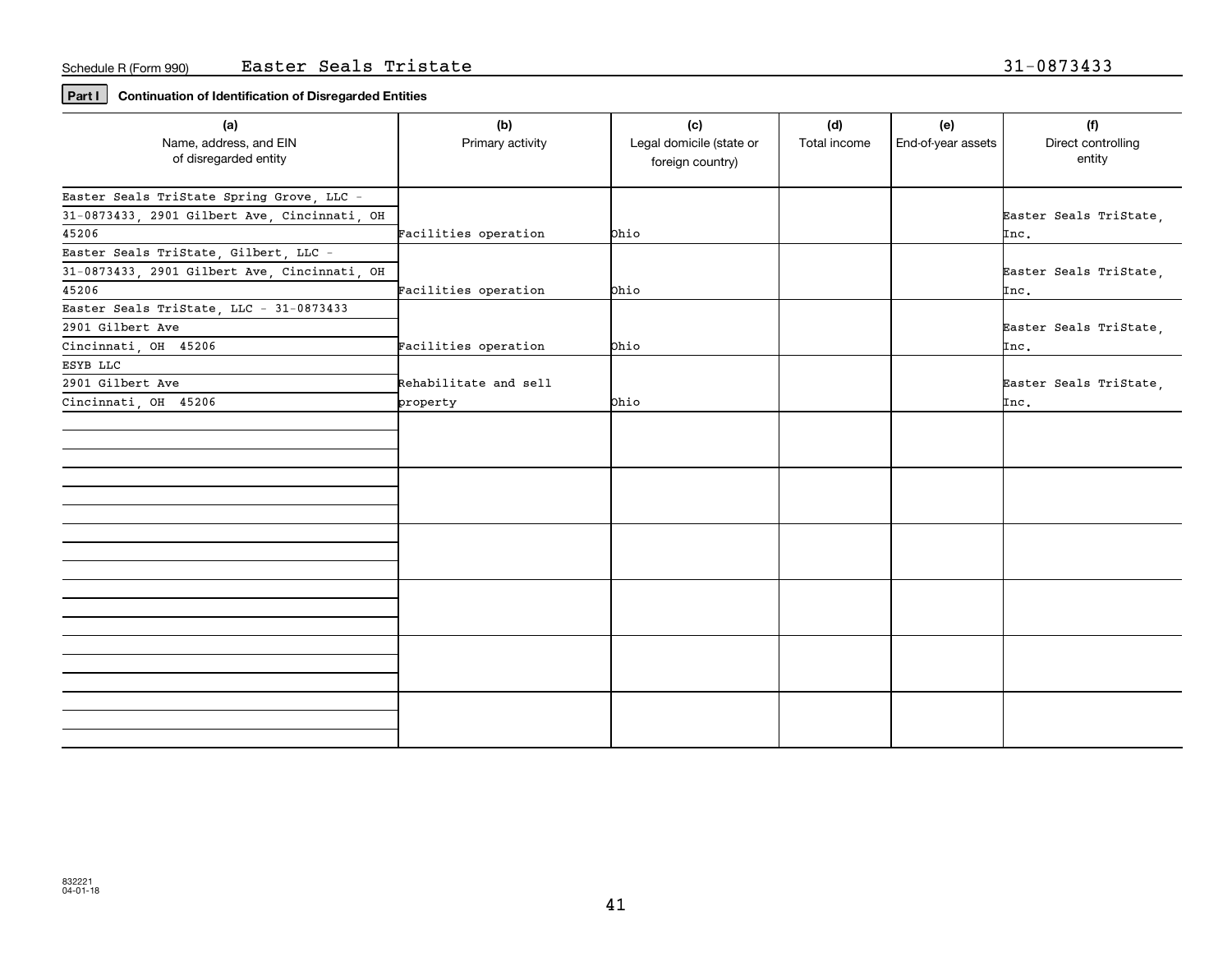## Schedule R (Form 990) 2018 Page Easter Seals Tristate 31-0873433

**Identification of Related Organizations Taxable as a Partnership.** Complete if the organization answered "Yes" on Form 990, Part IV, line 34, because it had one or more related **Part III** organizations treated as a partnership during the tax year.

| (a)                                               | (b)              | (c)                  | (d)                          | (e)                                                                                        | (f)                      | (g)                     |                  | (h)           | (i)                                                       | (j) | (k)                                                       |
|---------------------------------------------------|------------------|----------------------|------------------------------|--------------------------------------------------------------------------------------------|--------------------------|-------------------------|------------------|---------------|-----------------------------------------------------------|-----|-----------------------------------------------------------|
| Name, address, and EIN<br>of related organization | Primary activity | Legal<br>domicile    | Direct controlling<br>entity | Predominant income<br>(related, unrelated,<br>excluded from tax under<br>sections 512-514) | Share of total<br>income | Share of<br>end-of-year | Disproportionate |               | Code V-UBI                                                |     | General or Percentage<br>managing<br>partner?<br>partner? |
|                                                   |                  | (state or<br>foreign |                              |                                                                                            |                          | assets                  |                  | allocations?  |                                                           |     |                                                           |
|                                                   |                  | country)             |                              |                                                                                            |                          |                         |                  | $Yes \mid No$ | amount in box<br>20 of Schedule<br>K-1 (Form 1065) Yes No |     |                                                           |
|                                                   |                  |                      |                              |                                                                                            |                          |                         |                  |               |                                                           |     |                                                           |
|                                                   |                  |                      |                              |                                                                                            |                          |                         |                  |               |                                                           |     |                                                           |
|                                                   |                  |                      |                              |                                                                                            |                          |                         |                  |               |                                                           |     |                                                           |
|                                                   |                  |                      |                              |                                                                                            |                          |                         |                  |               |                                                           |     |                                                           |
|                                                   |                  |                      |                              |                                                                                            |                          |                         |                  |               |                                                           |     |                                                           |
|                                                   |                  |                      |                              |                                                                                            |                          |                         |                  |               |                                                           |     |                                                           |
|                                                   |                  |                      |                              |                                                                                            |                          |                         |                  |               |                                                           |     |                                                           |
|                                                   |                  |                      |                              |                                                                                            |                          |                         |                  |               |                                                           |     |                                                           |
|                                                   |                  |                      |                              |                                                                                            |                          |                         |                  |               |                                                           |     |                                                           |
|                                                   |                  |                      |                              |                                                                                            |                          |                         |                  |               |                                                           |     |                                                           |
|                                                   |                  |                      |                              |                                                                                            |                          |                         |                  |               |                                                           |     |                                                           |
|                                                   |                  |                      |                              |                                                                                            |                          |                         |                  |               |                                                           |     |                                                           |
|                                                   |                  |                      |                              |                                                                                            |                          |                         |                  |               |                                                           |     |                                                           |
|                                                   |                  |                      |                              |                                                                                            |                          |                         |                  |               |                                                           |     |                                                           |
|                                                   |                  |                      |                              |                                                                                            |                          |                         |                  |               |                                                           |     |                                                           |
|                                                   |                  |                      |                              |                                                                                            |                          |                         |                  |               |                                                           |     |                                                           |
|                                                   |                  |                      |                              |                                                                                            |                          |                         |                  |               |                                                           |     |                                                           |

**Identification of Related Organizations Taxable as a Corporation or Trust.** Complete if the organization answered "Yes" on Form 990, Part IV, line 34, because it had one or more related **Part IV** organizations treated as a corporation or trust during the tax year.

| (a)<br>Name, address, and EIN<br>of related organization | (b)<br>Primary activity | (c)<br>Legal domicile<br>(state or<br>foreign | (d)<br>Direct controlling<br>entity | (e)<br>Type of entity<br>(C corp, S corp,<br>or trust) | (f)<br>Share of total<br>income | (g)<br>Share of<br>end-of-year<br>assets | (h)<br>Percentage<br>ownership | $\begin{array}{c} \textbf{(i)}\\ \text{Section}\\ 512 \text{(b)} \text{(13)}\\ \text{controlled}\\ \text{entity?} \end{array}$ |        |
|----------------------------------------------------------|-------------------------|-----------------------------------------------|-------------------------------------|--------------------------------------------------------|---------------------------------|------------------------------------------|--------------------------------|--------------------------------------------------------------------------------------------------------------------------------|--------|
|                                                          |                         | country)                                      |                                     |                                                        |                                 |                                          |                                |                                                                                                                                | Yes No |
|                                                          |                         |                                               |                                     |                                                        |                                 |                                          |                                |                                                                                                                                |        |
|                                                          |                         |                                               |                                     |                                                        |                                 |                                          |                                |                                                                                                                                |        |
|                                                          |                         |                                               |                                     |                                                        |                                 |                                          |                                |                                                                                                                                |        |
|                                                          |                         |                                               |                                     |                                                        |                                 |                                          |                                |                                                                                                                                |        |
|                                                          |                         |                                               |                                     |                                                        |                                 |                                          |                                |                                                                                                                                |        |
|                                                          |                         |                                               |                                     |                                                        |                                 |                                          |                                |                                                                                                                                |        |
|                                                          |                         |                                               |                                     |                                                        |                                 |                                          |                                |                                                                                                                                |        |
|                                                          |                         |                                               |                                     |                                                        |                                 |                                          |                                |                                                                                                                                |        |
|                                                          |                         |                                               |                                     |                                                        |                                 |                                          |                                |                                                                                                                                |        |
|                                                          |                         |                                               |                                     |                                                        |                                 |                                          |                                |                                                                                                                                |        |
|                                                          |                         |                                               |                                     |                                                        |                                 |                                          |                                |                                                                                                                                |        |
|                                                          |                         |                                               |                                     |                                                        |                                 |                                          |                                |                                                                                                                                |        |
|                                                          |                         |                                               |                                     |                                                        |                                 |                                          |                                |                                                                                                                                |        |
|                                                          |                         |                                               |                                     |                                                        |                                 |                                          |                                |                                                                                                                                |        |
|                                                          |                         |                                               |                                     |                                                        |                                 |                                          |                                |                                                                                                                                |        |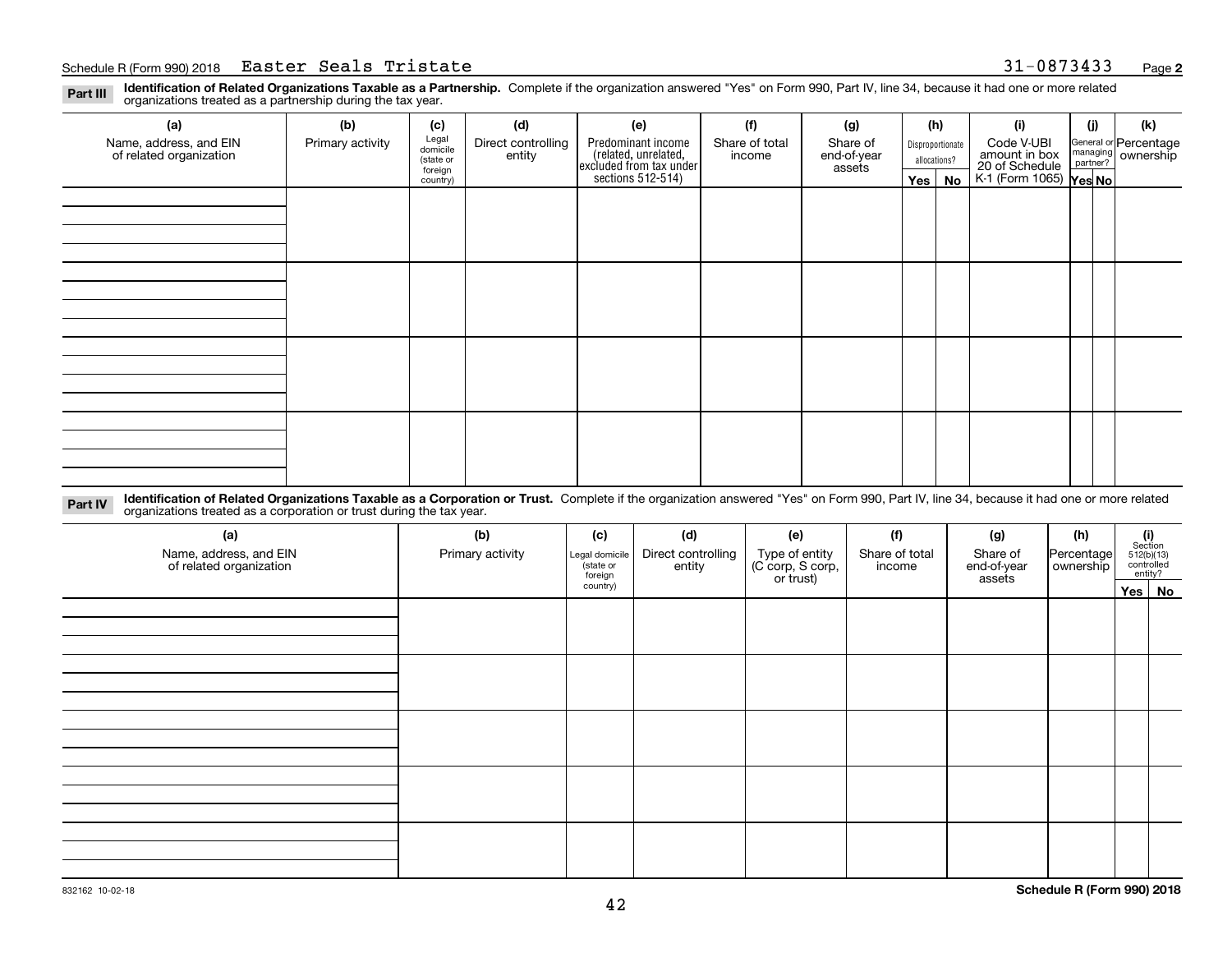## Schedule R (Form 990) 2018 Page Easter Seals Tristate 31-0873433

**Part V** T**ransactions With Related Organizations.** Complete if the organization answered "Yes" on Form 990, Part IV, line 34, 35b, or 36.

| Note: Complete line 1 if any entity is listed in Parts II, III, or IV of this schedule. |                                                                                                                                                                                                                                |                |  |  |  |  |
|-----------------------------------------------------------------------------------------|--------------------------------------------------------------------------------------------------------------------------------------------------------------------------------------------------------------------------------|----------------|--|--|--|--|
|                                                                                         | During the tax year, did the organization engage in any of the following transactions with one or more related organizations listed in Parts II-IV?                                                                            |                |  |  |  |  |
|                                                                                         |                                                                                                                                                                                                                                | 1a             |  |  |  |  |
|                                                                                         | b Gift, grant, or capital contribution to related organization(s) material contracts and contribution to related organization(s)                                                                                               | 1b             |  |  |  |  |
|                                                                                         | c Gift, grant, or capital contribution from related organization(s) manufaction content to content and contribution from related organization(s) manufaction content and contribution from related organization(s) manufaction | 1c             |  |  |  |  |
|                                                                                         |                                                                                                                                                                                                                                | 1d             |  |  |  |  |
|                                                                                         |                                                                                                                                                                                                                                | 1e             |  |  |  |  |
|                                                                                         |                                                                                                                                                                                                                                |                |  |  |  |  |
|                                                                                         | f Dividends from related organization(s) manufactured and contract and contract or produced and contract and contract and contract and contract and contract and contract and contract and contract and contract and contract  | 1f             |  |  |  |  |
|                                                                                         | g Sale of assets to related organization(s) www.assettion.com/www.assettion.com/www.assettion.com/www.assettion.com/www.assettion.com/www.assettion.com/www.assettion.com/www.assettion.com/www.assettion.com/www.assettion.co | 1g             |  |  |  |  |
|                                                                                         | h Purchase of assets from related organization(s) www.assettion.com/www.assettion.com/www.assettion.com/www.assettion.com/www.assettion.com/www.assettion.com/www.assettion.com/www.assettion.com/www.assettion.com/www.assett | 1 <sub>h</sub> |  |  |  |  |
|                                                                                         |                                                                                                                                                                                                                                | 1i             |  |  |  |  |
|                                                                                         |                                                                                                                                                                                                                                | 1i             |  |  |  |  |
|                                                                                         |                                                                                                                                                                                                                                |                |  |  |  |  |
|                                                                                         |                                                                                                                                                                                                                                | 1k             |  |  |  |  |
|                                                                                         |                                                                                                                                                                                                                                | 11             |  |  |  |  |
|                                                                                         |                                                                                                                                                                                                                                | 1 <sub>m</sub> |  |  |  |  |
|                                                                                         |                                                                                                                                                                                                                                | 1n             |  |  |  |  |
|                                                                                         | <b>o</b> Sharing of paid employees with related organization(s)                                                                                                                                                                | 1o             |  |  |  |  |
|                                                                                         |                                                                                                                                                                                                                                |                |  |  |  |  |
|                                                                                         | p Reimbursement paid to related organization(s) for expenses [1111] and manufacture manufacture manufacture manufacture manufacture manufacture manufacture manufacture manufacture manufacture manufacture manufacture manufa | 1p             |  |  |  |  |
|                                                                                         |                                                                                                                                                                                                                                | 1q             |  |  |  |  |
|                                                                                         |                                                                                                                                                                                                                                |                |  |  |  |  |
|                                                                                         |                                                                                                                                                                                                                                | 1r             |  |  |  |  |
|                                                                                         | r Other transfer of cash or property to related organization(s) encourance contains an example in the contract of cash or property from related organization(s) encourance contained and a set of cash or property from relate | 1s             |  |  |  |  |
|                                                                                         | If the answer to any of the above is "Yes," see the instructions for information on who must complete this line, including covered relationships and transaction thresholds.                                                   |                |  |  |  |  |

| (a)<br>Name of related organization | (b)<br>Transaction<br>type (a-s) | (c)<br>Amount involved | (d)<br>Method of determining amount involved |
|-------------------------------------|----------------------------------|------------------------|----------------------------------------------|
| (1)                                 |                                  |                        |                                              |
| (2)                                 |                                  |                        |                                              |
| (3)                                 |                                  |                        |                                              |
| (4)                                 |                                  |                        |                                              |
| (5)                                 |                                  |                        |                                              |
| (6)                                 |                                  |                        |                                              |

 $\overline{\phantom{0}}$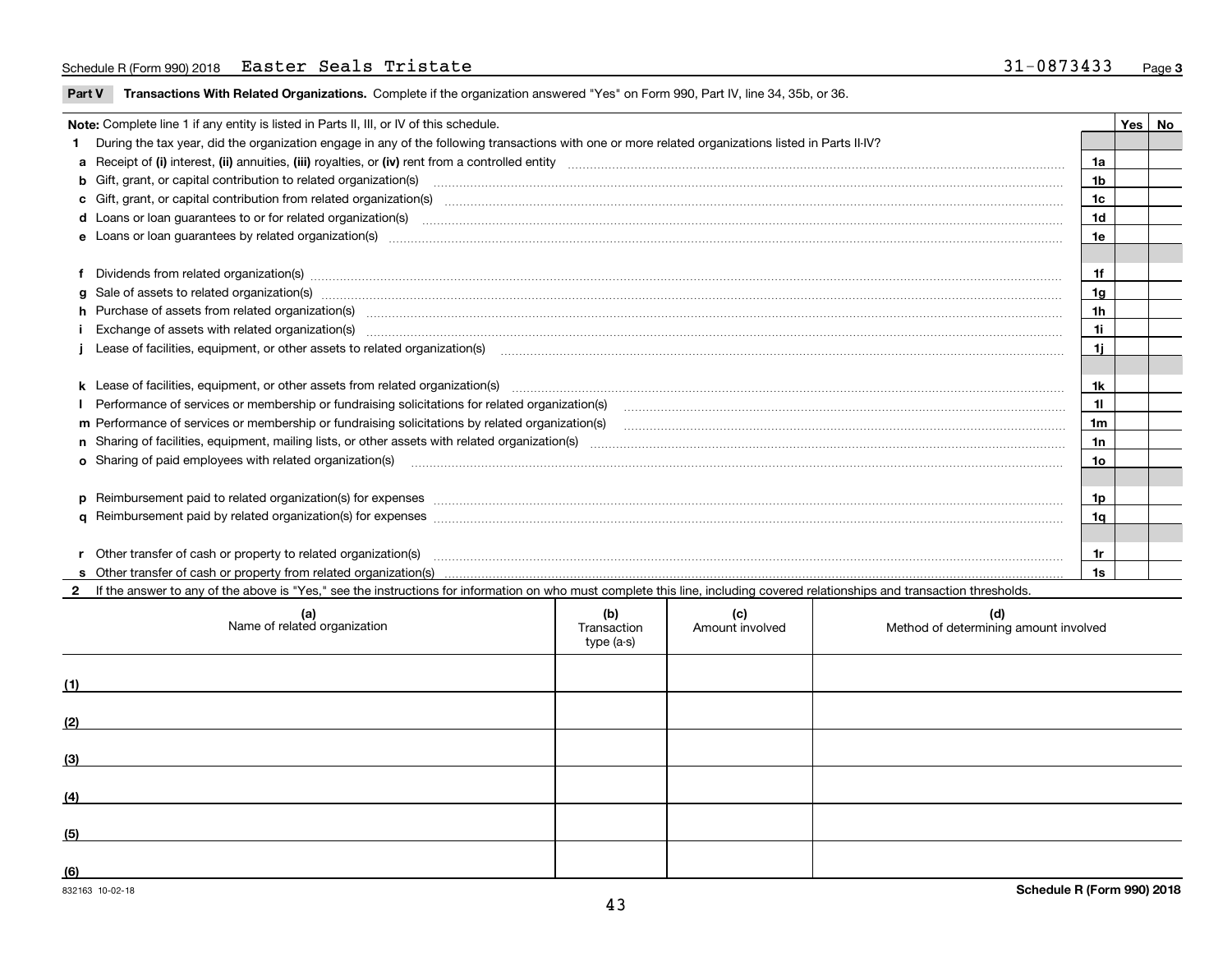### Schedule R (Form 990) 2018 Page Easter Seals Tristate 31-0873433

**Part VI Unrelated Organizations Taxable as a Partnership. Complete if the organization answered "Yes" on Form 990, Part IV, line 37.** 

Provide the following information for each entity taxed as a partnership through which the organization conducted more than five percent of its activities (measured by total assets or gross revenue) that was not a related organization. See instructions regarding exclusion for certain investment partnerships.

| ັ                      | ັ<br>ັ           |                   |                                                                                            |                                                                                               |          |             |                                  |                                                                                                  |        |     |
|------------------------|------------------|-------------------|--------------------------------------------------------------------------------------------|-----------------------------------------------------------------------------------------------|----------|-------------|----------------------------------|--------------------------------------------------------------------------------------------------|--------|-----|
| (a)                    | (b)              | (c)               | (d)                                                                                        | $(e)$<br>Are all                                                                              | (f)      | (g)         | (h)                              | (i)                                                                                              | (i)    | (k) |
| Name, address, and EIN | Primary activity | Legal domicile    | Predominant income<br>(related, unrelated,<br>excluded from tax under<br>sections 512-514) |                                                                                               | Share of | Share of    | Disproportionate<br>allocations? | Code V-UBI<br>amount in box 20 managing<br>of Schedule K-1<br>(Form 1065)<br>$\overline{Yes}$ No |        |     |
| of entity              |                  | (state or foreign |                                                                                            | $\begin{array}{c}\n\text{partners} & \text{sec.} \\ 501(c)(3) & \text{orgs.?} \\ \end{array}$ | total    | end-of-year |                                  |                                                                                                  |        |     |
|                        |                  | country)          |                                                                                            | Yes No                                                                                        | income   | assets      | Yes No                           |                                                                                                  | Yes No |     |
|                        |                  |                   |                                                                                            |                                                                                               |          |             |                                  |                                                                                                  |        |     |
|                        |                  |                   |                                                                                            |                                                                                               |          |             |                                  |                                                                                                  |        |     |
|                        |                  |                   |                                                                                            |                                                                                               |          |             |                                  |                                                                                                  |        |     |
|                        |                  |                   |                                                                                            |                                                                                               |          |             |                                  |                                                                                                  |        |     |
|                        |                  |                   |                                                                                            |                                                                                               |          |             |                                  |                                                                                                  |        |     |
|                        |                  |                   |                                                                                            |                                                                                               |          |             |                                  |                                                                                                  |        |     |
|                        |                  |                   |                                                                                            |                                                                                               |          |             |                                  |                                                                                                  |        |     |
|                        |                  |                   |                                                                                            |                                                                                               |          |             |                                  |                                                                                                  |        |     |
|                        |                  |                   |                                                                                            |                                                                                               |          |             |                                  |                                                                                                  |        |     |
|                        |                  |                   |                                                                                            |                                                                                               |          |             |                                  |                                                                                                  |        |     |
|                        |                  |                   |                                                                                            |                                                                                               |          |             |                                  |                                                                                                  |        |     |
|                        |                  |                   |                                                                                            |                                                                                               |          |             |                                  |                                                                                                  |        |     |
|                        |                  |                   |                                                                                            |                                                                                               |          |             |                                  |                                                                                                  |        |     |
|                        |                  |                   |                                                                                            |                                                                                               |          |             |                                  |                                                                                                  |        |     |
|                        |                  |                   |                                                                                            |                                                                                               |          |             |                                  |                                                                                                  |        |     |
|                        |                  |                   |                                                                                            |                                                                                               |          |             |                                  |                                                                                                  |        |     |
|                        |                  |                   |                                                                                            |                                                                                               |          |             |                                  |                                                                                                  |        |     |
|                        |                  |                   |                                                                                            |                                                                                               |          |             |                                  |                                                                                                  |        |     |
|                        |                  |                   |                                                                                            |                                                                                               |          |             |                                  |                                                                                                  |        |     |
|                        |                  |                   |                                                                                            |                                                                                               |          |             |                                  |                                                                                                  |        |     |
|                        |                  |                   |                                                                                            |                                                                                               |          |             |                                  |                                                                                                  |        |     |
|                        |                  |                   |                                                                                            |                                                                                               |          |             |                                  |                                                                                                  |        |     |
|                        |                  |                   |                                                                                            |                                                                                               |          |             |                                  |                                                                                                  |        |     |
|                        |                  |                   |                                                                                            |                                                                                               |          |             |                                  |                                                                                                  |        |     |
|                        |                  |                   |                                                                                            |                                                                                               |          |             |                                  |                                                                                                  |        |     |
|                        |                  |                   |                                                                                            |                                                                                               |          |             |                                  |                                                                                                  |        |     |
|                        |                  |                   |                                                                                            |                                                                                               |          |             |                                  |                                                                                                  |        |     |
|                        |                  |                   |                                                                                            |                                                                                               |          |             |                                  |                                                                                                  |        |     |
|                        |                  |                   |                                                                                            |                                                                                               |          |             |                                  |                                                                                                  |        |     |
|                        |                  |                   |                                                                                            |                                                                                               |          |             |                                  |                                                                                                  |        |     |
|                        |                  |                   |                                                                                            |                                                                                               |          |             |                                  |                                                                                                  |        |     |
|                        |                  |                   |                                                                                            |                                                                                               |          |             |                                  |                                                                                                  |        |     |
|                        |                  |                   |                                                                                            |                                                                                               |          |             |                                  |                                                                                                  |        |     |
|                        |                  |                   |                                                                                            |                                                                                               |          |             |                                  |                                                                                                  |        |     |
|                        |                  |                   |                                                                                            |                                                                                               |          |             |                                  |                                                                                                  |        |     |
|                        |                  |                   |                                                                                            |                                                                                               |          |             |                                  |                                                                                                  |        |     |
|                        |                  |                   |                                                                                            |                                                                                               |          |             |                                  |                                                                                                  |        |     |
|                        |                  |                   |                                                                                            |                                                                                               |          |             |                                  |                                                                                                  |        |     |
|                        |                  |                   |                                                                                            |                                                                                               |          |             |                                  |                                                                                                  |        |     |
|                        |                  |                   |                                                                                            |                                                                                               |          |             |                                  |                                                                                                  |        |     |

**Schedule R (Form 990) 2018**